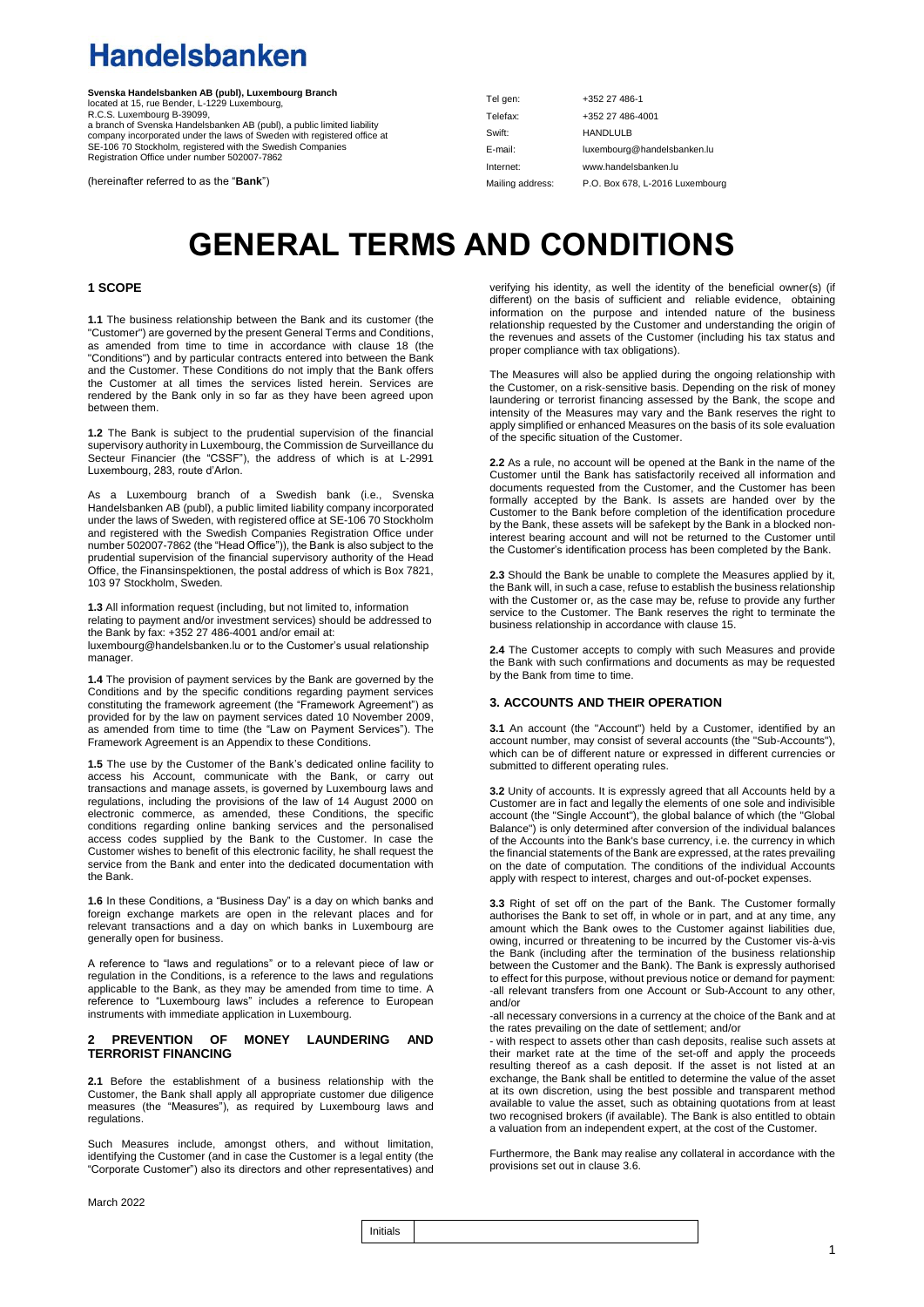The Bank is entitled to decide which portion of the amounts due is to be set off in the first place.

The Bank may, at any time and without prior authorisation, offset assets against liabilities between the Joint Account (as defined in clause 3.7) and the various accounts opened, or to be opened, in the name of any one of the joint holders, whatever the nature or the currencies of such accounts.

**3.4** Retention right. It is expressly agreed that the Bank may validly retain any of the Customer's assets in order to reasonably maintain at all times sufficient security for any liability due, owing incurred or threatening to be incurred by the Customer vis-à-vis the Bank.

The Bank shall be at any time entitled to require the Customer to transfer (additional) assets to protect the Bank against any risk it incurs or may incur due to transactions entered into with the Customer or on behalf of the Customer

**3.5** Connexity ("*lien de connexité*"). All operations that the Customer conducts with the Bank are connected so that the Bank and the Customer are entitled to refuse performance of their respective obligations until the other party has complied with the obligations incumbent upon it.

**3.6** Security. The Bank has in all cases a first ranking pledge (*gage de premier rang*) over all the assets and all the claims belonging to the Customer, regardless of their nature, deposited or held or to be deposited or held with the Bank or third parties in the Bank's name for the account and at the risk of the Customer. The pledge serves to secure all existing, future and contingent claims of the Bank arising from the business relationship between the Bank and the Customer, regardless of their cause (the "Secured Obligations"), including after the termination of the business relationship. Such pledge shall be governed by the Luxembourg law of 5 August 2005 on financial collateral arrangements, as amended, and by such other laws applicable to pledged assets falling out of the scope of the above-mentioned law. The Bank is entitled to take whatever measures it deems necessary or advisable to render the pledge enforceable towards third parties.

In case of non-compliance by the Customer with a Secured Obligation, the Bank shall be entitled to enforce the pledge hereby granted in accordance with the provisions of Luxembourg law, and in particular the law of 5 August 2005 on financial collateral arrangements, as amended (if applicable).

In case of enforcement of the pledge, the Bank may choose between any or all pledged assets and may realise the pledge without prior notice to the Customer, choosing the manner of enforcement at its own discretion, including (without limitation) by way of appropriation of the assets at their market price on closing of the main market of such asset (or otherwise in accordance with the valuation methods set out in clause 3.3) or by way of over-the-counter sale at arm's length conditions.

**3.7** Joint accounts. Customers jointly opening an Account ("Joint Account") are not attorneys one of the others, unless otherwise expressly specified. Joint holders of an Account are always jointly and severally liable ("*solidarité active et passive*") for all obligations related thereto. Each of the Joint Account holders may under his/her sole signature operate and dispose of the account in any way and without any limitation whatsoever, including the issue of powers of attorney to third parties and of powers of management to the Bank, the pledge of assets, the borrowing of funds, and the termination of the relation with the Bank. The Bank shall be fully discharged from any further obligation by acting upon the sole signature of any one of the Joint Account holders. Upon written notice of termination from any Joint Account holder to the Bank, the Joint Account shall cease to be operated as a Joint Account and shall be closed and liquidated according to the instructions of the Joint Account holder who has decided to terminate the Joint Account.

**3.8** Collective accounts ("*comptes indivis*"). Customers collectively opening a Collective Account as a joint possession ("*indivision*") operate the Collective Account under their joint signatures (unless otherwise specifically provided for in explicit powers of attorney to one or several of the Account holders or one or several third parties). Collective Account holders are always jointly and severally liable for all obligations thereto related. Upon written request for termination from any of the Collective Account holders to the Bank, the Collective Account shall be closed and liquidated between all Collective Account holders. Unless otherwise stated it is assumed that the Collective Account holders own an identical amount of shares of the account in any case of termination of such Account.

**3.9** Dormant accounts. The Bank shall be entitled to consider an Account as "dormant" if there has been (i) no communication from the Customer (or on behalf of the Customer) to the Bank during the last six (6) years and (ii) no transaction initiated by the Customer (or on behalf of the Customer) on the Account(s) during the last three (3) years. If the Bank

does not succeed in reinstating contact with the Customer, the Bank will continue to safe-keep and/or administer the assets of the Customer (in accordance with the arrangements in place between the Customer and the Bank) and shall be entitled to debit the Account with any administrative and management costs incurred by the Bank (to the extent that such costs do not exceed the Global Balance of the Account, in which case the Account will be closed). Notwithstanding the preceding, in case the Bank is not able to establish any contact with the Customer after the Account has become dormant, the Bank reserves the right to deposit the Global Balance with the State Treasury in its capacity as "caisse de consignation'' in accordance with the provisions of the law of 29 April 1999 on deposits with the State of Luxembourg. The Bank will inform the Customer, in accordance with the communication means permitted in these Conditions, of its decision to deposit the Global Balance with the State Treasury.

**3.10** Penalty interest. If at any time a Sub-Account shows a debit balance which was not agreed, the Bank is entitled to charge penalty interest on that amount. The applicable rate will be the Base Rate, and such Base Rate will be applied as long as the relevant Sub-Account remains in debit. Information on the Base Rate can be obtained upon request by the Customer.

Overdraft interest shall be capitalised in accordance with article 1154 of the Luxembourg Civil Code after a period of one year commencing on the day after the due date, upon notice sent by the Bank to the Customer. The Customer shall be deemed to have accepted such capitalisation of interest, unless it notifies the Bank to the contrary within two (2) Business Days from receipt of the notice request from the Bank.

**3.11** The Customer may be represented in dealings with the Bank by one or several attorneys. The Customer will provide the Bank with a list of all persons authorised to give instructions on his behalf together with specimen signatures. Should attorneys of the Customer cease to be authorised in that capacity, the Bank shall not be liable for the execution of instructions given by such persons if they are in accordance with the most recent mandate received by the Bank. Any action taken by the attorney, after the death of the Customer, but without actual knowledge of this death by the Bank, and which is otherwise valid and enforceable, shall be valid and binding upon his heirs.

In case of termination of the power of attorney, the Customer must promptly provide a copy of the termination letter to the Bank. The power of attorney will cease on the next Business Day following the date on which the Bank receives such termination notice by registered letter.

The Customer assumes sole responsibility for the choice of his attorney and for his actions. The Customer is fully aware of all risks involved in granting a power of attorney to a third party and accepts the consequences of such power of attorney. The Bank has no duty to supervise or to ensure compliance with any limitations or instructions agreed between the Customer and his attorney, except to the extent communicated to the Bank.

### **3.12** Right or obligation to block the Account

During the course of the business relationship with the Customer the Bank might have to block the Account, including all Sub-Accounts, or certain positions in the Account or Sub-Accounts, of the Customer, as a result of, amongst others, a court or other public authority decision, in the event the Bank has a suspicion of money laundering or terrorist financing in respect of the activities or transactions carried out by the Customer, in cases of death or insolvency of the account holder as further detailed in other clauses of these Conditions, in cases where the Bank has a suspicion on the fraudulent use of the Account or relevant Sub-Accounts by unauthorised persons, or in all other cases where the Bank is of the view that it would be prudent for the Bank or in interest of the Customer, to block the Account, Sub-Accounts or relevant positions. To the extent that the Bank is permitted to do so, it will promptly inform the Customer of its decision to block the Account, Sub-Accounts or relevant positions, and the reasons underlying such decision.

Except in case it is established that the Bank acted with gross negligence or wilful misconduct, the Bank will not assume any responsibility for losses or any inconvenience caused to the Customer.

### **4 INSTRUCTIONS**

**4.1** The Bank retains the right not to execute instructions given otherwise than in writing. If not otherwise agreed, any instruction given to the Bank will be considered valid one (1) Business Day after their receipt at the Bank.

**4.2** The Customer hereby authorises the Bank to execute orders given by telephone, telefax or e-mail, relating to his account opened with the Bank. Notwithstanding the preceding sentence, it is expressly agreed that the Bank may but need not accept and carry out instructions transmitted by telephone, telefax or e-mail. The Bank shall confirm the execution of these instructions to the Customer within the shortest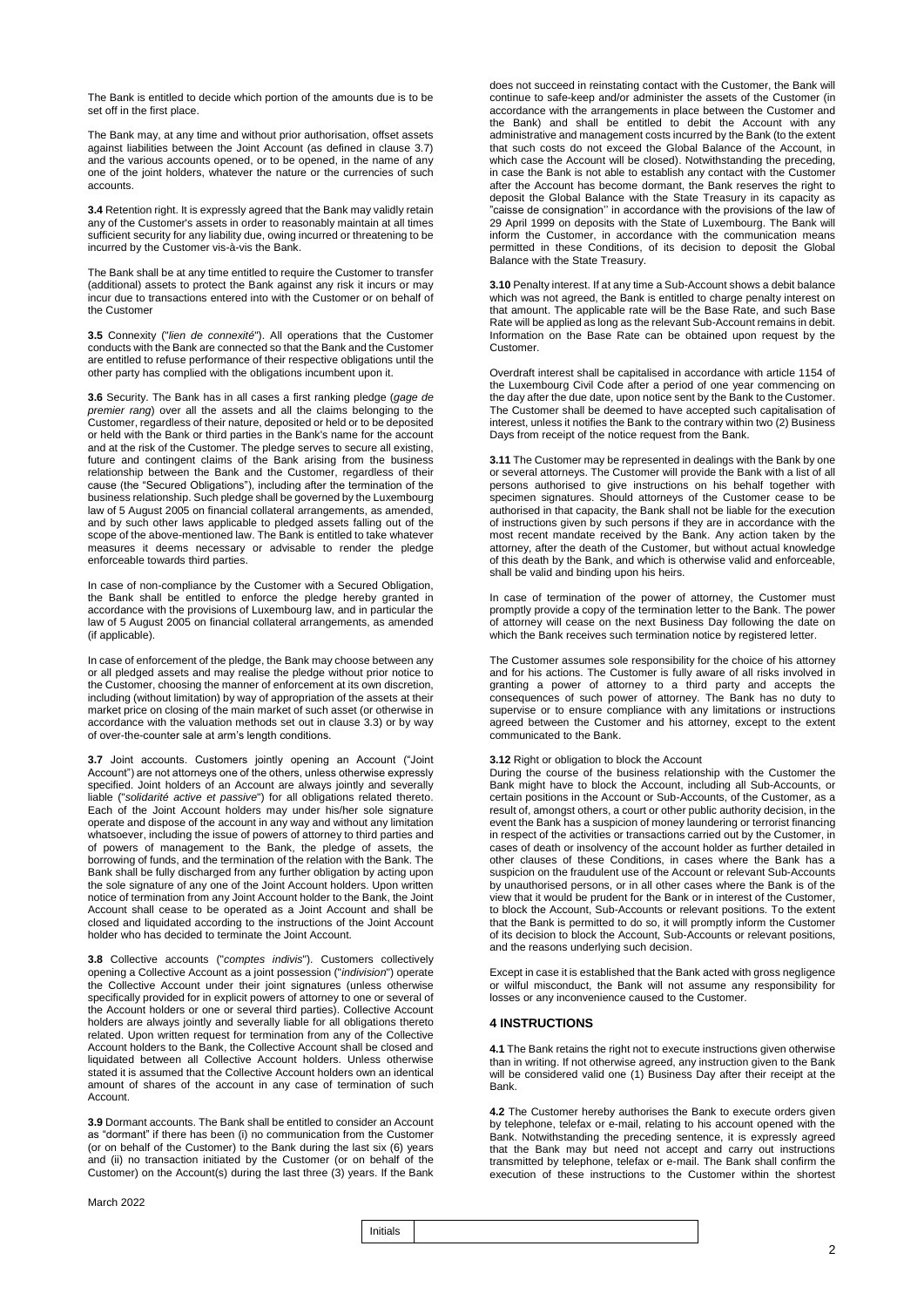possible time, and in compliance with such deadlines applicable to the Bank and the relevant service provided. Subject to the above, the Bank may also, but is under no obligation to, carry out instructions transmitted by e-mail. Any damage or loss resulting from the use of the postal service, telephone, telefax, e-mail, or any other form of message transmission or transport undertaking, in particular as a result of loss, delay, misunderstanding, alteration, defacement or duplicated posting shall be borne by the Customer.

**4.3** For any and all instructions received from the Customer, the Bank retains the right to determine the method and place of execution it deems proper, unless otherwise instructed or agreed by the Customer or required by law.

**4.4** The Bank is not obliged to verify the identity of the signatory of instructions received, nor to effect any other control, except check the signatures on documents received against the specimens deposited with it. The Customer recognises the risks involved should the Bank receive and act on fraudulent instructions or instructions given by a person without lawful authority, or in the event of error in the transmission of instructions by telephone, telefax or e-mail. The Customer hereby releases the Bank from any liability that it may incur therefrom, and accepts the full risk of the Bank acting on any unauthorised, fraudulent, forged, mistaken or incorrect instruction, except in case of a gross negligence or wilful misconduct of the Bank.

**4.5** The Customer shall notify the Bank on each occasion when transfers are due within a time limit and where delays in the fulfilment of such instructions may cause specific damage. If no such notification has been given, the Bank shall only be liable for losses arising from its gross negligence. Transfer instructions must, however, always be given with reasonable advance notice (minimum seven (7) Business Days, except where the law requires the Bank to execute instructions within a shorter period of time) and shall be subject to customary execution terms. Should the Bank be responsible for a delay in the execution of an instruction, it would be liable for damages only with respect to the interest of deferred payment calculated at the legal rate on the amount belatedly transferred.

**4.6** The Bank retains the right not to execute instructions which it deems incomplete, imprecise or if it believes they lack authenticity or may prove fraudulent and will inform the Customer as soon as possible of such refusal. The Bank shall not be held liable for any consequences resulting of such refusal. The Bank has the right to require a confirmation by letter on the same day of any instruction given verbally, by telephone, by telefax or e-mail. Failure by the Customer, to send such letter shall not however affect the validity of any action taken by the Bank. In addition, the Bank will bear no responsibility for any consequences arising from delays in the execution of an instruction in cases where the Bank deems necessary to request further clarification to the Customer on his instruction.

**4.7** Recording telephone calls. The Customer specifically authorises the Bank to record all telephone conversations between the Customer and the Bank. The recording may be used in court as evidence as if it were a written document.

Without prejudice to the foregoing, the Customer takes due note that in relation to investment and ancillary services, the Bank is required by law to record and store incoming and outgoing telephone and electronic communications with customers as well as written minutes of face-toface conversations with customers, whether or not such communications result in transactions. A copy of such records is kept by the Bank and is available to the Customer upon his request, for a period of at least five (5) years.

Instructions given by the Customer to the Bank by telephone in the context of the Bank's investment and ancillary services must be via the Bank's fixed line (using the Bank's general line or the direct line of an employee), which are recorded communications. Instructions given by the Customer to the Bank via a professional mobile phone or any personal device of an employee will be deemed not received by the Bank and will not be executed by the Bank until oral confirmation via the Bank's fixed line or written confirmation by the Customer.

**4.8** For instructions where the handwritten signature of the Customer has been replaced by an electronic means of signature or any other similar technical, personal and confidential means implemented by the Bank, the use of such means by the Customer will have the same binding force as the use of a handwritten signature.

**4.9** Evidence. In derogation of the rules of evidence contained in article 1341 et seq. of the Civil Code of the Grand-Duchy of Luxembourg, the Customer and the Bank expressly agree that the Bank may prove instructions received and the entering into and performance of any documents (e.g. without limitation, contractual documents) by any means legally admissible in commercial matters, including without limitation testimony and oath. In this regard, the entries made in the books of the Bank are expressly considered to constitute reliable evidence of the

transactions and proof of any verbal or telephone instructions from the Customer may be administered by testimony of witnesses (including testimony of the Bank's employees), or any other suitable means, including the recording on magnetic tape or any other recording medium. Scanned documents, micrographic reproductions and computer records realised by the Bank based on original documents are also deemed to be trustworthy pieces of evidence, and proof to the contrary can only be made by means of documents of similar nature or in writing ("*preuve par écrit*"), except as permitted otherwise by law. In the case of instructions or any other documents (e.g. without limitation, contractual documents) signed and sent by a Customer by telefax or e-mail, only the document in the version received by the Bank may serve as a proof of the instruction given or the signature of the document by the Customer.

### **5 TAX RESIDENCE AND STATUS**

**5.1** For the purposes of the Bank's Customer identification and reporting obligations under the Luxembourg law of 24 July 2015 concerning FATCA and the Luxembourg law of 18 December 2015 concerning the Common Reporting Standard, each as amended from time to time, and any other automatic exchange of information procedures to which the Bank may be subject to from time to time under the laws and regulations of any relevant jurisdiction, the Customer will be required to certify to the Bank, whether as part of this Account Application or through separate self-certification forms, in which country(ies) the Customer is resident for tax purposes and, if the Customer is an entity, its status and, as the case may be, in which country(ies) the individuals controlling the Customer are resident for tax purposes. The Customer also accepts to provide the Bank with such relevant confirmations and supporting evidence on the proper compliance by him with all his tax obligations. The Customer certifies that any such information provided to the Bank is true, complete and up-to-date. The Customer undertakes to promptly inform the Bank of any change of circumstances that may cause this information to be incomplete, outdated or incorrect. The Bank cannot be held liable for any consequences that may result from such information being incomplete, incorrect or outdated. The Bank reserves the right to terminate, at its sole discretion, the business relationship with the Customer if the Bank has any reason to believe that such information is incomplete, incorrect or outdated and the Customer does not promptly provide, to the satisfaction of the Bank, sufficient information to cure the situation. The Customer must consult his own tax advisor in relation to his tax obligations and the correct country(ies) of tax residence.

**5.2** The Customer further certifies that he is entitled to tax treaty benefits, if relevant. The Bank may, but is under no obligation to, apply benefits from double taxation treaties such as reduction on withholding tax on dividends. The responsibility for any claims made or additional taxes, interest thereon or penalties levied by tax authorities due to the information provided by the Customer is entirely borne by the Customer. The Bank may debit the Customer's Account for services rendered in connection to payment of withholding tax in accordance with the Bank's Fee Schedule (see clause 11 for further information on the Fee Schedule).

### **6. COMMUNICATIONS / CORRESPONDENCE**

**6.1** Method of communications. The Customer may communicate with the Bank by courier, telefax or by e-mail, or by any other means agreed upon between the parties. All communications between the Bank and the Customer will be to the address, telefax number or e-mail address and to the department specified in the account application or in any later notification of change in writing.

### **6.2** Communications despatch.

Communications and instructions dispatched to the latest address, email address, telefax or telephone number notified in writing to the Bank, made by the Bank to the Customer, are deemed to have been duly received by the Customer:

- if sent by post: two (2) Business Days after the date of posting (or five (5) Business Days if sent to or from a place outside Luxembourg);
- if withheld by the Bank upon the instructions of the Customer: on the date appearing on the relevant communication;
- if sent by telefax or electronic email: except as otherwise stated in separate specific conditions, are deemed received the same day by the recipient if sent before four (4) pm, Luxembourg time the same Business Day; if sent after four (4) pm Luxembourg time, they will be deemed received the Business Day after;
- if communications from the Bank are made by referring in any of its documents to a website on which they are posted, they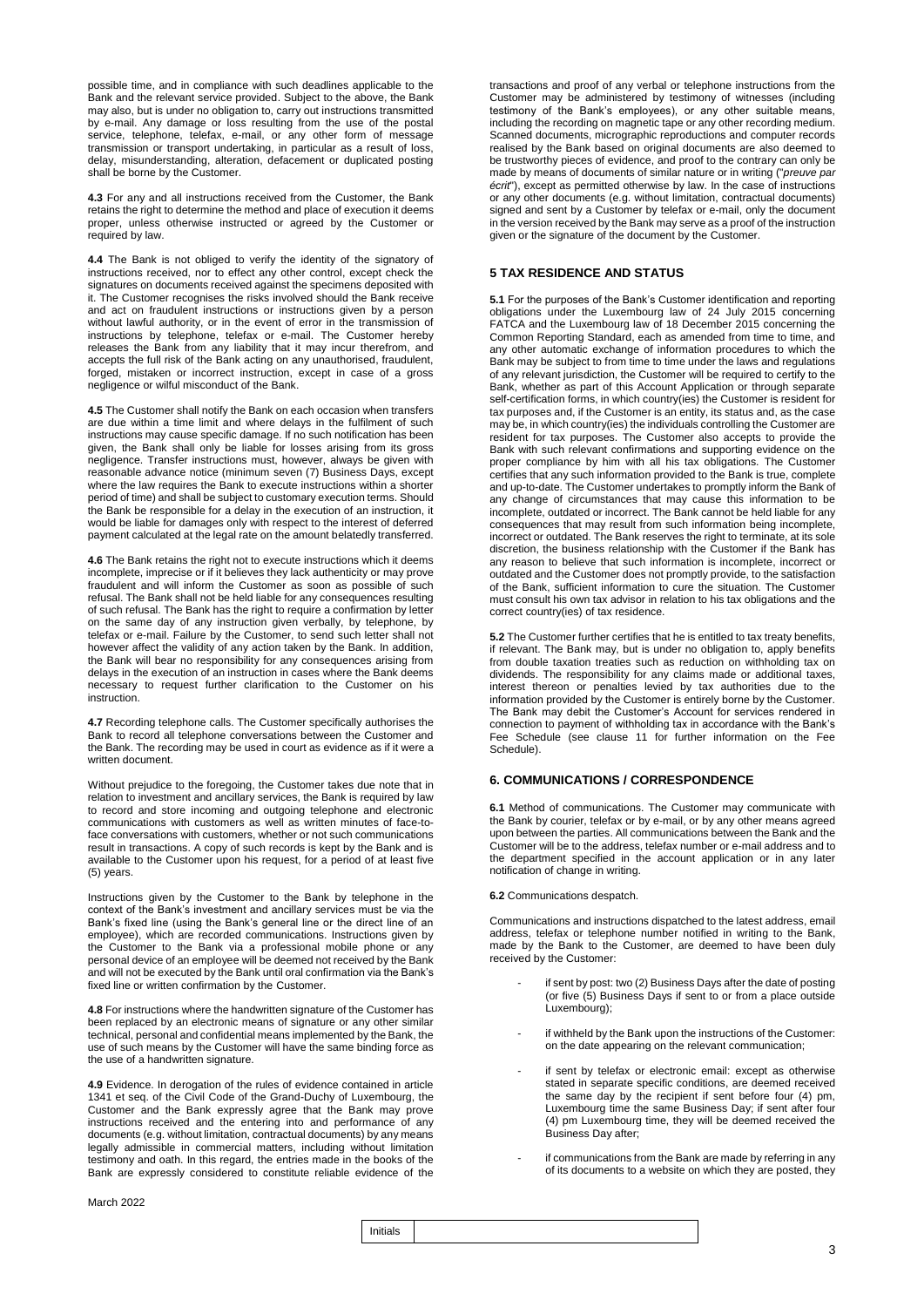are deemed to have been received by the Customer on the date that the relevant document bears.

The Bank will only provide information via its website subject to the Bank being satisfied that the Customer has regular access to the Internet (which shall be deemed to be the case when the Customer has provided the Bank with an e-mail address for the purposes of corresponding with the Bank or when the Customer has access to an online facility system of the Bank). The Customer specifically consents to the provision of information via the Bank's website. The Bank will notify the Customer electronically (by e-mail, through the online facility system or otherwise) of the place where the information may be accessed.

**6.3** Should the Customer have deceased, messages are still validly sent to the last address known to the Bank. Communications regarding Accounts with several account holders will be sent to a common address indicated to the Bank. If no such address has been indicated, mail shall be forwarded to any one of such customers.

**6.4** All changes of address must be notified to the Bank in writing without delay. Should mail be returned to the Bank with an indication that the addressee is unknown at the specified address, the Bank would be entitled to keep such letter and all subsequent mail addressed to the Customer at the Bank under the responsibility of the Customer.

**6.5** Mail is considered as despatched on the day it is dated. Mail returned to the Bank because of unknown addresses is considered as delivered and received on the day it is dated.

**6.6** Communications and instructions made by the Customer to the Bank are deemed to have been duly received when actually received by the Bank. Notwithstanding the preceding, in case of, and except as otherwise stated in separate specific conditions, electronic communications by the Customer, are deemed received the same day by the Bank if sent before four (4) pm, Luxembourg time the same Business Day; if sent after four (4) pm Luxembourg time, they will be deemed received the Business Day after.

**6.7** The Bank sends out account statements and estimated asset positions to the Customer at regular intervals and at least annually (as agreed between the Bank and the Customer from time to time), or at such dates and intervals as may be required by law. The Customer shall immediately check for accuracy, correctness and completeness of any information received from or through the Bank.

Save in case of material errors, complaints concerning any communication from the Bank must be received by the Bank at the latest thirty (30) days after the date of despatch or of their availability at the premises of the Bank in accordance with the arrangements between the Bank and the Customer. After such period has elapsed, documents communicated shall be deemed accepted and approved in all respects.

In accordance with clause 4.7 and subject to the preceding paragraph, the Customer accepts that the written confirmations, reports and account statements sent by the Bank shall substantiate the due execution of the transactions in accordance with the Customer's instructions.

**6.8** By opting for a "hold mail" arrangement, the Customer instructs the Bank to retain all communications (letters, statements of account, advice, etc.) addressed to the Customer in a file maintained at the Bank against an annual charge at the prevailing rate. The Customer acknowledges that all communications shall be deemed duly delivered and received on the date appearing on the relevant communication. The Customer undertakes to collect such communications at the Bank on a regular basis. Non-compliance with this obligation may be detrimental to the Customer. The Bank is authorised to destroy any mail not collected by the Customer one (1) year after the date appearing thereon. The Bank cannot under any circumstances be held liable for any loss or damage incurred by the Customer or any third party in connection with the late or non-collection of communications by the Customer. After the termination of the business relationship between the Customer and the Bank, the Bank reserves the right to destroy uncollected communications by the Customer at the expiration of a period of six (6) months from termination, independently of the storage method used (e.g. hardcopies or electronic archives).

The Customer hereby acknowledges that, when entering into a "hold mail" arrangement with the Bank, the applicable agreement shall nonetheless provide for a contact address in the event that the Bank considers it in the interest of the Customer, or otherwise when deemed necessary by the Bank notably for the purposes of complying with the laws and regulations binding on the Bank or which the Bank has undertaken to comply, that the Bank's communications be sent to the address of the Customer instead of kept at the Bank. The Bank shall not be responsible for any consequences when, within the scope of this paragraph, it successfully contacts the Customer despite hold mail instructions from the Customer or, in case of a hold mail arrangement, the Bank does not address its communications to the address communicated by the Customer.

**6.9** The Customer undertakes, at all times, to provide the Bank with his current address.

### **6.10** Language of communication.

Communications between the Bank and the Customer are in the language agreed between the Bank and the Customer from time to time, as reflected in the Bank's files. In this regard, the Customer takes note that the spoken languages at the Bank are English, French or Swedish and the choice of language for usual communications will have to be among such languages.

**6.11** By signing these Conditions, the Customer confirms to the Bank that he reads and understands the English language.

### **7 CONSIGNMENT**

Any dispatch of certificates, shares, cash or other financial instruments whatsoever are effected exclusively at the expense of the Customer. In the absence of written instructions to the contrary from the Customer, the Bank may but is not obliged to insure such consignments at the Customer's expense. The Customer may as well instruct the Bank in writing not to insure such despatch. The Bank is responsible only for the risks covered by the insurance, if any and in so far as indemnified by the insurance.

### **8 SPECIFIC PRODUCTS**

**8.1** Dealing in financial instruments. At the request of the Customer and provided sufficient cover is available on the Customer's Account(s), the Bank may carry out all operations on listed or unlisted financial instruments for and on behalf of the Customer. The conditions under which such services are provided by the Bank are laid down in clause 9.

**8.2** Custody of financial instruments and management. Upon request from the Customer the Bank may keep in custody financial instruments of any nature, in registered or in bearer form.

The conditions under which such services are provided by the Bank are laid down in clause 9.10.

Clause 9.10 also covers the services of the Bank in relation to corporate actions arising out of or in relation to such instruments.

**8.3** Time deposits. Upon the request of the Customer, the Bank will effect interest bearing fixed term deposits in freely available and convertible currencies. Deposits are automatically renewable at the time they expire, for the same period and at the conditions prevailing at the time of renewal unless instructions to the contrary have been given by the Customer to the Bank at the latest at 11a.m. Luxembourg time, two (2) Business Days prior to the date of expiration of such deposit. Instructions received by the Bank concerning renewals of fixed term deposits shall be carried out by the Bank at its prevailing interest rate for the relevant type of deposit at the time of renewal.

**8.4** Precious metal. Unless the contrary is agreed, metals of the same kind and form and of an average commercial quality are considered to be fungible and the Bank fulfils its obligation of restitution by returning precious metals of the same kind and form and of an average commercial quality. Precious metals are deemed to have been in the same condition at the time of deposit as they are upon restitution. The Bank issues a receipt for any precious metal handed to it for safekeeping. Reasonable advance notice must be given to the Bank for withdrawals of precious metals.

### **9 INVESTMENT AND ANCILLARY SERVICES**

The provision of investment and ancillary services (as listed below) to the Customer will be governed by the terms of these Conditions and the relevant separate dedicated agreements that shall be entered into between the Bank and the Customer.

In case of discrepancy between this section "Investment and Ancillary Services" and any other section contained in the Conditions, the former shall prevail.

#### **9.1** Services concerned

The Bank may offer the following investment and ancillary services (the "Services Concerned") to the Customer:

a) Investment services:

- reception and transmission of orders in relation to one or more financial instruments ("Transmission of orders service");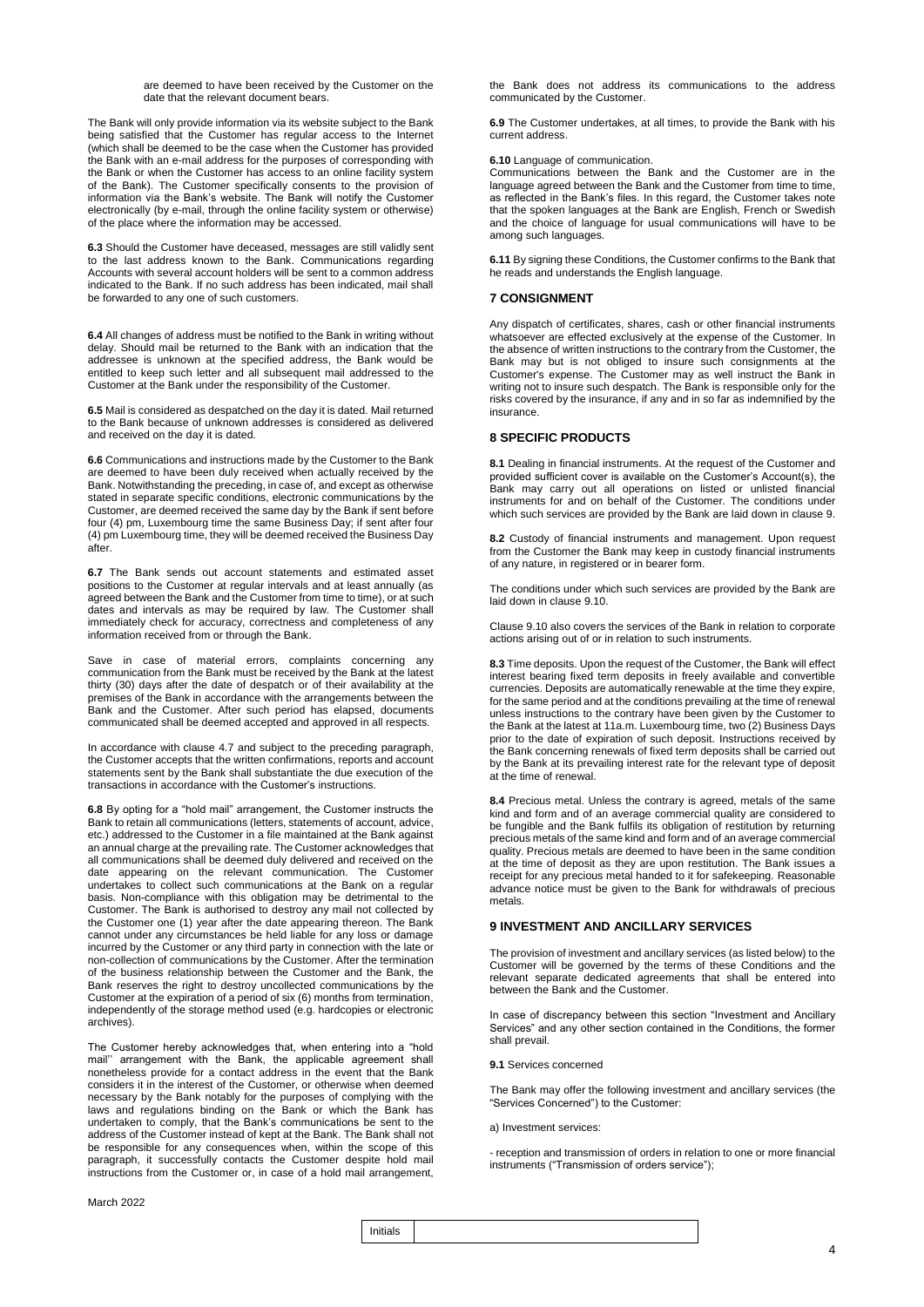- dealing on own account;

- portfolio management, i.e., discretionary and personalised management of portfolio(s) of financial instruments ("Discretionary asset management service") ;

- underwriting of financial instruments and/or placing of financial instruments on a firm commitment basis; and

- placing of financial instruments without a firm commitment basis.

### b) Ancillary services:

- safekeeping and administration of financial instruments for the account of customers, including custodianship and related services such as cash/collateral management;

- granting credit or loans to allow customers to carry out a transaction in one or more financial instruments, where the Bank is involved in the transaction;

- foreign exchange services where these services are connected to the provision of investment services;

- investment research and financial analysis or other forms of general recommendation relating to transactions in financial instruments;

### - services related to underwriting; and

- investment or ancillary services relating to commodities and other elements such as climatic variables, freight rates, emission allowances or inflation rates when used as underlying of certain derivatives and when connected to the provision of other investment or ancillary services.

As a condition to the provision of investment services, the Bank shall communicate to the Customer his investor category in accordance with clause 9.2 and establish the Customer's investor profile in accordance with clause 9.4.

When providing Transmission of orders service and Discretionary asset management service, the Bank and the Customer shall enter into separate dedicated agreements.

Each specific agreement will set out the specific terms and conditions of the investment service provided by the Bank to the Customer. In case the Customer wishes to benefit of any of these services from the Bank, a draft of the relevant agreement and its annexes will be submitted to the Customer in advance for consideration.

**9.2** Investor categorisation

### a) Generalities

Before providing any investment or ancillary service, the Bank will categorise the Customer either as a retail customer (the "Retail Customer"), as a professional customer (the "Professional Customer") or as an eligible counterparty (the "Eligible Counterparty"). The investor categorisation will be undertaken on the basis of objective criteria and will be notified to the Customer. Different rules and different levels of protection apply to Customers depending on their investor categorisation.

The Customer may request in writing a change to its customer investor categorisation (as detailed below). The Bank is, however, not obliged to accept a request for a weaker protection, if it is of the view that this would not be in the interest of the Customer.

The Customer may qualify in different investor categories depending on a particular Service Concerned or transaction or type of transactions or products.

#### b) Opt-down

The Professional Customer may, at any time, request the Bank in writing to be treated as a Retail Customer (and hence benefit from the higher level of protection of Retail Customers) when it deems it is unable to properly assess or manage the risks involved. Likewise, the Eligible Counterparty may, at any time, request the Bank in writing to be treated as a Professional Customer or as a Retail Customer.

If the Bank accepts such request, the Professional Customer or the Eligible Counterparty shall enter into a written agreement with the Bank. The agreement will specify the particular Services Concerned or transactions, or the types of products or transactions, to which the optdown applies.

c) Opt-up

March 2022

### 1) Opt-up for a Retail Customer

The Retail Customer may ask the Bank in writing to be treated as a Professional Customer (and hence lose certain protections and investor compensation rights), either generally or in respect of a particular Service Concerned or transaction, or type of transaction or product. The Bank may decide not to accept such request if the Bank is of the view that such opt-up is not in the best interest of the Customer.

If the Bank agrees to take into consideration such request, it will upon receipt of such request assess whether the Retail Customer meets the objective opt-up conditions. The Bank will further assess the expertise, experience and knowledge of the Retail Customer, and any other element that it deems appropriate, with a view to ensure that the Retail Customer is capable of making his own investment decisions and understands the risks involved. If and when the Bank is satisfied that the Retail Customer may be categorised as a Professional Customer, it will notify the Customer accordingly. The Bank shall inform the Retail Customer in writing of the consequences of the opt-up, including the protections he may lose. The Retail Customer shall further confirm to the Bank in writing his request to be treated as a Professional Customer and that he is aware of the consequences of the loss of protections inherent to his new categorisation. The Customer may always request an optdown again.

### 2) Opt-up for a Professional Customer

The Professional Customer which meets the opt-up conditions may, with the Bank's express consent, be treated as an Eligible Counterparty either for all Services Concerned for which such opt-up is permitted by law or in respect of a particular Service Concerned or transaction, or type of transaction or product.

The Bank shall inform the Professional Customer in writing of the consequences of the Opt-up, including the protections it may lose. The Professional Customer shall further confirm to the Bank in writing its request to be treated as an Eligible Counterparty and that it is aware of the consequences of the loss of protections inherent to its new categorisation. The Customer may always request an opt-down again.

#### d) Changes to categorisation

The Customer is responsible for keeping the Bank informed about any change which could affect his categorisation by the Bank.

Should the Bank become aware that the Customer no longer fulfils the initial conditions that made him eligible for another investor category, the Bank may take appropriate action, including re-categorising the Customer so as to ensure a higher protection level. Any decision taken by the Bank in this regard will promptly be notified to the Customer.

On request to the Bank, the Customer may obtain more information on the rights and obligations of the Bank in relation to a relevant investor category and the conditions for being categorised in a specific investor category.

**9.3** Provision of information. All communications to be provided by the Bank pursuant to the section "Investment and Ancillary Services" will be provided to the Customer either in paper format, or via the Bank's website or in any other agreed format with the Customer in the account opening documentation.

**9.4** Investor Profile, suitability and appropriateness assessments for the provision of investment and ancillary services

Before offering any investment service, the Bank will require information on the Customer (including on other persons acting for and on behalf of the Customer (e.g. natural persons representing the Customer or a thirdparty agent acting on behalf of the Customer)) in order for the Bank to be able to establish the Investor Profile (as defined below) of the Customer.

Where required by law, before providing Discretionary asset management service, the Bank will assess whether the contemplated transactions are suitable for the Customer, based on the information collected by the Bank on the Customer's investment objectives (including his risk tolerance), financial status (including its capacity to bear losses) and knowledge and experience in the relevant investment field. The information collected will constitute the investor profile of the Customer (the "Investor Profile") and will be referred to by the Bank each time it provides Discretionary asset management services to the Customer.

Where required by law, before offering investment services other than Discretionary asset management services, the Bank assesses whether the investment service or product envisaged is appropriate to the Customer, based, where relevant, on information provided by the Customer to the Bank on his knowledge and experience in the relevant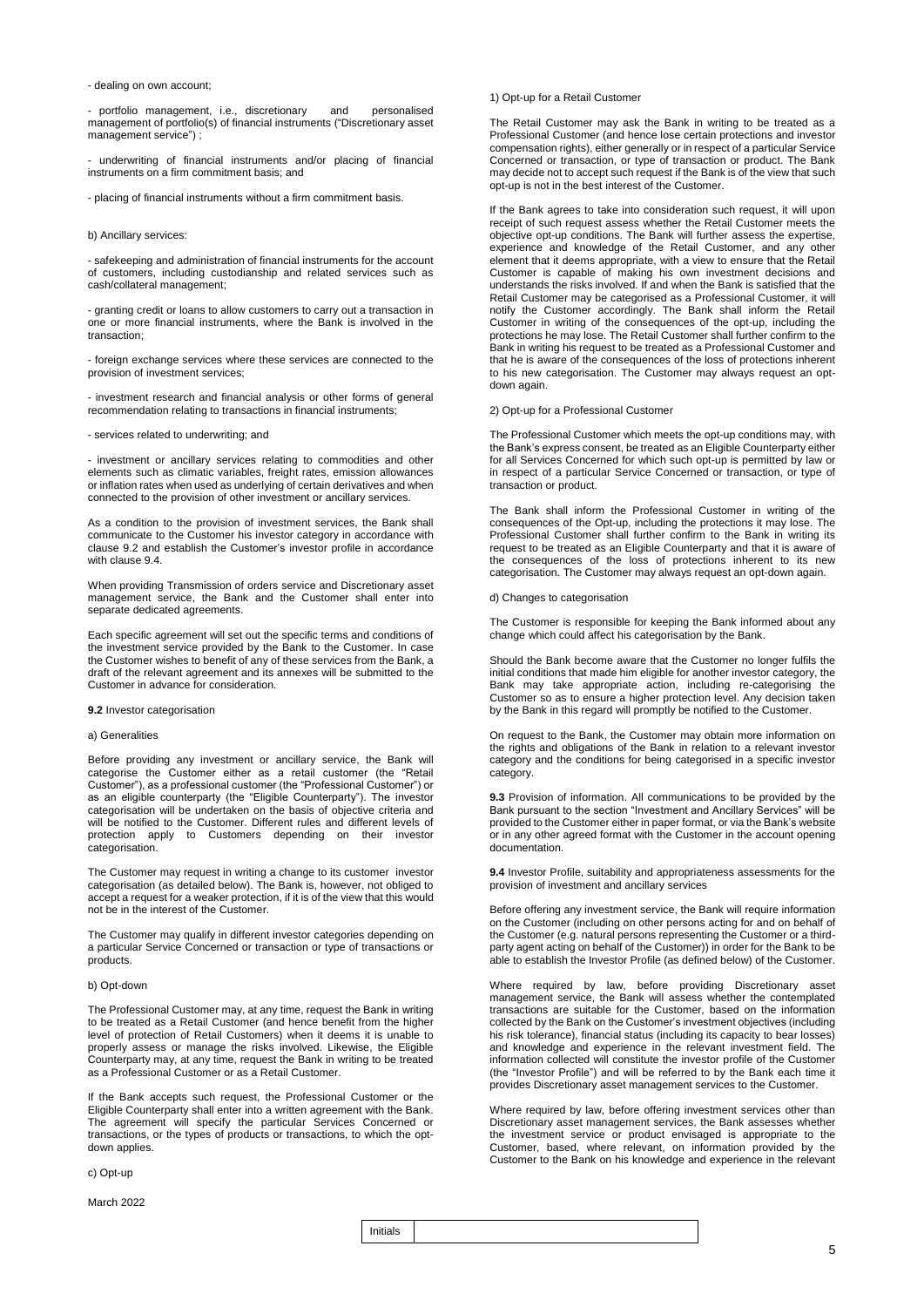investment field (the "Reduced Investor Profile"), but the Bank may also require the Customer to complete all fields of the Investor Profile.

In case a Customer has been categorised as a Professional Customer or an Eligible Counterparty, the Bank is entitled to assume that such Customer has the requisite knowledge and experience in the relevant investment field. Except where the Bank has opted-up the Customer from Retail Customer to Professional Customer, the Bank is also entitled to assume that the Professional Customer or the Eligible Counterparty is able financially to bear any related investment risks consistent with his investment objectives. If a Professional Customer does not consider this to be the case he must make the Bank aware of this prior to the provision of one of the services mentioned in this section by the Bank to the Customer and provide the Bank with all available information as to the level of his knowledge, experience and financial situation.

The Customer is responsible for the provision of complete, up-to-date and accurate information in relation to his Investor Profile or Reduced Investor Profile, as the case may be. The Bank is entitled to rely on the information provided by the Customer without further researches. Incorrect, outdated or incomplete information may prevent the Bank from providing appropriate advice or warnings to the Customer and from acting in the best interest of the Customer and may, therefore, have adverse consequences for the Customer (including losses) for which the Bank will bear no responsibility.

It is the responsibility of the Customer to inform the Bank immediately of any changes to the information provided to the Bank that might affect his Investor Profile or Reduced Investor Profile, as the case may be, when known to the Customer and in any case before any investment service is to be carried out by the Bank on behalf of the Customer. The Bank reserves the right to modify, at any time, the profile of the Customer following any change to the information in relation to the Customer identified by the Bank. The Bank will inform the Customer of any changes to his Investor Profile or Reduced Investor Profile, including any consequences attached thereto.

The Bank will not provide any Discretionary asset management service to the Customer so long as the Investor Profile of the Customer is not established and contains the level of details and information required by the Bank from the Customer.

The Customer is hereby also informed that the Bank will not be able to conduct its appropriateness assessment, to properly warn the Customer in relation to investments and to act in the best interest of the Customer, in case the Customer does not provide the Bank with information allowing the Bank to establish the Reduced Investor Profile. An inappropriate investment for the Customer as a result of the non-establishment of the Reduced Investor Profile at the decision of the Customer might have adverse consequences for the Customer (including losses) for which the Bank will not bear any responsibility.

On the basis of the information provided by the Customer to the Bank (including any incomplete, outdated or inaccurate information) or in case the Customer refuses to provide, or to provide complete, up-to-date and accurate information for the establishment of his Investor Profile or Reduced Investor Profile by the Bank, the Bank reserves the right not to provide, or to restrict the provision of, investment and ancillary services and in certain cases may also be prevented by law from the provision of the service.

**9.5** Information and risks relating to financial instruments

The Services Concerned cover a wide range of financial instruments. Each type of financial instrument has its own features and is subject to particular risks. Certain financial instruments may not be suitable to the Retail Customer or the Professional Customer in light of his profile.

A general description of the nature and risks of financial instruments (the "Risk Disclosure Factsheet") is provided by the Bank to the Customer (Retail Customer or Professional Customer) in good time before the provision of any Service Concerned, taking into account, in particular, the Customer's investor category. The Risk Disclosure Factsheet will be communicated to the Customer in paper format and additional hard copies can be provided on request.

The Customer acknowledges the importance of reading and understanding documents provided to him by the Bank with respect to the Services Concerned as well as with respect to financial instruments, their features and associated risks.

Should the Customer have any queries or any doubts on any of the documents provided to him by the Bank, the Customer undertakes to request additional information or clarification to the Bank before engaging in any Service Concerned.

The Customer acknowledges that investments may entail losses and that good past performance is no guarantee of future results. The Bank does

March 2022

not guarantee any profit or yield in the context of the performance of the services provided to the Customer. The Customer undertakes only to make investments and enter into transactions in relation to financial instruments with which he is familiar and which are within his financial capacity.

### **9.6** Customer Orders

a) Reception and transmission of orders policy ("RTO Policy")

The Bank does not itself execute order(s) or instruction(s) to trade received by it, but transmits such order(s) or decision(s) to its Head Office, which then executes such orders itself and/or place them with other entities for execution.

As a receiver and transmitter of customers' orders, the Bank will satisfy its obligation to act in the best interest of the Customer when:

- it receives and transmits orders for execution to the Head Office, which meets the MiFID II (as defined below) best execution obligations and is in a position to deliver the best possible result for the Retail Customer or the Professional Customer. Where the Head Office does not execute orders itself, but places them with third parties, the Head Office will meet its best placement obligations and carry out regular (and at least annually) evaluation of the quality of execution obtained from such third parties to ensure that the latter are able to offer best execution. The Head Office will inform and report to the Bank on the proper execution of the Customer's orders. As an entity falling within the scope of the Directive 2014/65/EU of the European Parliament and of the Council of 15 May 2014 on markets in financial instruments (hereafter "MiFID II"), the Head Office has a solid best execution policy enabling the Bank to comply with its obligations to act in the best interest of the Customer. Where the Head Office places orders with entities that do not fall within the scope of MiFID II (depending on the financial instruments or markets concerned), the Head Office will consider putting in place formal arrangements with selected entities to ensure that they meet the MiFID II best execution standards. A list of all third parties that may be used by the Head Office for the execution of the Customer's orders may be provided by the Bank to the Customer on request of the Customer;
- (2) it takes all sufficient steps so that the Head Office, when executing orders transmitted by the Bank, ensures the best possible result for the Customer, including from a price, cost, speed, execution, size, nature of order or any other consideration relevant to the execution of the order. The Bank draws to the attention of the Customer that depending on the type of financial instruments, achieving the best possible result may be complex. In addition, in cases where the Customer gives a specific instruction (indicating the process for execution of the instruction), the Bank will transmit the instruction in compliance with that instruction, which might not be in line with the Bank's RTO Policy as well as with the Head Office's best execution policy and not be, in the Bank's views, in the best interest of the Customer; and
- (3) it monitors and reviews the execution quality of the Customer's orders and corrects any deficiencies.

Unless agreed otherwise, when receiving an order from the Customer (and accepting it) involving the purchase/subscription or sale/redemption of financial instruments, the Bank will transmit such order with the Head Office which may, in accordance with such its best execution policy:

- (i) execute itself the customer's order,
- (ii) transmit the order to another third party for execution;
- (iii) act as counterparty to the transaction (i.e. deal on own account). When dealing on own account, the third party may act as a systematic internaliser; and
- (iv) execute the trade on a trading venue (regulated market, multilateral trading facility or organised trading facility) or outside a trading venue.

The Bank maintains a special policy (i.e., the "RTO Policy") in relation to the reception and transmission of orders to the Head Office and the choice by the Head Office of third parties to execute orders on behalf of the Customer. The RTO Policy is available on the website of the Bank and a hard copy of its will be provided to the Customer together with these Conditions. The Customer may be provided with an additional copy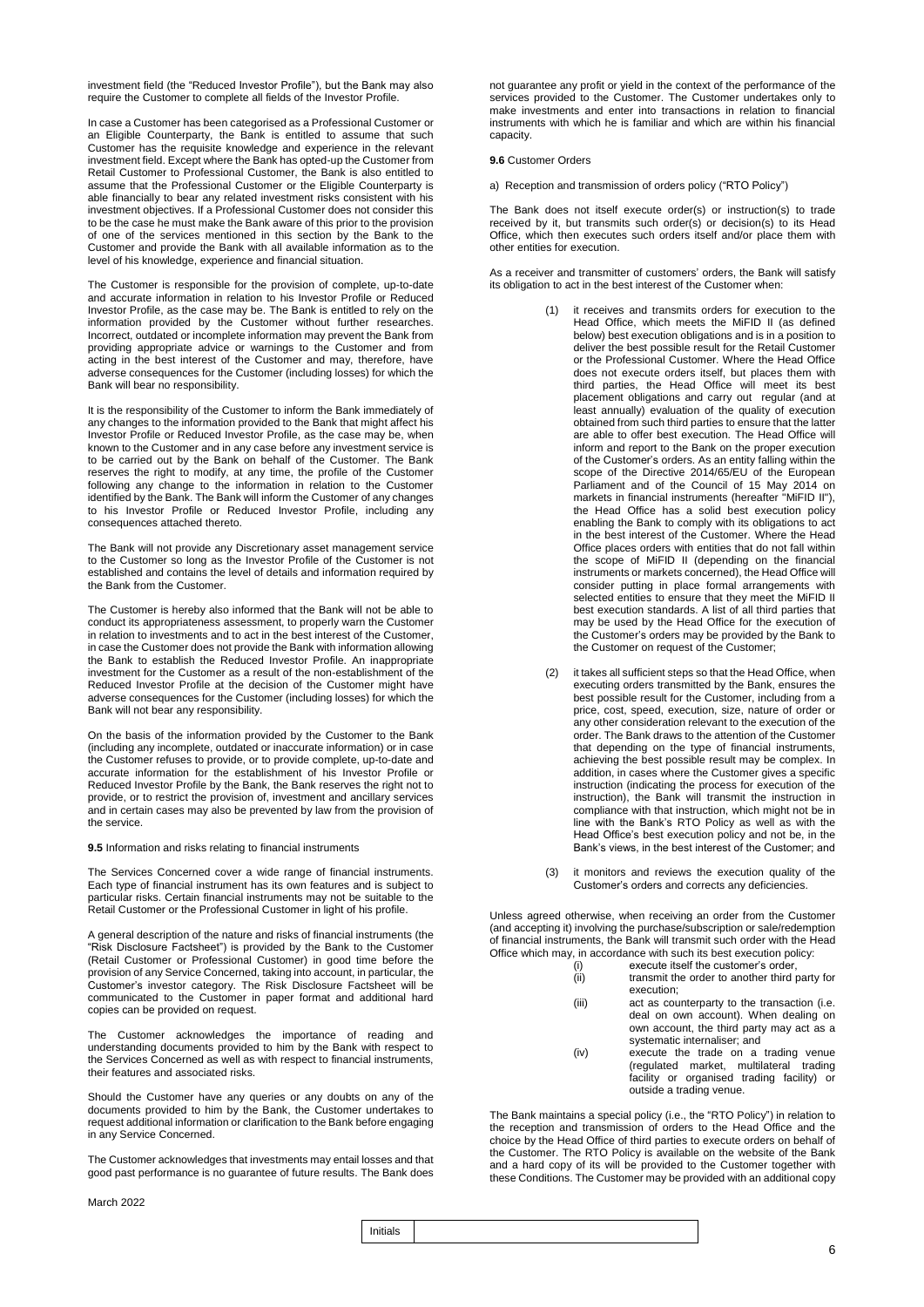of the RTO Policy on request to the Bank. A copy of the Head Office's best execution policy is also available on the Internet website of the Bank.

The Bank will disclose annually information prepared by the Head Office in relation to, for each class of financial instruments, the top five entities to which the Head Office transmits customers' orders and information on the quality of execution obtained.

In case of disturbances in the market or in the Bank and/or the Head Office's own system due to for example, interruption or insufficient availability of technical systems, it may in the opinion of the Bank be impossible or inappropriate to transmit the received order(s) or decision(s) to trade according to the methods described above. The Bank will then take all sufficient steps to transmit the received order(s) or decision(s) to trade on the best terms possible for the Retail Customer or the Professional Customer.

b) Aggregation and allocation of orders

The Bank (and the Head Office) may aggregate an order of the Customer with other orders of other customers of the Bank (or the Head Office) or transactions for own account, according to the Bank's (or the Head Office's) order allocation policy. However, such an aggregation shall not work globally to the disadvantage of the Customer and the Customer will be informed by the Bank of any detrimental effect of such aggregation.

### **9.7** Costs and inducements

### a) Costs

The provision of Services Concerned by the Bank is subject to the payment of costs, fees, commissions, charges, taxes, etc. (the "Costs"). The Customer shall refer to the Fee Schedule, which sets out the fees, costs, commissions and charges of the Bank for the services listed therein. In addition to the Costs due to the Bank for the Services Concerned, other costs, fees, commissions, charges, taxes, etc. may be due by the Customer to third parties (the "Other Costs").

Unless agreed otherwise, all Costs payable by the Customer to the Bank are automatically debited from the Customer's current account.

Information on Costs and the Other Costs, applicable to a relevant Service Concerned is provided to the Customer from time to time in accordance with the requirements of law.

In good time before the provision of any investment or ancillary service to the Customer, the Bank will provide the Customer, for information purposes only, with an estimation of the total amount due by the Customer to the Bank (as interest, fees, commissions, charges and costs) related to the requested investment or ancillary service and the underlying investment. Upon request of the Customer, the Bank shall provide the Customer with an itemised breakdown of the anticipated amount. Such information is provided by the Bank to the Customer as a mere estimate and is provided for information purposes only. Amounts eventually due by the Customer to the Bank shall be those communicated by the Bank to the Customer following the provision of the relevant requested service.

The Bank may publish the Fee Schedule on its website.

Any Costs and Other Costs levied by the Bank on shareholders, issuers or another intermediary in its capacity as intermediary in accordance with clause 13.10 are published on the Bank's website separately for each service and are non-discriminatory and proportionate in relation to the actual costs incurred for delivering the services. Any difference between the charges levied between domestic and cross-border exercise of rights shall be permitted only if it is duly justified and it reflects the variation in actual costs incurred for delivering the services.

### b) Inducements

When providing investment and ancillary services to the Customer, the Bank (and any third party selected by the Bank to execute orders of the Customer) may pay, receive and keep for its own account, fees, commissions or other non-monetary benefits to or from third parties e.g. when it distributes investment products such as fund units. The amount and nature of these fees, commissions or non-monetary benefits depend on a variety of factors. To the extent required by law, such fees, commissions and non-monetary benefits will be distributed to the Customer.

To the extent required by law, the Bank will inform the Customer of the existence, nature and amount of such fees, commissions and other nonmonetary benefits or, where the amount cannot be ascertained, the method of calculation in a separate and specific disclosure. Information in this regard shall be communicated by the Bank in paper format at times and frequency the Fee Schedule is communicated by the Bank to the Customer. An additional paper format may be requested by the Customer from the Bank at any time.

March 2022

By entering into transactions and transmitting orders with the Bank, the Customer is deemed to have accepted the applicable interest, fees, commissions, charges and costs of the Bank and selected third parties for the relevant service.

### **9.8** Reporting and statements

The Bank will provide trade confirmations, reports and statements to the Customer as required by law and the Bank's policies, and as set out in the specific agreement(s) between the Bank and the Customer.

The Customer may request the Bank to receive such confirmations, reports and statements on a more regular basis, in accordance with such separate arrangements between the Bank and the Customer.

The Customer shall immediately check for accuracy, correctness and completeness of any information received from or through the Bank.

The Customer shall advise the Bank immediately of errors, divergences and irregularities that appear in any documents, confirmations, reports, statements of account or other mail addressed to him by the Bank, or where there is any delay in receiving expected documentation. Clause 6.7 applies in case no objection is expressed by the Customer within the set period of time.

The Customer accepts that the written confirmations, reports and statements of account sent by the Bank shall substantiate the due execution of the transaction in accordance with his instructions.

It is the Customer's responsibility as account-holder to obtain specific tax statements and documents by express request. The Bank's issuance of this type of documents may be subject to a fee.

The Customer may, where permitted by law, opt for the substitution of any trade confirmations, reports and statements issued by the Bank in paper format by electronic documents sent through the dedicated online facility of the Bank, to the extent the Customer has access thereto.

### **9.9** Conflicts of Interests

The Bank has in place a conflicts of interest policy intended to prevent, and in the ultimate scenario, manage, conflicts of interest situations, when providing a Service Concerned (the "Conflicts of Interest Policy"). This Conflicts of Interest Policy considers conflicts that could arise, in the course of a Service Concerned, between the interests of the Customer and the interests of the Bank and/or those of its managers, employees and tied agents, or any person directly or indirectly linked to the Bank by control and/or those of other customers.

The Bank will provide the Services Concerned to the Customer in accordance with its Conflicts of Interest Policy, the principles of which are summarised in an information factsheet (the "Conflicts of Interest Policy Factsheet").

The Bank's Conflicts of Interest Policy Factsheet is available on the Bank's website and a hard copy of it has been provided to the Customer together with the Conditions. The Customer may be provided with an additional copy of the Conflicts of Interest Policy Factsheet on request to the Bank. The Bank's Conflicts of Interest Policy is also available on the Bank's website and may be accessed by the Customer at any time.

The Bank undertakes to take all necessary steps to prevent potential situation of conflicts of interest which could adversely affect the best interest of the Customer.

By submitting an instruction on financial instruments for execution to the Bank, the Customer confirms his acceptance of the Bank's Conflicts of Interest Policy, and expressly agrees with the procedures and measures implemented by the Bank in view of preventing and managing potential conflicts of interest as disclosed in the Conflicts of Interest Policy. Nevertheless, the Customer acknowledges and accepts that the Bank is not responsible for situations of conflicts that the Bank could not reasonably foresee or detect.

**9.10** Safeguarding of financial instruments or funds

a) Use of financial instruments by the Bank

Upon the Customer's prior express consent, the Bank may use the Customer's financial instruments in relation to securities financing transactions (i.e., stock lending or stock borrowing or the lending or borrowing of other financial instruments, a repurchase or reverse repurchase transaction, or a buy-sell back or sell-buy back) or otherwise for its own account or for the account of another customer, at the risk and benefit of the Bank, provided that such transactions are carried out in markets that are generally open to financial sector professionals and organised by securities or other clearing institutions or market organisers.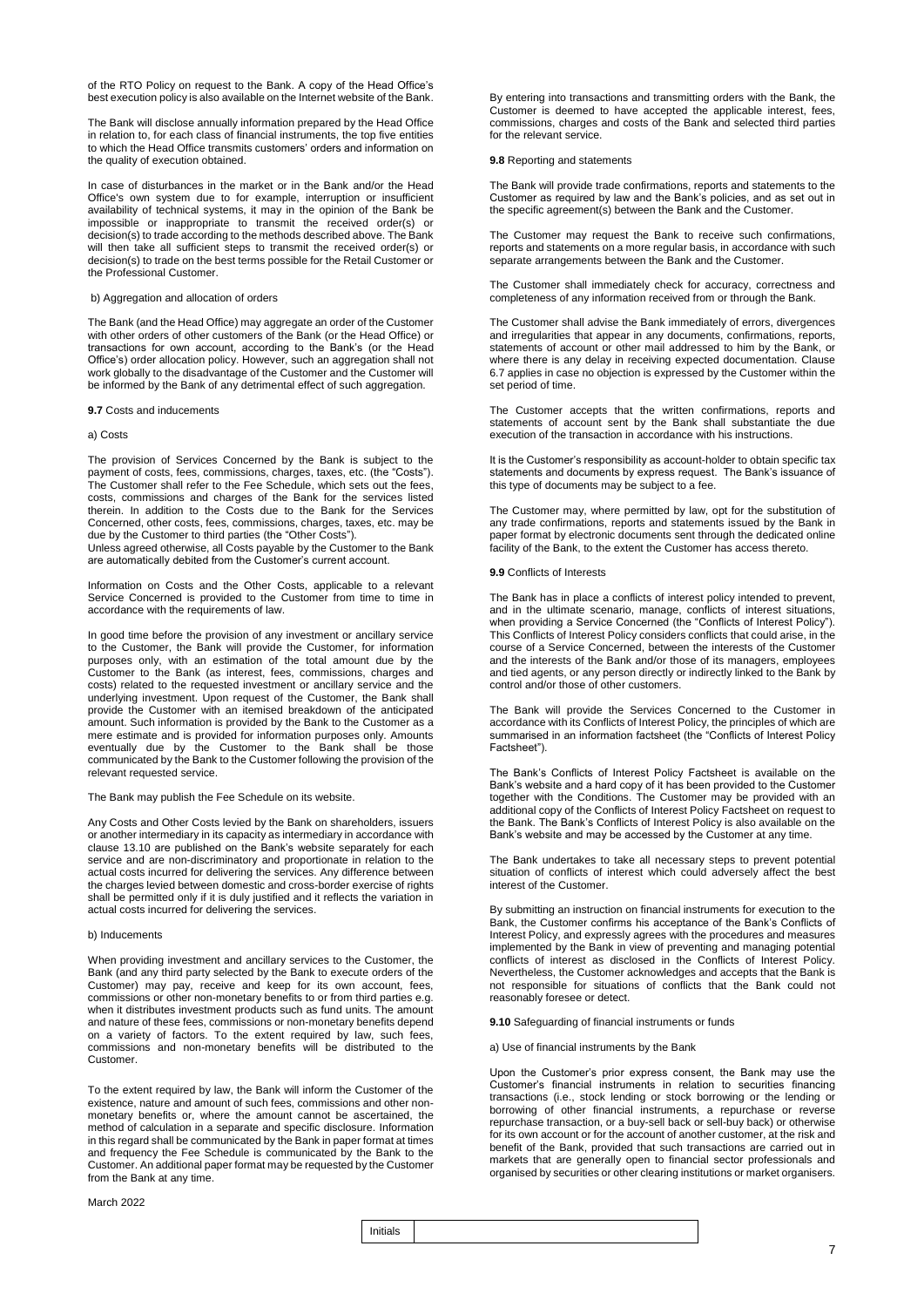b) Information when holding customer's financial instruments or funds

Upon request of the Customer, the Bank may accept to keep in custody financial instruments of all types and whether registered or in bearer form. The Bank may refuse part or all of the items offered for safekeeping, without having to give any reason for such refusal.

Such financial instruments will be held in a special custody account and the Bank will ensure that all such instruments are held segregated from the own assets of the Bank. The Bank shall issue a receipt for all the financial instruments handed over to it for safekeeping.

Unless the contrary has been agreed upon, financial instruments deposited shall be regarded as fungible. Consequently, the Bank may return to the Customer financial instruments of the same nature, class and denomination, the serial numbers of which need not concur with those actually handed over to it.

Upon special request and seven (7) Business Day-prior written notice, and to the extent not in breach of any contractual arrangement binding upon the Customer or the Bank on behalf of the Customer, the Customer may ask that the financial instruments or other assets be held at his disposal. The Bank will only make physical deliveries of financial instruments to the Customer, or to a person designated by the Customer, at the premises of the Bank. The Customer shall bear the cost of such deliveries.

c) Use of third parties (sub-custodians and tied agents)

The Bank is entitled to entrust to correspondents (hereafter a "Subcustodian"), the custody of the assets of the Customer deposited with the Bank by the Customer. The Sub-custodian might be third party securities depositories or securities settlement systems chosen by the Bank and established in Luxembourg or abroad.

The Bank undertakes to take reasonable care in selecting, retaining and monitoring any Sub-custodian in the Customer's best interest. The Bank shall (except as otherwise stated below) ensure that the assets subdeposited are segregated from the own assets of the Bank with the Subcustodian and also from the own assets of the Sub-custodian.

The Customer shall to the same extent as the Bank itself be subject to the laws, regulations, customs and practices applying to the Subcustodian, as well as to the business terms and conditions of such Subcustodian. Such laws, regulations, customs, practices and business terms may entail that:

- (1) assets held with the Sub-custodian are subject to statutory or contractual liens, privileges and pledges in favour of such Sub-custodian, as well as any statutory or contractual retention and/or set-off rights for the provision of the services by the Sub-custodian. The Bank shall take reasonable measures so the Subcustodian agreed fees and costs are timely paid; and/or
- (2) financial instruments deposited with a Sub-custodian may not be segregated from the Sub-custodian's own assets and accordingly the Bank and ultimately the Customer might not be able to recover all or part the Customer's financial instruments in the event of a default of the Sub-custodian (including insolvency or loss of assets). In this regard, the Bank shall take reasonable measures so as to choose Sub-custodians subject to similar segregation duties and only choose Sub-custodians that are not subject to same segregation rules if so required according to market practices (including due to the nature and/or type of financial instruments).

When the Customer's assets are held by a Sub-custodian, the Bank cannot be held liable for any prejudice caused to the Customer by an act or an omission of that Sub-custodian, except in case of gross negligence or wilful misconduct by the Bank in the initial selection of the Subcustodian.

The Customer shall bear (in due proportion to his share in the subdeposit with the Sub-custodian) all the economic and legal consequences (including as a result of any insolvency proceedings or other force majeure events affecting the Sub-custodian) vis-à-vis the assets in deposit with the Sub-custodian. The Bank bears no responsibility, nor makes any commitment towards the Customer resulting from the above-mentioned events or any other events beyond the control of the Bank.

Where the Bank has deposited financial instruments of the Customer in safe custody with a Sub-custodian, that Sub-custodian may hold the assets of the Customer in a dedicated account in the name of the Bank or in an omnibus account for all of the Bank's customers. In the event of

the insolvency or default of the third party, if there is a shortfall in the omnibus account, the Customer may not recover all of his assets.

When the Customer's financial instruments are held with a Subcustodian, the latter may not be able under local law to separately identify the Customer's financial instruments from its own proprietary assets or from the Bank's proprietary assets. In such case, in the event of a default or insolvency of the third party, if there is a shortfall in the total assets held, the Customer risks not recovering all of his assets.

When the Bank holds the financial instruments of the Customer on a custody account subject to a foreign law, the rights of the Customer relating to the financial instruments deposited on that custody account may differ from what those rights would have been under his national law.

The Customer grants full power to the Bank to take any action required for the purpose of ensuring proper registration of the Customer's financial instruments in the name of the Customer or of a nominee, including registering such instruments in the name of the Bank or correspondent where such registration is necessary.

The Bank will provide more information on its Sub-custodians on the Customer's first request.

Where appropriate, the Bank will inform the Customer of its tied agents and the Member States in which they are registered.

### d) Corporate actions

The Bank will not forward information, proxies or notices for shareholders' or bondholders' meetings, nor exercise any voting rights, unless (i) expressly instructed in writing to do so by the Customer or (ii) only while acting in its capacity as intermediary as set out in clause 13.10. Otherwise, the Bank will act only on instructions given by the Customer. Should the Bank not receive any instruction, the Bank will opt for the alternative that the Bank, in its sole discretion, deems as best for the Customer. In such case, the Customer expressly agrees to accept the decision taken by the Bank and not to hold the Bank liable for any action taken or refrained from.

Notwithstanding the fact that the issuer must address any request to the Bank in order to transfer information directly to the shareholder, if the Bank receives information referred hereto above, it shall transmit it without delay to the shareholder or to a third party nominated by the shareholder. When the chain of intermediaries has several intermediaries, the information must be transmitted between the intermediaries without delay, unless the information can be transmitted directly to the shareholder or to a third party nominated by the shareholder. Where the Bank receives such information before 16.00 local time, it shall transmit it within the same business day. If such information is received after 16.00, the Bank shall transmit the information without delay and no later than by 10.00 of the next business day.

Without prejudice to the preceding, the Bank shall have no other duties than receiving dividend payments, interest, coupons or other credit items and the collection of monies arising out of the maturing or redemption of financial instruments.

The Customer will bear the relevant costs after being duly informed of their amount and the Bank shall be entitled to deduct such costs from the Customer's account.

The Bank is authorised to make such payments and deductions from the Account if it is to protect the interests of the Customer in relation to a relevant financial instrument and if the Bank has sought the instructions of the Customer and the Customer has failed to timely respond to the Bank. The Bank shall not assume any liability for any subsequent losses if the payment has been made by the Bank in the best interest of the Customer, where the Customer has failed to give timely instructions.

Forfeiture and losses arising from the lack of exercise of rights and obligations of any nature concerning deposited financial instruments are entirely borne by the Customer. The Bank, as custodian of the financial instruments, has no other principal or ancillary obligation than those expressly set out herein.

#### e) Loss of financial instruments

In case of the loss of financial instruments due to the Bank, the Bank shall only be liable to replace the lost financial instruments with financial instruments of the same nature and amount (and, not necessarily bearing the same numbers) as those deposited with the Bank or, if undeliverable, to refund the value of the financial instruments as at the date of the request for delivery by the Customer.

**9.11** Investor compensation and deposit guarantee scheme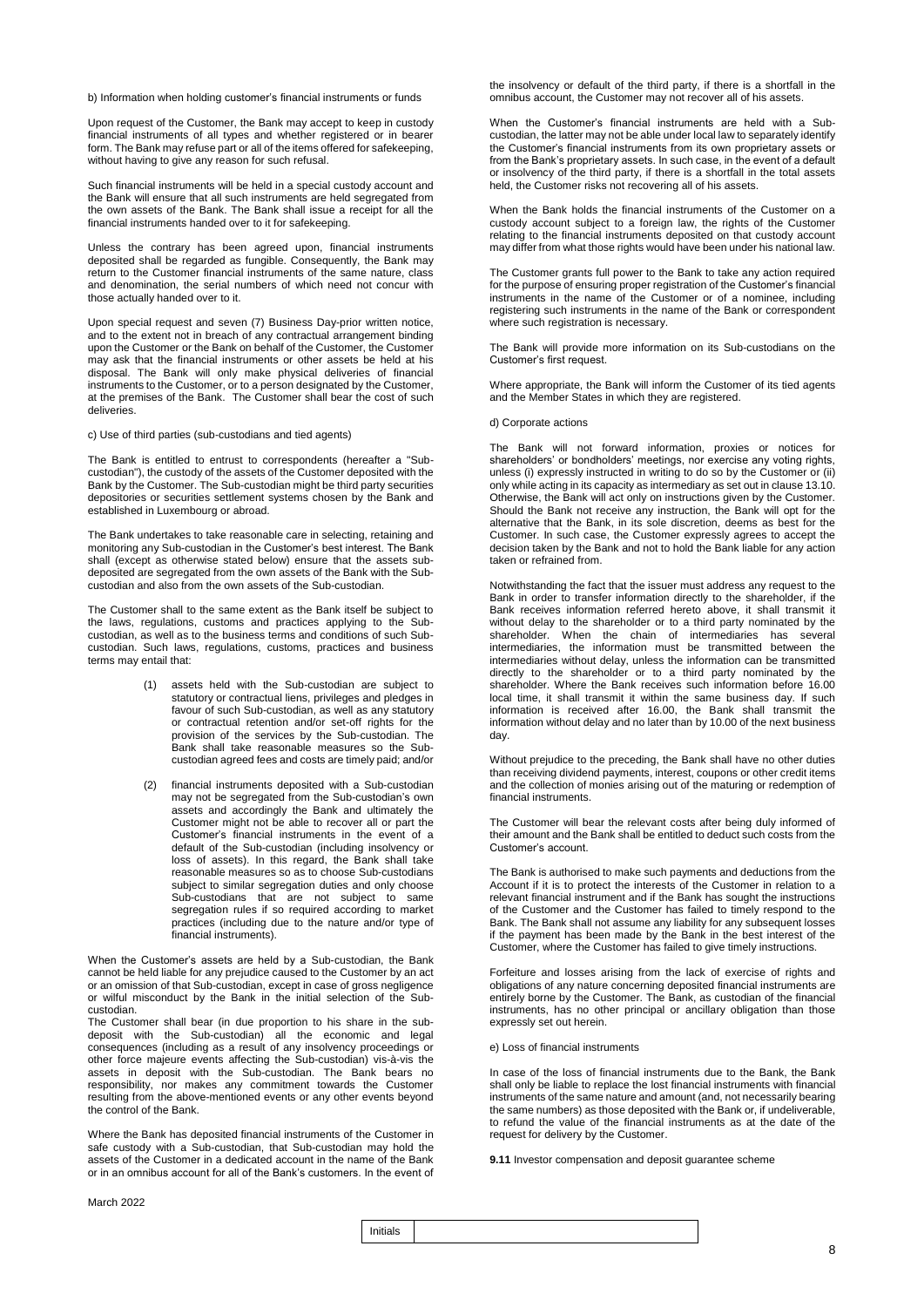The Customer benefits of the deposit guarantee scheme and investor compensation scheme created and governed by Swedish law, applying to the Head Office. In this regard, a compensation is guaranteed by such schemes in relation to certain cash deposits and investments in financial instruments with the Bank (if declared under insolvency proceedings) up to a certain amount and subject to certain conditions.

More information on the Swedish depositors and investors' protection schemes is provided by the Bank to the Customer, on demand.

### **10 No management duties**

**10.1** The Bank will not assume any duty or responsibility regarding the management of the Customer's assets and/or liabilities unless the Customer has entered into a bespoke discretionary management mandate with the Bank (or any similar agreement empowering the Bank to manage all, or part, of the Customer's assets and/or liabilities).

**10.2** Except as required by law or as otherwise agreed by contract, the Bank is not required to inform the Customer of any losses owing to changes in market conditions, of the value of the assets and/or liabilities booked with the Bank, or of any circumstances that might prejudice or otherwise impair the value of those assets and/or liabilities.

### **11 FEES, COMMISSIONS AND COSTS**

The Bank shall receive remuneration for the services it provides to the Customer.

**11.1** Without prejudice to the Costs and Other Costs due by the Customer in relation to investment and ancillary services and further set out in clause 9.7, the Bank shall invoice its services to the Customer in accordance with the practices within the banking system and the nature of the transactions involved.

The Customer shall pay to the Bank all fees, commissions and costs (including negative interest rates) and other amounts, including any expenses or taxes incurred by the Bank (or any third party agents) for the account of the Customer, when providing services to the Customer. In this regard, the Customer shall refer to the Fee Schedule, which sets out the fees of the Bank for the services listed therein.

The Customer accepts and agrees to reimburse the Bank for all costs and expenses incurred by the Bank in the implementation of a Preservation Order (as defined in clause 13.8).

**11.2** The Bank is authorised to debit any amount so due by the Customer, or to become due by the Customer, from the Customer's account, irrespective of the settlement date of the original transactions. Except as expressly agreed otherwise, the account statements delivered by the Bank to the Customer will serve as invoice for services rendered by the Bank to the Customer.

**11.3** The relevant Fee Schedule of the Bank, as applicable at the time of the signature of these Conditions, is provided to the Customer at the signature of these Conditions and shall be communicated by the Bank to the Customer, from time to time as and when amended in accordance with clause 18.

An additional paper format of the Fee Schedule may also be obtained from the Bank on request of the Customer. The Fee Schedule may also be published by the Bank on its website.

**11.4** The Customer shall enquire with the Bank about the fees applicable to a proposed service before the service is requested from the Bank.

In cases where the Fee Schedule does not cover the fees, commissions and costs of a relevant service of the Bank, the Customer shall inquire the Bank for information.

By entering into transactions with the Bank, the Customer shall be deemed to have accepted the applicable fees, commissions and costs of the Bank for that service, communicated by the Bank to the Customer.

### **12 LIMITATIONS TO THE BANK'S LIABILITY**

**12.1** General limitation. The Bank shall be liable only for its gross negligence or wilful misconduct in its business relationship with the Customer.

**12.2** In particular, and without limitation, the Bank declines all responsibility for any loss or damage resulting from an act of God (*force majeure*), an act of war or revolution, strike, lockout, boycott, blockades, an intervention of a public authority or any other similar event beyond the control of the Bank. The reservation in respect of strikes, lockouts, boycotts and blockades shall apply even if the Bank itself is a party to such measures or conflict. It is expressly agreed that all orders carried

out by the Bank on instructions given by the Customer according to these Conditions are entirely at the risk of the Customer in particular misunderstandings, errors, duplication, fraud, abuse and all misrepresentation, except where the Bank is liable to gross negligence or wilful misconduct. Any damage resulting from legal incapacity of the Customer or of his authorised signatories, heirs, legatees or successors in title must be borne by the Customer, unless such incapacity has been communicated to the Bank in writing prior to the execution by the Bank of a relevant instruction.

### **12.3** Death of the Customer.

As a matter of principle (and without prejudice to the obligations of the Bank under clause 3.9 above), the Bank shall never be obliged to carry out searches to determine whether a Customer has died or to identify potential heirs/beneficiaries of a deceased Customer.

The Account(s) held by one single account holder will, upon written notification of the death of the Customer by registered letter to the Bank, be blocked by the Bank. In the absence of such communication, the Bank will bear no responsibility for any acts of proxies of the deceased Customer.

Any person approaching the Bank and claiming to be the deceased Customer's heir or beneficiary shall provide satisfactory evidence of his/her entitlement to the Bank. When, in its opinion, the Bank is provided with satisfactory evidence to clarify the right of disposal (such as *inter alia* certificate of inheritance, certificate of executorship, judgment resolving on the estate), the Bank may unblock the Account(s) and consider any person designated as heir or executor in the produced documents as the entitled person. Accordingly, the Bank may respond to any request for information from an entitled person and may allow this person to dispose of any assets and, in particular, make payment or delivery to this person, thereby discharging its obligations. The Bank reserves its right to request the written consent of all the identified heirs/beneficiaries before executing any transaction in the Account(s).

When relying on official documents evidencing the estate of the deceased Customer and save in case of gross negligence of wilful misconduct, the Bank shall incur no liability whatsoever in relation to the validity, interpretation and authenticity of such documents. Accordingly, and save in case of gross negligence or wilful misconduct, the Bank shall not be liable for any errors regarding the transfer of the estate of the deceased Customer if it is based on documents which are, or appear to be, satisfactory evidence for the transfer of the deceased Customer's assets.

In case of death of a Joint Account Holder, the Joint Account will continue to operate under the sole signature (of each) of the surviving Joint Account Holder(s), unless a formal opposition to the contrary has been made by the surviving Joint Account Holder(s) or the deceased Customer's heirs/beneficiaries.

In case of death of a collective Account Holder, the Bank shall only execute instructions, which are given by all the surviving Account Holders and all the heirs of the deceased Customer.

In case the, or one of the, Account Holders is a Luxembourg resident, the Account shall in all instances be blocked.

**12.4**. Liquidation of a Legal Entity. If a legal entity is liquidated, the Bank shall only execute instructions which are given by the liquidator appointed in accordance with applicable law. Unless and until the Bank is notified in writing about the Corporate Customer's bankruptcy, insolvency or dissolution, the Bank will not be liable if it carries out instructions received from an agent or representative of the Customer.

**12.5** Non-usage of legal proceedings. No delay or omission on the part of the Bank in exercising any right, power or privilege under these Conditions shall impair such right or be construed as a waiver of such rights.

### **13 PROCESSING OF PERSONAL DATA AND BANKING SECRECY**

### **13.1 Processing of personal data.**

The Customer acknowledges that the Bank collects, stores, processes personal data in connection with the provision of the services to the Customer. This may also include transfers of personal data outside of Luxembourg concerning the Customer including in countries outside of the European Economic Area which may not have the same level of data protection as Luxembourg.

The Bank is as the data controller responsible for the processing of the personal data that the Customer may provide in conjunction with entering into the business relationship with the Bank and processes the personal data of the Customer in accordance with the European data protection legislation (including the EU Data Protection Directive (95/46/EC), the EU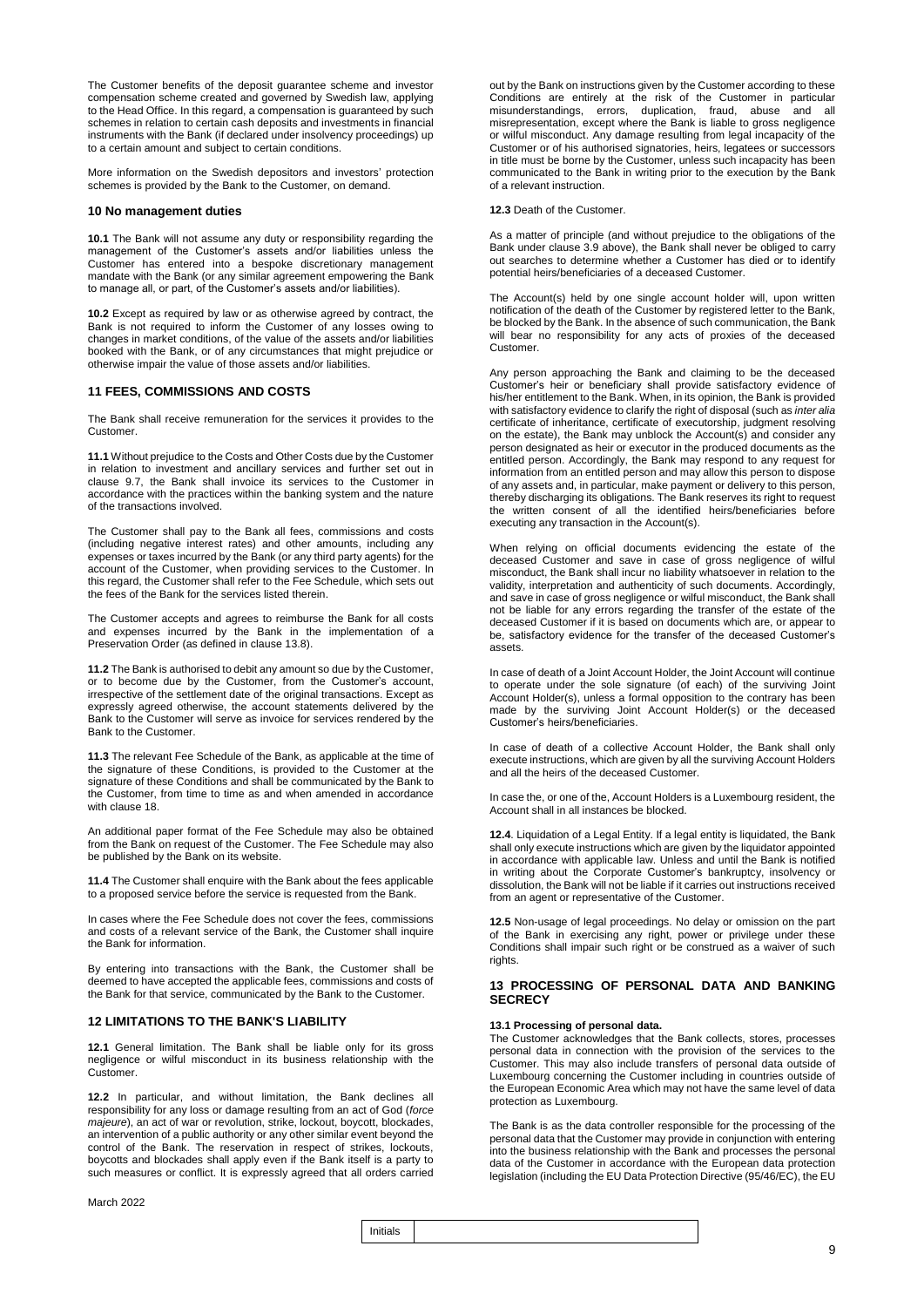General Data Protection Regulation (Regulation (EU) 2016/679) and any other EU or national legislation which implements or supplements the foregoing) and the terms of the Privacy Notice of the Bank available on sbanken.lu

The documentation and personal information that the Customer provides to the Bank, including personal data, may have to be shared by the Bank with subcontractors of the Bank such as its advisers, agents and service providers for the performance of its services and any other third parties as may be required by law or on the basis of a prior authorisation of the Customer.

In particular, personal data included in money transfers is processed by the Bank and other specialised companies, such as SWIFT (Society for Worldwide Interbank Financial Telecommunication).

The Customer's personal data may be processed for the following purposes:

- (i) Performance of the contract: Personal data may be processed for the purposes of the performance of services requested by the Customer (more particularly Account administration and credit), including by electronic means (such as ebanking or mobile payments), Customer administration, accounting, litigation, global vision and risk profile of Customer, deposit and credit administration, credit and solvability assessment, administration of payment instruments, administration of subscription in investment vehicles, insurance administration, direct marketing, estate planning, etc.
- (ii) Legal obligation: The data is also processed to allow the Bank to comply with legal obligations, including legal obligations under applicable company law, antimoney laundering and the fight against terrorism laws or tax identification (where appropriate) as more specifically described below.
- (iii) The personal data is processed for marketing and customer research, which comprises background material for marketing, methods and business development, financial advisory services and risk management. Risk management also involves processing information about the borrower and credits to assess the quality of credits for capital adequacy purposes.

Personal data may be used for direct marketing, unless you have requested that this should be blocked.

Insofar as the Bank's actions are not conducted with the aim of fulfilling contractual terms and conditions, or required by law or the authorities, the legal basis for processing is generally that it is necessary for the legitimate interest of the Bank unless it is overridden by the legitimate interest or the fundamental rights of the Customer.

The Bank collects only such information as is useful to the performance of its business and only within the framework of the service it provides to its clientele.

Refusal to disclose such information to the Bank, refusal to allow it to use such techniques or subsequent withdrawal of any consent to disclosure provided, while being left to the discretion of the Customer, would impede the establishment of the relationship or the continuation of the relationship with the Bank.

Any personal data collected by the Bank will be retained by the Bank for a period of ten (10) years after the end of the relationship between the Customer and the Bank unless a different retention period is legally applicable or required such as in clause 13.10(a).

Processing may be operated through centres located in other European countries and in the United States, according to their local legislation. As a result, the US authorities can request access to personal data held in such operating centres for the purposes of fighting terrorism. Any Customer, instructing the Bank to execute a payment order or any other operation, is giving consent that all data elements necessary for the correct completion of the transaction may be processed outside of Luxembourg.

**13.2 Rights of the Customer**. Each Customer who is an individual has a right to get a copy of or access the personal data relating to her/him and may ask for erasure or a rectification thereof in cases where such data is inaccurate and incomplete.

The Customer has a right to oppose at any time to the processing of personal data concerning him or her which is based on the legitimate interest, in particular to the use of its data for marketing purposes and profiling.

These rights may be limited in some situations – for example, where the Bank can demonstrate that it has a legal requirement to process your data such as the processing of personal data with the aim of facilitating the exercise of shareholders' rights and shareholder engagement (clause 13.10)).

To exercise these rights or for any other data protection queries, the Customer can contact the Bank's group Data Protection Officer at the following address: Svenska Handelsbanken AB (publ) Dataskyddsombud 106 70 Stockholm

SWEDEN

E-mail: dpo@handelsbanken.se

The Customer has also a right to lodge a complaint in terms of data protection related issues with the Luxembourg data protection regulator, the CNPD [\(www.cnpd.lu\)](http://www.cnpd.lu/).

**13.2 bis More information – Privacy Notice.** Comprehensive information about the Bank's processing of personal data and your rights in conjunction with this processing are provided in our Privacy Notice, at [www.handelsbanken.lu.](http://www.handelsbanken.lu/) The Privacy Notice provides the Customer with the types of personal data that may be processed, to whom such personal data may relate and how it may be sourced, and the relevant parties who may process or receive such personal data and for what purposes, and otherwise explains certain policies and practices that have been put in place to ensure the privacy of such personal data.

The provisions relating to the Customer regarding the processing of data also apply to the Customer's guarantor, pledger, representative, trustee or guardian, as the case may be.

### **The Customer agrees and undertakes to inform any individuals whose personal data it has provided to the Bank of the content of this clause and the Privacy Notice as well as of changes to such clause or Privacy Notice.**

**13.3 Banking secrecy.** The Bank has the duty in accordance with the legal regulations of the Grand Duchy of Luxembourg, to maintain secrecy about customer-related information in its possession (banking secrecy). Except as required otherwise by law or regulations, such information will only be released by the Bank in accordance with the Customer's instructions or authorisation. The Bank shall not be held liable vis-à-vis the Customer in the exercise of its rights to preserve the secrecy of information on the Customer.

The Bank is legally bound, amongst others, in its capacity as intermediary to comply with all the provisions set out in clause 13.10. The Customer hereby acknowledges and accepts that the Bank can perform all necessary acts in order to disclose information set out in clause 13.10 including disclosure of such information to the Head Office.

**13.4 Disclosure of privileged information to third parties.** Without prejudice to the foregoing paragraphs, the Bank will not communicate privileged information to any third party other than to:

- (i) the Head Office, under the conditions and circumstances set out in clause 13.7 below and for risks, including credit risks, control purposes. In this last regard, the Bank may share privileged information on the Customer to the Head Office (including its agencies and branches (in Sweden or abroad)) in relation to the Customer's credit exposure vis-à-vis the Bank (whether overdue or not), which may, to the extent necessary under the Bank's and Head Office's internal control procedures, be maintained in a dedicated register accessible by the Head Office;
- (ii) the Head Office and/or other entities of the Svenska Handelsbanken group, for the purpose of identification of the Customer and/or enhancing measures in order to prevent and detect money laundering and terrorist financing activities. In this regard, the Svenska Handelsbanken group implements group-wide policies and procedures in accordance with the requirements of applicable laws and regulation on the fight against money laundering and terrorist financing. These policies and procedures are implemented effectively at the level of the Bank, and include also measures for the protection of personal data of the Customer disclosed to the group:
- (iii) subcontractors acting under the Bank's authority and duly authorised by law or by the Customer, each time solely out of necessity and in a reasonable manner in the execution of services which the Bank shall provide to the Customer;
- (iv) when obliged or authorised to do so by applicable legal and/or regulatory provisions and/or when expressly authorised by the Customer.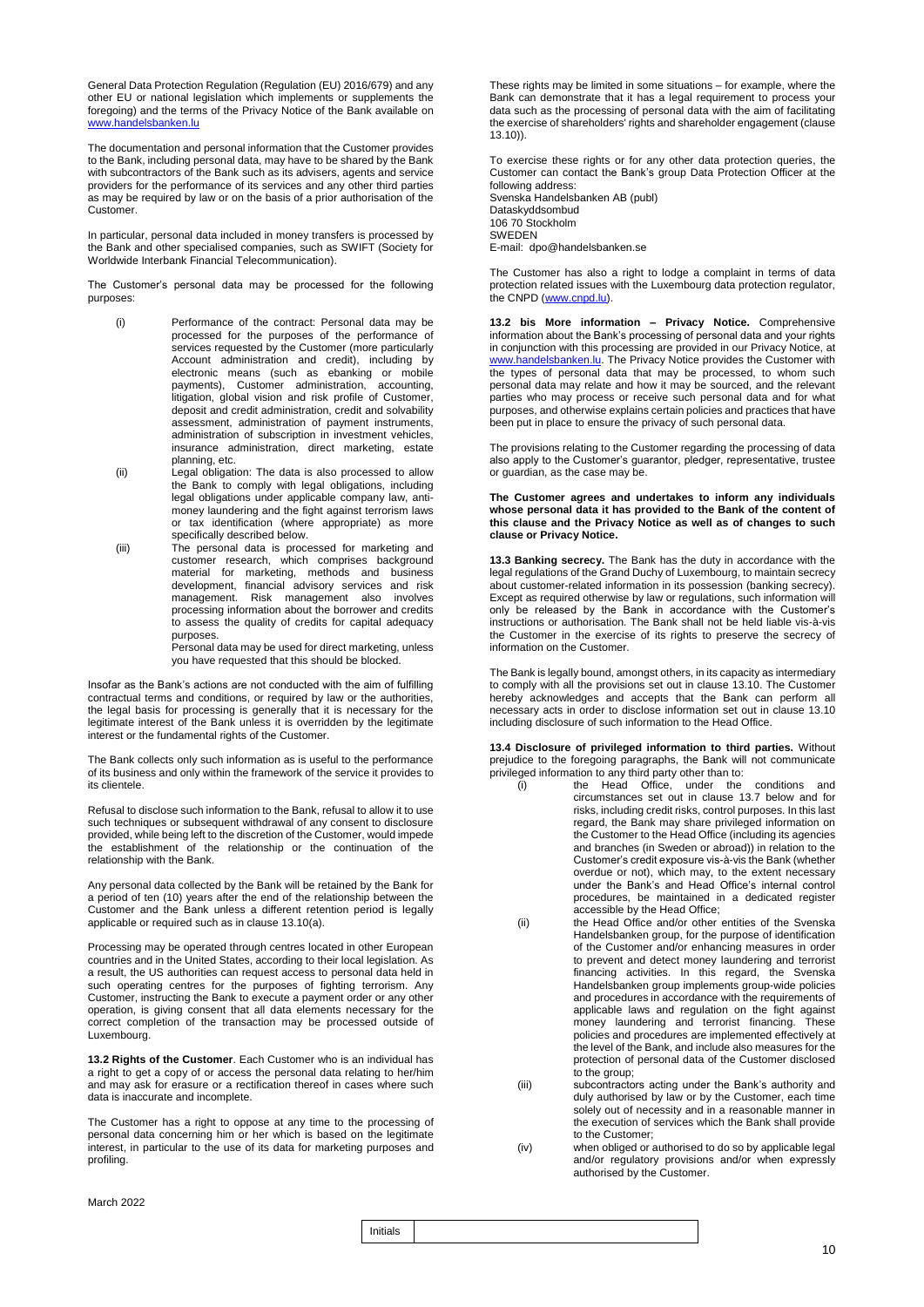(v) the Head Office by application of the provisions of the Council Directive (EU) 2018/822 of 25 May 2018 amending Directive 2011/16/EU as regards mandatory automatic exchange of information in the field of taxation in relation to reportable cross-border arrangements (the "DAC 6") or the law dated 25 March 2020 transposing DAC 6 into Luxembourg law (the "DAC 6 Law"), for the purpose of reporting to the relevant authorities such arrangements to the extent that the Bank acts in its capacity as an intermediary, as defined in DAC 6 and DAC 6 Law) and that such arrangements display "hallmarks" depicted in the Annex of DAC 6 and DAC 6 Law (the "Hallmarks").

The Bank draws also the attention of the Customer to the fact that, in case of orders involving cash or financial instruments by the Customer, the Bank may be required to disclose certain privileged data on the Customer in order to execute the order.

Indeed, some international payment systems require the identification of the originator of an instruction and its beneficiary. In addition, dependent on the jurisdiction and specific circumstances, the Bank may also be required to disclose privileged data in relation to the Customer (including beneficial owners) for the execution of a given transaction in financial instruments, or to protect rights of the Customer in financial instruments. Non-compliance with such disclosure obligations may prevent the execution of the transaction or result in instruments or cash becoming blocked.

The Customer expressly instructs the Bank to disclose, without delay and without previously reverting to the Customer, information on the Customer (including, to the extent required, the beneficial owner(s)), and the details on the relevant transactions and positions in financial instruments, to such relevant persons (such as, any third party selected for the execution of orders, an exchange, public authority, issuer (or its agents), correspondent bank, custodian bank, registrar, broker or other intermediary), as may be required by such persons, so as to comply with the rules of the market concerned and/or the requirements applicable to the issuer or the financial instruments concerned.

The Bank shall not be liable for any damages suffered by the Customer (and/or the beneficial owner(s)) that may result from the disclosure of privileged information by the Bank, as permitted in the preceding paragraph. If the Customer acts in a manner that prevents the Bank from disclosing information where it is required to do so, the Bank will be entitled to take further measures such as to liquidate positions, deny the execution of instructions or terminate the business relationship.

**13.5 Disclosure of information imposed by DAC 6 and DAC 6 Law.** The Bank informs the Customer and the Corporate Customer that it may be required, by application of the provisions of DAC 6 or DAC 6 Law, to report to the relevant authorities cross-border arrangements to the extent that the Bank acts in its capacity as an intermediary (as defined in DAC 6 or DAC 6 Law) and that such arrangements display Hallmarks. The Customer and the Corporate Customer may also have obligations under DAC 6 or DAC 6 Law to report such arrangements. For the avoidance of doubt, nothing in these Conditions restricts the Customer and the Corporate Customer from disclosing any information to any relevant taxation authority or to other intermediaries.

**13.6 Duty of the Customer to inform the beneficial owner(s).** If the Customer and the beneficial owner(s) of the Account are different persons, it is the Customer's responsibility as account-holder to inform the beneficial owner(s) of the disclosure requirements of the Bank contained in this clause. Where the Customer and/or beneficial owner(s) disagree with the Bank disclosing privileged information on each of them as required above, the Customer shall not engage in any transaction with the Bank that would entail an obligation on the Bank to disclose information on them.

**13.7 Reporting to the Head Office.** Each time the Customer enters into transactions in financial instruments, the Bank is required to report such transactions to the relevant authorities designated by applicable laws and regulations. As a Luxembourg branch of a Swedish bank, such statutory reporting is mandatorily required to be completed by the Head Office, visà-vis its supervisory authorities. Statutory reporting may be based, amongst others, on Regulation (EU) No 600/2014 of the European Parliament and of the Council of 15 May 2014 on markets in financial instruments, and its implementing rules (the "MiFIR Rules") and Regulation (EU) No 648/2012 of the European Parliament and of the Council of 4 July 2012 on OTC derivatives, central counterparties and trade repositories, and its implementing rules (the "EMIR Rules").

The Corporate Customer furthermore acknowledges that for transactions involving loans and credit transactions, the Bank will also be subject to certain reporting obligations, required to be completed via the Head Office, in favour of the Swedish Central Bank. This is based on the Swedish Riksbank law (1988:1385, chapter 6, 9 §) (the "KRITA Rules")

which transposes into Swedish law the provisions of Regulation 2016/13 of the European Central Bank applicable to Member States forming part of the Eurozone.

In order to ensure the consistency of the reporting carried out by the Head Office on behalf of all its branches under the MiFIR Rules, the EMIR Rules and the KRITA Rules, as well as under any other laws or regulations that may now or in the future apply to the Bank and/or the Head Office requiring the Bank to transfer relevant information to the Head Office for reporting purposes, the Customer hereby expressly accepts and agrees that the Bank records information on the Customer, to the extent relevant for the reporting requirements, in the central system maintained by the Head Office, intended notably to generate automatic reporting to relevant authorities from time to time. This central system may also be accessed by the Head Office in order to ensure the proper management of the Svenska Handelsbanken Group, including from a credit and risk assessment perspectives.

The Customer hereby expressly releases the Bank from its professional secrecy obligations in respect of the foregoing and the Customer expressly waives all rights to bring any claim whatsoever against the Bank, and/or the directors or officers of the Bank, both present and future, in respect of any harm or consequences suffered or which may be suffered by the Customer as a result of the authorisation given in this clause 13.7.

**13.8 Account Preservation Order**. The Customer acknowledges that in case of a cross-border dispute, his creditor may opt for the issuance of a preservation order (the "Preservation Order") in accordance with Regulation (EU) No 655/2014 of the European Parliament and of the Council of 15 May 2014 establishing a European account preservation order procedure to facilitate cross-border debt recovery in civil and commercial matters. Should the Bank receive a Preservation Order in respect of the Account, the Bank will have to abide by that order, including, amongst others, the disclosure of the requested information.

**13.9 Reporting obligation in tax matter.** The Customer is obliged to comply with the tax obligations which are imposed on him according to the laws of his nationality or residence. The Bank is not obliged to control if such tax obligations exist and if the Customer complies therewith and accepts no liability in connection therewith.

The Bank specifically informs the Customer that personal data or other data which the Bank has collected, stored or processed may have to or must be transmitted in accordance with international conventions or treaties and upon lawful request by competent foreign authorities, including tax authorities.

The Customer acknowledges that the Bank is in certain circumstances required to report information about the Customer, his Accounts and, if the Customer is an entity, the individuals controlling the Customer on an automatic and annual basis to the Luxembourg direct tax administration (*Administration des contributions directes*) in accordance with, and subject to (i) the Luxembourg law of 24 July 2015 concerning FATCA, and/or (ii) the Luxembourg law of 18 December 2015 concerning the Common Reporting Standard, each as amended from time to time. Such information, which may include certain personal data about the Customer or, in the case the Customer is an entity, about the individuals controlling the Customer (including, without limitation, his/her/their name, address, country(ies) of tax residence, date and place of birth and tax identification number(s)) and certain data about the Account (including, without limitation, the Account numbers, the balance and/or value of the Accounts and gross payments made thereunder), will be transferred by the Luxembourg direct tax administration to the competent authorities of the relevant foreign jurisdictions. The Customer agrees that the Bank may transfer his data and Account information in accordance with any exchange of information procedures to which the Bank will be subject to from time to time under the laws and regulations of any jurisdiction.

**13.10 Processing of personal data for the facilitation of the exercise of shareholders' rights and shareholder engagement in accordance with the provisions of the Luxembourg law of 24 May 2011 on the exercise of certain rights of shareholders and implementing Directive 2007/36/CE of the European Parliament and of the Council of 11 July 2007 on the exercise of certain rights of shareholders in listed companies, as amended.**

Where the Bank provides services of custody of shares, management of shares or maintenance of securities accounts on behalf of shareholders or other persons for shares that are admitted to trading on a regulated market established or operating within a Member State of the European Union, the Bank complies with the following provisions:

a) Identification of shareholders and transmission of information

The Bank shall communicate without delay information concerning the identity of shareholders upon the request of an issuer or of a third party nominated by the issuer, in order to allow the latter to identify its current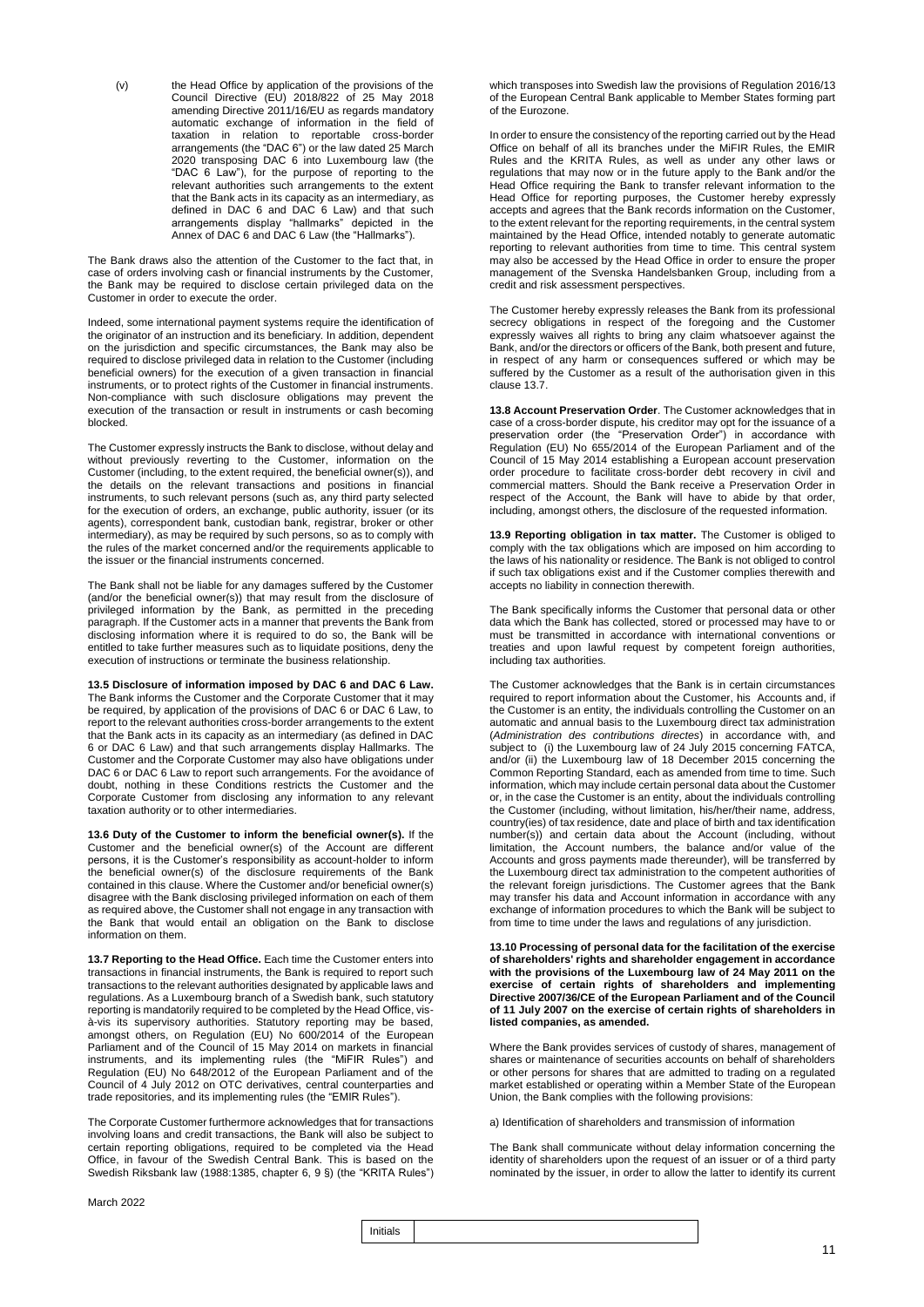shareholders, to communicate directly with them, with the aim of facilitating the exercise of shareholders' rights and shareholder engagement. Information shall be provided by the Bank in a standardized manner in accordance with the tables provided in the Annex of the Commission Implementing Regulation EU 2018/1212 of 3 September 2018 laying down minimum requirements for the implementation of the provisions of Directive 2007/36/EC of the European Parliament and of the Council as regards shareholder identification, the transmission of information and the facilitation of the exercise of shareholders rights (the "**Commission Implementing Regulation**").

When there are several intermediaries between the Bank and in the chain of intermediaries, the request of the issuer or of the third party appointed by it, must be transmitted without delay between the intermediaries and the Bank and information relating to the identity of the shareholders must be transmitted directly to the issuer or to a third party appointed by it, without delay, by the Bank if it holds the requested information. The issuer may also request the Bank to gather information concerning the identity of shareholders, including from intermediaries in the chain of intermediaries and to transmit this information to the issuer.

Upon request of an issuer or a third party appointed by it, the Bank shall promptly communicate to it the contact details of the next intermediary in the chain of intermediaries. The personal data of shareholders shall be processed pursuant to this clause to enable the issuer to identify its current shareholders in order to communicate with them directly, with the aim of facilitating the exercise of shareholders rights and shareholder engagement with the issuer. The Bank will not be able to store such personal data for more than twelve (12) months after becoming aware that the person concerned is no longer a shareholder.

Where the Bank receives information referred hereto under 13.10.a) before 16.00 local time, it shall transmit it within the same business day. If such information is received after 16.00, the Bank shall transmit the information without delay and no later than by 10.00 of the next business day.

Notwithstanding any other provisions or any of the preceding clauses, in case the Bank communicates information as regards the identity of the shareholders in accordance with the rules laid down in clause 13.10, the Bank is not considered to be in breach of banking secrecy principles or any restriction on the disclosure of information provided for by contract or by a legislative, regulatory or administrative provision.

b) Transmission of information on the exercise of rights

The Bank is required to transmit without delay, from the issuer to the shareholder or to a third party designated by the shareholder, (i) the information that the issuer is required to provide to the shareholder, in order to enable the latter to exercise the rights arising from its shares, and which is sent to all holders of shares of this class or (ii) when such information is available to shareholders on the issuer's website, a notice indicating where on this site this information can be found.

The issuer must provide intermediaries with such information or such notice in a standardized and timely manner in accordance with the tables provided in the Annex of the Commission Implementing Regulation.

The Bank must promptly transmit to the issuer, in accordance with the instructions received from the shareholders, the information given by them regarding the exercise of the rights arising from their shares. Where the chain of intermediaries has several intermediaries, the information must be transmitted without delay between the intermediaries, unless this information cannot be transmitted directly by the Bank or any other intermediary to the issuer or to the shareholder or to a third party designated by the shareholder.

Where the Bank receives information referred hereto under 13.10.b) before 16.00 local time, it shall transmit it within the same business day. If such information is received after 16.00, the Bank shall transmit the information without delay and no later than by 10.00 of the next business day.

c) Rights to rectification of information:

By way of derogation from clause 13.2 any person has the right to rectify incomplete or inaccurate information regarding his/her/its shareholder identity and may contact in this respect the Bank at the following address:

Svenska Handelsbanken AB (publ), Luxembourg Branch 15, rue Bender, L-1229 Luxembourg Tel: +352 27 486-1 E-mail: [luxembourg@handelsbanken.lu](mailto:luxembourg@handelsbanken.lu)

d) Disclosure of information

In accordance with clause 13.1.ii) and 13.3, the Customer acknowledges and accepts that the Bank is legally bound in its capacity as intermediary to do all necessary acts in order to disclose information (such as

March 2022

disclosing information to the Head Office) and comply with all the provisions set out above in this clause 13.10.

e) Joint account holders

In case of joint accounts, unless otherwise instructed in writing by the Customer, all correspondence or information set out in this clause 13.10 shall be addressed to all of the joint account holders.

### **14 CUSTOMER'S REPRESENTATIONS**

**14.1** On a continuing basis, the Customer represents and warrants to the Bank and agrees that:<br>(a) the in

- the information indicated in the account opening forms or otherwise provided by the Customer to the Bank for the provision of its services is complete, true, up-todate and correct and the Bank is entitled to rely on such information until it has received written notice from the Customer of any change affecting the information originally provided to the Bank;
- (b) all necessary authorisations, consents and approvals have been obtained and these Conditions create valid and binding obligations upon the Customer and do not infringe the terms of any agreements by which he is bound;
- (c) if it is a Corporate Customer, it is a corporation duly incorporated and which has full power and authority to conduct its business and to execute and deliver the account opening forms required by the Bank and to execute and comply with the provisions of these Conditions and any other separate agreements entered into between the Customer and the Bank;
- (d) any of the Customer's investments which the Bank holds on behalf of the Customer are or will be beneficially owned by the Customer free from all liens, charges and encumbrances other than those which may arise in favour of the Bank or for the benefit of a Sub-custodian in relation to the services provided by such third party;
- (e) all monies and other assets which are transferred to the Bank originate from legitimate sources and do not derive directly or indirectly from any criminal activity; and
- (f) if it is a Corporate Customer, the identity of all the beneficial owners with a sufficient participation or control in the Customer (as required by the laws and regulations applicable to the Bank in the context of the fight against money laundering and terrorist financing), have been disclosed to the Bank, and all internal controls are in place to ensure that the Customer knows the identity of its ultimate beneficial owners from time to time, and is able to promptly inform the Bank of any changes to information originally provided to the Bank;
- (g) The Customer confirms that it has informed its, beneficial owners, representatives and agents that depending on the transactions entered into with the Bank, the Bank might be required by laws, regulations, practices and/or agreements to disclose information on such persons to third parties.

**14.2** The Customer confirms that he has read, understood and agreed to these Conditions and any supporting document referred to in these Conditions, and provided to the Customer, in accordance with these **Conditions** 

**14.3** The Customer agrees to notify the Bank immediately in writing of any change to the Customer's data provided to the Bank from time to time.

**14.4** The Customer agrees, with regard to the business relations with the Bank, to be aware of the local tax laws in his country of citizenship, residence and domicile. It is the responsibility of the Customer to fulfil his tax obligations. The Customer will in this regard seek competent advice from his personal finance and tax advisors.

### **15 TERMINATION**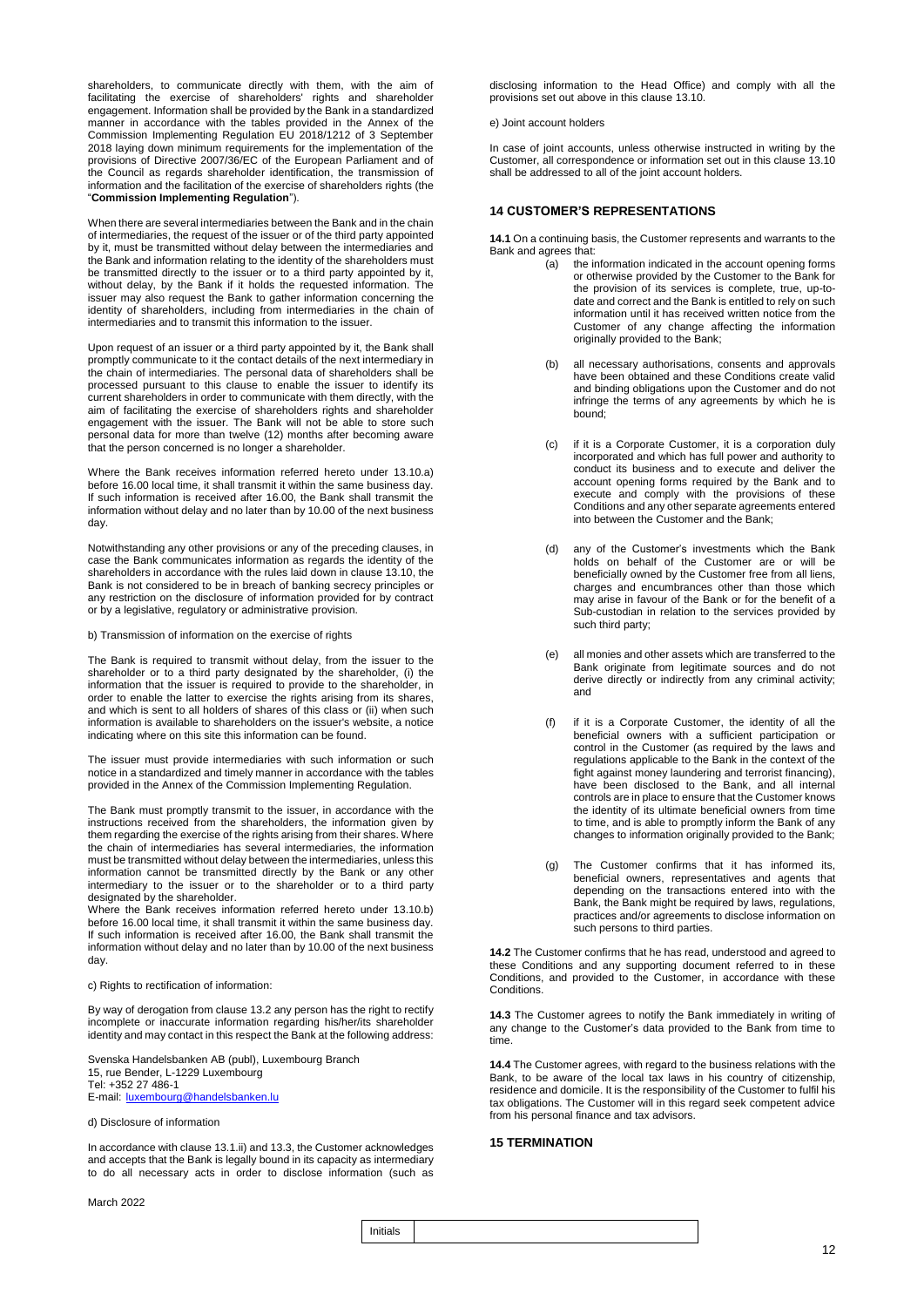**15.1** Unless the Bank and the Customer have agreed on a fixed term or a termination provision, the Customer may terminate its relationship with the Bank at any time, without notice, in whole or in part, subject to repayment of the Global Balance if applicable.

If the Bank and the Customer have agreed on a fixed term or a termination provision for a particular business relationship, such relationship may only be terminated without notice if there is reasonable cause therefore, which makes it unacceptable to the Customer to continue the business relationship, after having given due consideration to the legitimate concerns of the Bank.

The Customer accepts that the termination will, in both cases, and subject to the below provisions, only produce its effects from the receipt of the termination letter by the Bank.

**15.2** The Bank may terminate all or part of its business relationship with the Customer at any time, without being obliged to disclose the reasons for its decision, with eight (8) day prior notice from the date of dispatch of such a letter by registered mail.

Notwithstanding the preceding, the Bank may terminate its relationship with the Customer with immediate effect (in which case all term obligations of the Customer shall become immediately due), in any of the following circumstances:<br>(a) the Cus

- $(a)$  the Customer is in breach of his contractual obligations;<br>(b) the operations of the Customer appear to be of an the operations of the Customer appear to be of an
- illegal nature or contrary to the public order or morality; (c) the collateral the Bank holds is regarded by it in its sole discretion as being insufficient, or the collateral requested has not been obtained according to clause 3.4;
- (d) the activities of the Customer could potentially impact the good reputation of the Bank.

**15.3** In case of termination of the business relationship, by the Bank or by the Customer, all obligations of the Customer will become immediately due at the date of termination. Any security, lien or pledge held by the Bank over any assets of the Customer will remain in full force and effect until the complete discharge of all the Secures Obligations.

All sums and financial instruments, regardless of their type, held by the Bank on behalf of the Customer may be retained by the Bank, at the Customer's risk, in the event of the Customer's non-execution or late execution of his obligations whatsoever.

**15.4** The Customer must give the Bank appropriate transfer instructions with respect to his assets by the end of the notice period (if any) or promptly from termination (in case of termination with immediate effect). In case the Customer does not provide any timely instructions, the Bank shall be authorised to:<br>(i) treat

- treat any or all outstanding investment transactions as cancelled and terminated;
- (ii) sell or realise any investment which the Bank is holding or is entitled to receive on the Customer's behalf, without responsibility for any loss or diminution, in order to realise funds sufficient to satisfy any amount owed by the Customer to the Bank; and/or;
- (iii) cancel, close out and terminate all and any transaction or open position, and take any other action which the Bank considers necessary or appropriate to reduce the Bank's loss or otherwise recover any amount owed by the Customer to the Bank.

In case the Customer does not give timely instructions to the Bank, the Bank will not assume any obligation vis-à-vis the Customer other than the safekeeping of the assets in a non-interest bearing account. The Bank will automatically and with no prior notice debit any amounts due to the Bank as fees for the safekeeping of the assets. Absent any instructions from the Customer in relation to the assets safekept for a period of one (1) year, the Bank reserves the right to deposit the Global Balance of such Account with the State Treasury in its capacity as "caisse de consignation'' in accordance with the provisions of the law of 29 April 1999 on deposits with the State of Luxembourg.

**15.5** The Bank also reserves the right, at its sole discretion and without any prior formality, notice or demand to the Customer, to close any Account whose balance is equal to zero, is in debit or no longer shows any movements for a prolonged period of time. The Customer accepts that he will be charged closure fees in accordance with the rates set by the Bank and applicable on the date the Account is closed.

### **16 SEVERABILITY**

If one or more provisions of these Conditions should be void the validity of the other provisions shall not be affected. The void provision shall be interpreted according to the spirit of these Conditions.

### **17 CUSTOMER COMPLAINT**

In order to ensure an efficient and prompt complaint handling, the Bank has set out in writing a complaint management policy and an internal complaint resolution procedure which has been made available to all employees of the Bank.

In the event of a disagreement with the Bank, Customers may send their complaints:

By e-mail to our different business departments at the following addresses:

- Private Banking: lux.assistent@handelsbanken.lu

- Corporate Banking: corporate.luxembourg@handelsbanken.lu

By post to our different business departments:

- Svenska Handelsbanken AB (publ), Luxembourg Branch Private Banking

15, rue Bender

L-1229 Luxembourg

- Svenska Handelsbanken AB (publ), Luxembourg Branch Corporate Banking 15, rue Bender

L-1229 Luxembourg

The Bank shall acknowledge receipt in writing of any complaint within ten (10) days of the date it receives the complaint and provide a response within a maximum of thirty (30) days as from its receipt.

If the request requires additional processing time (complex searches, etc.), the Bank shall notify the Customer within this same period of thirty (30) days and indicate the date at which its examination is likely to be achieved.

In the event that the response provided by the Bank is still not considered to be satisfactory, the Bank offers the Customer the possibility of:

- contacting the management of the Bank, with regard to any request that has remained unsuccessful with the business line concerned, at the following address:

Svenska Handelsbanken AB (publ), Luxembourg Branch General Manager 15, rue Bender L-1229 Luxembourg

- and secondly, in the event of a persistent disagreement with the Bank, the Customer may file a request to the CSSF at 283, route d'Arlon, L-2991 Luxembourg or at reclamation@cssf.lu, in accordance with the provisions of the CSSF Regulation N°16-07. Information about the outof-court complaint resolution procedure can be found at the CSSF's website: www.cssf.lu. Such request must be filed within one year after the Customer filed his complaint with the Bank.

This prerogative is without prejudice to the Customer's right to institute judicial proceedings before competent courts.

### **18 AMENDMENTS TO THE GENERAL TERMS AND CONDITIONS**

**18.1** The Bank may change these Conditions and any supporting document referred to herein (including the Fee Schedule, the Best Execution Policy, the Conflicts of Interest Policy and the Conflicts of Interest Policy Factsheet, and the Risk Disclosure Factsheet) unilaterally, subject to a prior notification to the Customer of such changes in writing, either by circular letter or via the account statements, by publication on the Bank's website, or by any other means of communication.

Except as provided otherwise in any specific conditions with respect to a relevant service provided by the Bank under such specific conditions, changes to these Conditions, the Fee Schedule, the Best Execution Policy and the Conflict of Interest Policy and Conflicts of Interest Policy Factsheet shall be considered to have been approved by the Customer if the Customer does not inform the Bank of his objection, in writing, within two (2) months as from the date on which the Customer was informed of the proposed changes.

The modification of these Conditions, the Fee Schedule, the Best Execution Policy and the Conflict of Interest Policy and Conflicts of Interest Policy Factsheet can be published on the website of the Bank and will be binding for the Customer two months after the date of their publication on the website of the Bank (except for certain provisions of the Framework Agreement which are immediately applicable).

In case the Customer does not accept the proposed modifications, the Customer has the right to terminate the relationship with the Bank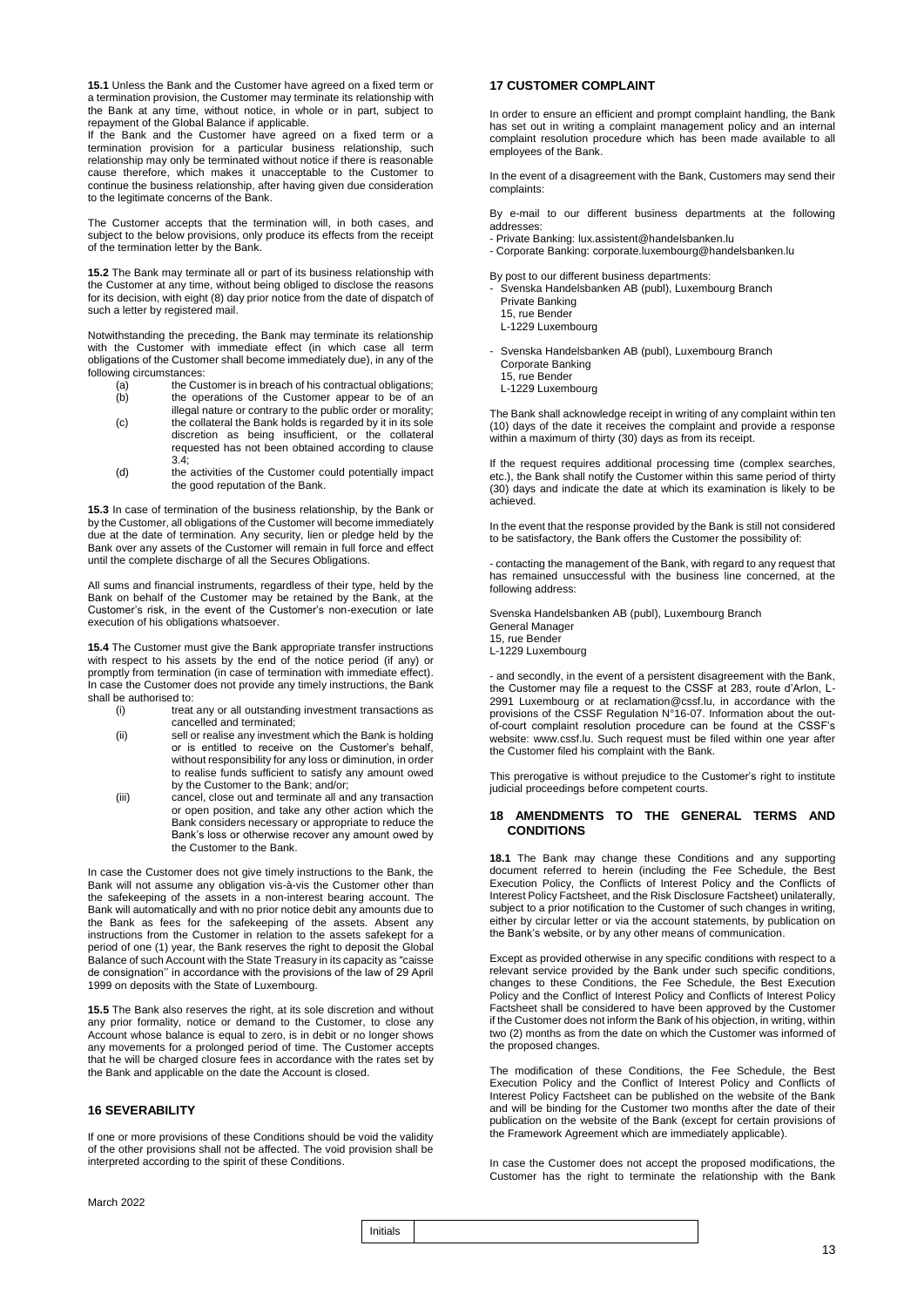immediately and without charge before the date of the proposed application of the changes.

**18.2** It is understood that changes due to changes of laws or regulations applicable to the Bank, shall apply with immediate effect, without any prior notification to the Customer.

**18.3** The special conditions constituting the Framework Agreement will be subject to the modification requirements set out in such special conditions and the Law on Payment Services.

**18.4** Any accepted amendments become an integral part of these Conditions and the services that will be provided by the Bank.

### **19 APPLICABLE LAW, JURISDICTION AND PLACE OF EXECUTION**

**19.1** All business relationships between the Bank and the Customer are governed by Luxembourg law unless it has been otherwise formally stated in a particular contract.

**19.2** The courts of Luxembourg-City have sole jurisdiction over all disputes which may arise between the Bank and the Customer in the context of, or in relation to, their business relationships.

**19.3** The Bank's premises are deemed to be the place of execution of all the commitments taken between the Bank and the Customer.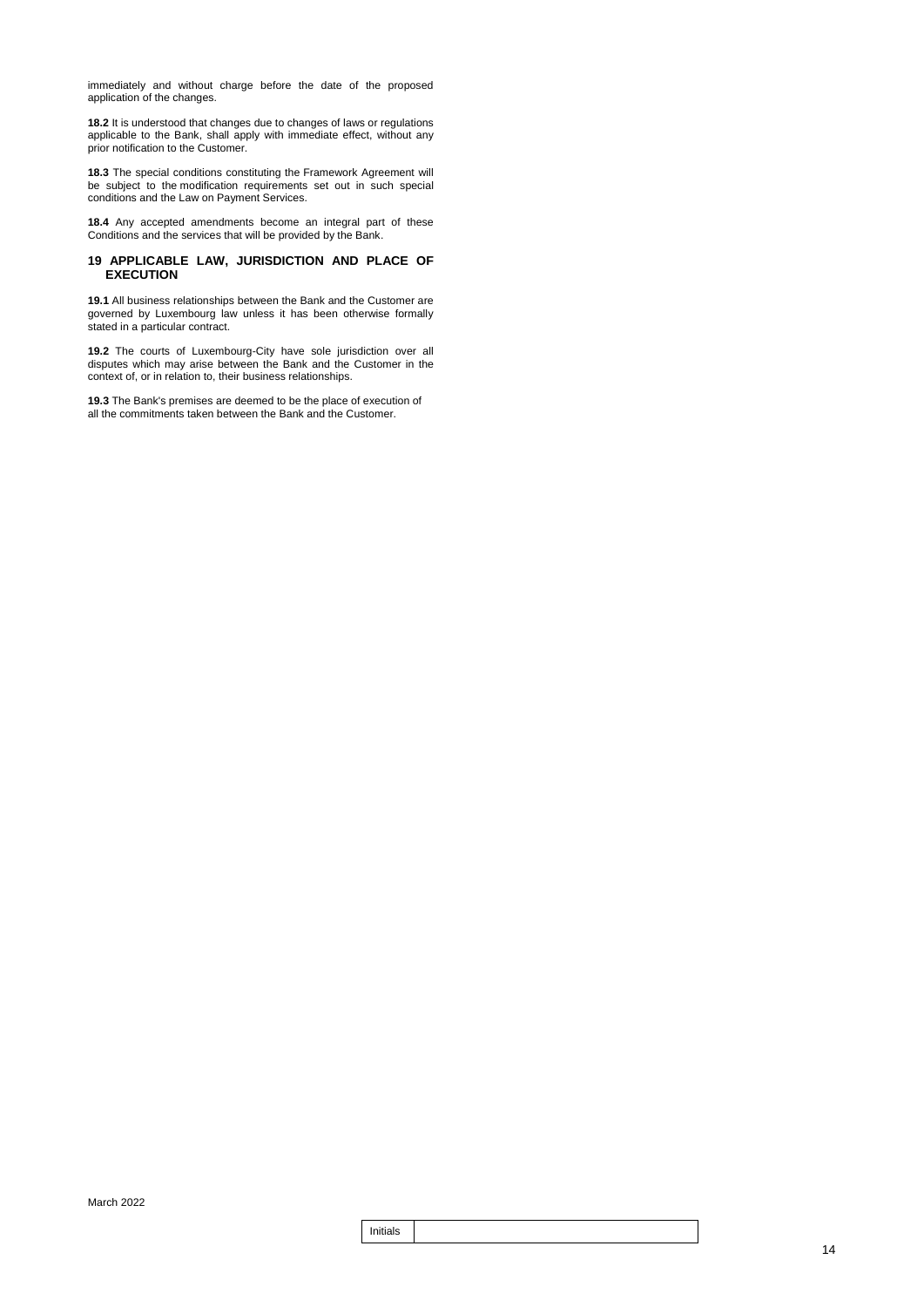# **Handelsbanken**

**Svenska Handelsbanken AB (publ), Luxembourg Branch** located at 15, rue Bender, L-1229 Luxembourg, R.C.S. Luxembourg B 39099, a branch of Svenska Handelsbanken AB (publ), a public limited liability company incorporated under the laws of Sweden with registered office at SE-106 70 Stockholm, registered with the Swedish Companies Registration Office under number 502007-7862

(hereinafter referred to as the "**Bank**")

| Tel gen:         | +352 27 486-1                   |
|------------------|---------------------------------|
| Telefax:         | +352 27 486-4001                |
| Swift:           | <b>HANDLULB</b>                 |
| E-mail:          | luxembourg@handelsbanken.lu     |
| Internet:        | www.handelsbanken.lu            |
| Mailing address: | P.O. Box 678, L-2016 Luxembourg |

### **Appendix to the General Terms and Conditions of the Bank FRAMEWORK AGREEMENT FOR PAYMENT SERVICES**

### **a) General information**

### **1.1. Preliminary provisions**

Payment services are governed by the General Terms and Conditions of the Bank and the present specific conditions regarding payments which constitute the framework agreement (the "**Framework Agreement**") as provided for by the law on payment services dated 10 November 2009, as amended (the "**Law**"). The Framework Agreement applies to payment services provided by the Bank to its customer (the "**Customer**"), such as cash deposits and withdrawals, bank transfers, standing orders.

In case of any discrepancy between the General Terms and Conditions of the Bank and this Framework Agreement, the latter shall prevail.

Any payment service provided by the Bank via debit or credit card issued by the Bank or a service provider on behalf of the Bank, is subject to the separate dedicated special conditions of the Bank for that service, in addition to the General Terms and Conditions of the Bank and this Framework Agreement (to the extent not modified by the dedicated special conditions). Third-party terms and conditions (if applicable, in case of credit cards) might also apply.

### **1.2. Definitions**

Terms denoted with a capital letter in this Framework Agreement shall bear the meaning given to them in the General Terms and Conditions, except where expressly defined otherwise herein:

"**Business Day**": any day on which the Bank is open to the public in Luxembourg and during which the Bank engages in activities which permit the execution of Payment Transactions;

"**Cut-Off Time**": means in relation to the receipt of a payment order 3 pm (Luxembourg time) on a relevant Business Day;

"**Member State**": a Member State of the European Union. The States which are a party to the agreement creating the European Economic Area ("EEA"), other than the Member States of the European Union, are assimilated to the Member States of the European Union, within the limits defined by that agreement and the related acts;

"**Non-Member State**": a State which is not a Member State;

"**Payee**": a Payment Service User who is the intended recipient of funds which have been the subject of a Payment Transaction;

**"Payment Account**": an account held in the name and on behalf of the Customer which is used for the execution of Payment Transactions; the Bank will provide in the account opening documentation or in a separate document, information on the account(s) of the Customer opened in the Bank's books and considered as Payment Account(s) for the purposes of this Framework Agreement;

"**Payment Initiation Service Provider**": a Payment Service Provider authorised to provide payment initiation services.

"**Payment Order**": any instruction of a Payment Service User (or of a Payment Initiation Service Provider for the benefit of the Payment Service User) requesting the execution of a Payment Transaction;

"**Payment Service Provider**": any professional authorised to provide payment services;

"**Payment Service User**": a natural or legal person, including the Customer, making use of a payment service in the capacity of either Payer or Payee, or both;

"**Payment Transaction**": any act initiated by a Payment Service User (or by a Payment Initiation Service Provider for the benefit of the Payment Service User) involving the placement, transfer or withdrawal of funds (such as the placing on

and withdrawal of cash from a Payment Account, payments executed under a direct debit order, transfers or standing orders);

"**Payer**": a Payment Service User giving a Payment Order;

"**Unique Identifier**": the International Bank Account Number (accompanied by the initials "IBAN"), and if appropriate, the Bank Identifier Code (accompanied by the initials "BIC") to be supplied by the Customer:

- in order to enable identification of his Payment Account and / or
- in order to enable identification of the payment account of the other Payment Service User,

so that the Bank may proceed with the correct execution of a Payment Order.

### **1.3. Scope**

Unless otherwise specified herein, this Framework Agreement is intended to govern the rights and obligations of the Bank and the Customer for any Payment Transaction realised:

- (i) whether the Payment Service Provider of the counterparty of the Customer for the relevant Payment Transaction, which may be the Bank, is located in Luxembourg, in another Member State or in a Non-Member State, and
- (ii) irrespective of the currency of the Payment Transaction,

except that, in case

- (i) a Payment Transaction is denominated in a currency of a Non-Member State, and/or
- (ii) the Payment Service Provider of the counterparty of the Customer is located in a Non-Member State,

the rights and protections in favour of the Customer might suffer certain limitations or exceptions, as permitted by law.

The Customer's right to outgoing and incoming cross-border payments is based on the condition that the Bank – depending on the country in question – deems that adequate customer due diligence has been carried out in accordance with applicable laws and regulations relating to money laundering and terrorist financing. The Customer is responsible for informing the Bank of their need to make cross-border payments, and for providing the Bank with the necessary information in order to allow adequate customer due diligence to be carried out.

Information on the countries that are available for outgoing and incoming crossborder payments via the Bank can be obtained from a branch or via the Bank's website. In payments via the online facility of the Bank, only payments to accessible countries can be registered with the Bank.

The Bank reserves the right to charge fees in relation to Payment Transactions involving a currency other than the currency of a Member State;

This Framework Agreement does not apply to, inter alia:

- (i) exchange business, i.e. the cash for cash operations in which the Bank does not exchange funds by using funds held on the Customer's Payment Account;
- (ii) payments based on one of the following paper documents:
- a cheque;
- a bill;
- a paper document that can be used to acquire goods or services, e.g. service vouchers;
- travellers cheques; or
- a postal money order as defined by the Universal postal union;
- (iii) Payment Transactions related to securities asset servicing, including dividends, income or other distributions, or redemption or sale, carried out by the Bank.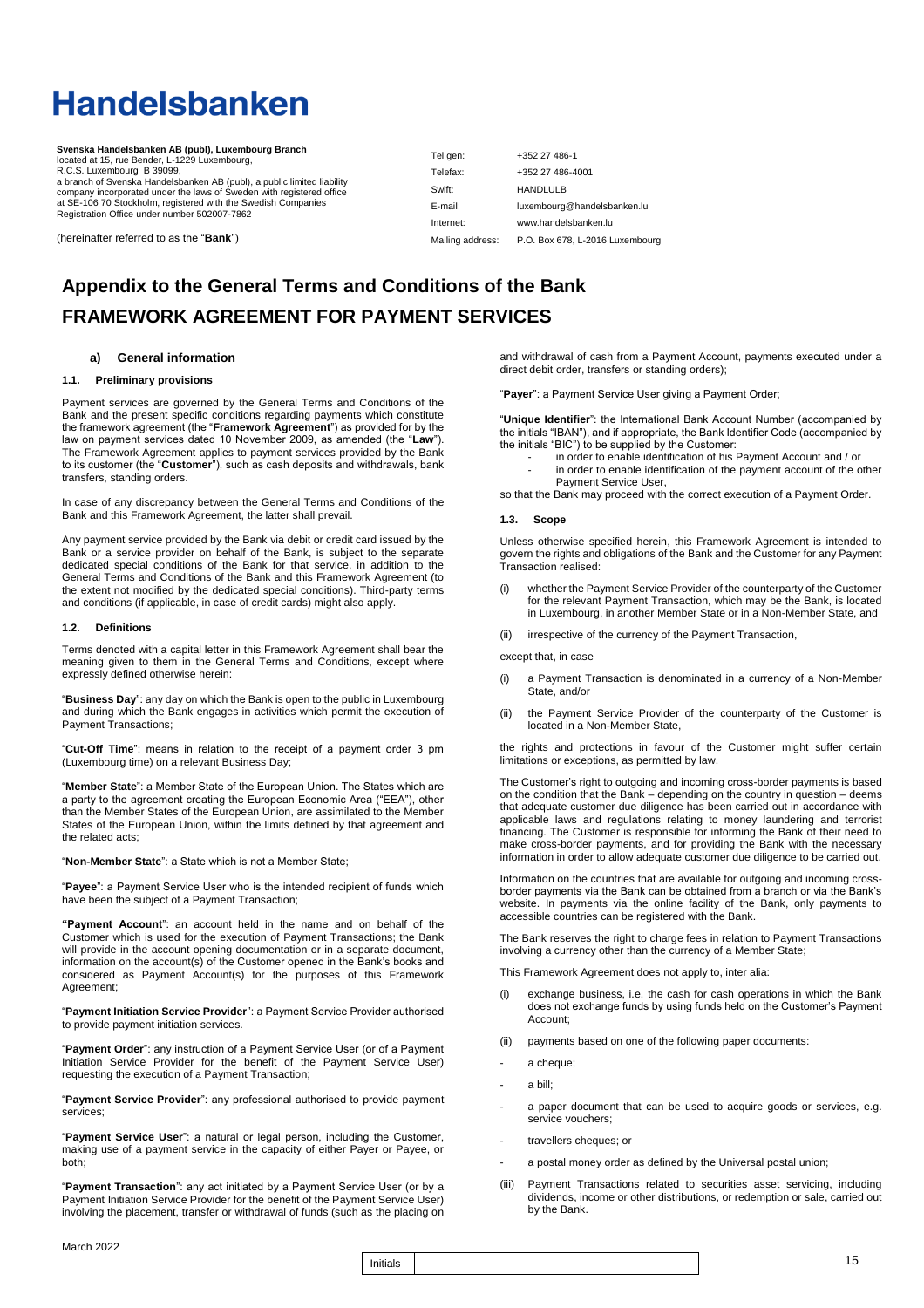All services which are not governed by this Framework Agreement are governed by the General Terms and Conditions of the Bank and, if applicable, any specific conditions and/or separate agreements to be entered into between the Bank and the Customer for that relevant service.

For the avoidance of doubt, any payment service provided by the Bank via the online facility of the Bank is subject to the separate dedicated special conditions of the Bank for that service, in addition to the General Terms and Conditions of the Bank and this Framework Agreement (to the extent not modified by the dedicated special conditions). Third-party terms and conditions might also apply.

The ability for the Customer to initiate a Payment Order via a Payment Initiation Service Provider is subject to the Customer (i) benefiting from the Bank's online facility services and (ii) having elected to authorise the Bank to accept instructions from third party payment service providers (including Payment Initiation Service Providers) on behalf of the Customer.

The Bank shall offer an account switching service (the "Payment Account Switching") between payment accounts held in the same currency to any Customer who opens or holds a payment account with another payment service provider established in Luxembourg. The provision by the Bank of assistance in relation to the Payment Account Switching (with other Payment Service Providers in Luxembourg) is carried out by the Bank in accordance with the "Bank Account Switching" brochure, a link to which is available on the internet website of the Bank (at www.handelsbanken.lu). A paper copy of the brochure can also be obtained by the Customer on request to the Bank.

### **1.4. Information about the Bank**

The Bank is established and has its registered office at 15, rue Bender, L-1229 Luxembourg.

Information on the payment services of the Bank may be obtained at the above address and/or by contacting the Bank at: +352 27 486-1, or at the following email address: luxembourg@handelsbanken.lu

The Bank is subject to the prudential supervision of the financial supervisory authority in Luxembourg, the Commission de Surveillance du Secteur Financier, having its address at 283, route d'Arlon, L-2991 Luxembourg.

As a Luxembourg branch of a Swedish bank (i.e., Svenska Handelsbanken AB (publ), a public limited liability company incorporated under the laws of Sweden, with registered office at SE-106 70 Stockholm and registered with the Swedish Companies Registration Office under number 502007-7862 (the "Head Office")), the Bank is also subject to the prudential supervision of the financial supervisory authority of the Head Office, the Finansinspektionen, the postal address of which is Box 7821, 103 97 Stockholm, Sweden.

### **b) Use of a payment service**

### **2.1. Transfer of funds and standing orders**

The transfer of funds is a payment service whereby the Customer, acting as Payer, or a Payment Initiation Service Provider on behalf of the Customer, gives a Payment Order to the Bank by which he instructs the Bank to debit the Customer's Payment Account, so available funds or funds made available by a credit line are transferred from that Payment Account, and credited to a payment account held by a Payee.

In accordance with the instructions from the Customer (or from a Payment Initiation Service Provider on behalf of the Customer), a transfer may be performed:

- (i) on a one-off basis; or
- (ii) repeatedly at regular intervals, always with the same Payee and for the same amount, in which case it will be a standing order.

A standing order shall, unless otherwise specified, be valid until expressly revoked by the Customer.

In any case, before instructing a transfer or the implementation of a standing order, the Customer (or the Payment Initiation Service Provider on behalf of the Customer) shall request communication of the Unique Identifier in relation to the payment account of the Payee on which the funds shall be credited. If so requested by the Bank, the Customer shall provide to the Bank the Unique Identifier of the Payee on the letterhead of the Payment Service Provide of the Payee.

The transfer of funds equally entails the possibility for the Bank to credit the Customer's Payment Account with funds transmitted to the Bank by a Payer (which may be the Customer himself), to the benefit of the Customer acting as Payee, via the Payment Service Provider of the Payer.

When the currency in which the funds are received is different from the currency of a Payment Account, the Bank opens a new sub-account in accordance with the applicable internal procedures of the Bank.

### **2.2. Withdrawals and placement on a payment account**

The withdrawal is a payment service whereby a customer withdraws from his payment account at the counter of his payment service provider, a certain amount of cash which is debited from his payment account.

March 2022

The placement is a payment service whereby a customer remits to his payment service provider a certain amount of cash which will be credited to his payment account or to a payment account belonging to a third party and opened in the books of that payment service provider.

The service of placement equally entails the possibility for the payment service provider to credit its customer's payment account with the amount of cash remitted, to the customer's benefit, by a third party.

The Bank does not currently offer cash withdrawals or placement of cash services at the counter of the Bank.

### **2.3. SEPA direct debit**

Detailed information on SEPA direct debit services of the Bank is set out in the Appendix to the General Terms and Conditions of the Bank governing Payments by Direct Debit under the SEPA Direct Debit Core Scheme.

### **c) Payment transactions**

### **3.1. Information to be provided to the Bank in order for the Bank to execute a Payment Order**

In order for the Customer (or a Payment Initiation Service Provider on behalf of the Customer) to initiate a Payment Order (and depending on the Payment Transaction at stake), the Bank must receive:

- $(i)$  the name of the Payer and the Payee,
- 
- (ii) the Unique Identifier of the Payer and the Payee,<br>(iii) the Payer's address, official identification d the Payer's address, official identification document number, customer identification number or date and place of birth,
- (iv) the amounts subject to the Payment Transaction,  $(v)$  the applicable currency,
- (v) the applicable currency,
- (vi) the share of the costs (if a choice is available to the Customer),
- (vii) the execution date (if any, absent which the Payment Order will be executed in accordance with clause 3.4), and
- (viii) if relevant, any communication details in relation to the Payment Order.

Specific information requirements will apply depending on whether the Payment involves other payment service providers established in or outside the European Union.

In the case of a discrepancy between the Unique Identifier and any other information provided by the Customer, the Bank may, without incurring any liability, rely solely on the Unique Identifier communicated to it. In such a case, the funds will be deemed to have been transferred to the intended Payee.

The Bank might not be able to carry out a Payment Order initiated by the Customer (or the Payment Initiation Service Provider), in case the Bank is not provided with complete and correct details in accordance with this clause.

The Customer acknowledges that the Bank is legally bound to collect information on items (i) to (iii) referred to above as a condition to the execution by it of a Payment Order initiated by the Customer or for the benefit of the Customer.

### **3.2. Customer responsibility; limitations to the Bank's liability**

The Customer is responsible for the accuracy of the information he provides to the Bank or to its Payment Initiation Service Providers. Incomplete or inaccurate information provided to the Bank may result in delays in the execution of a Payment Order by the Bank and/or by the Payment Service Provider of the counterparty of the Customer, and entail additional fees, in accordance with the rates in effect. The Bank reserves the right to not execute or to reject or suspend a Payment and to take the appropriate follow-up action in case the required complete payer and payee information is missing.

The Bank will take into account missing or incomplete information on the Payer or the Payee as a factor when assessing whether a Payment or any related transaction is suspicious and shall be reported to the competent authority.

The Customer acknowledges that the Bank might not be able to carry out a Payment Order initiated by the counterparty of the Customer, or might not be able to complete such Payment Order within mandatory or agreed deadlines, in case the Payment Service Provider of the counterparty of the Customer fails to provide or to timely provide complete and correct details in relation to the Payer and the Payee of the Payment Order.

The non-provision or late provision of information on the Payer and the Payee under a Payment Transaction by the Payment Service Provider of the counterparty of the Customer might prevent the Bank from carrying out its mandatory verifications (including from an anti-money laundering and terrorist financing perspectives) and lead the Bank to request further information to the Payment Service Provider of the counterparty of the Customer or, in certain cases, to reject the execution of the Payment Order.

The Bank will under no circumstances be held liable for any consequence resulting from a deficient Payment Transaction in case it carries out a Payment Order in accordance with the information provided to it, except, and to the extent required by law, where the deficient Payment Transaction is due to the Payment Initiation Service Provider of the Customer.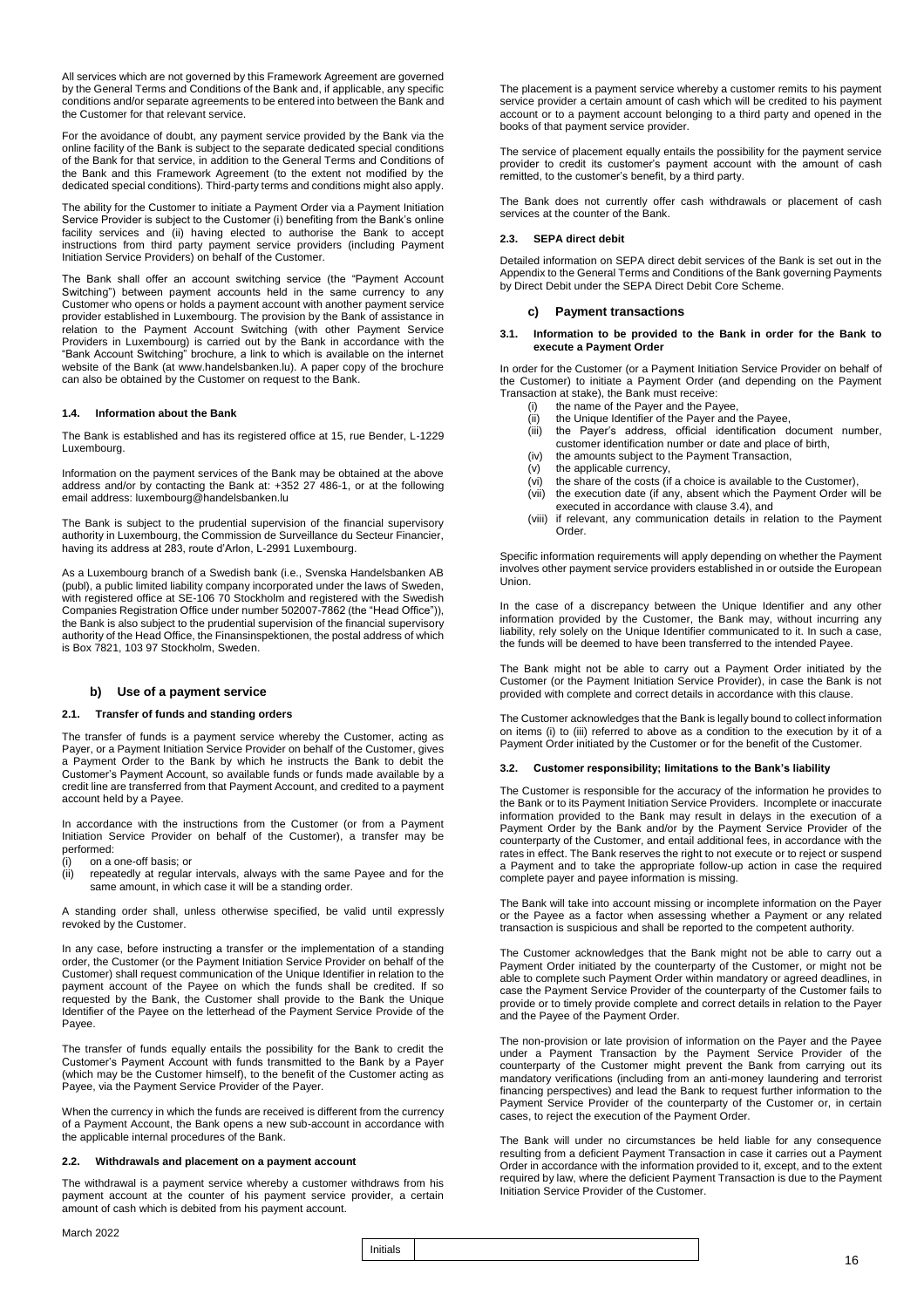The Bank will also not be held liable for any consequence resulting from the nonexecution of a Payment Order in case the Bank is of the view that the information provided to the Bank is incomplete or inaccurate, and the Customer will assume sole responsibility thereto.

In case of a deficient Payment Transaction attributable to the Customer, the Bank will, however, use its best endeavours, wherever reasonable and at the sole expense of the Customer, to recover funds transferred to a third party which was not the intended Payee. In case the Bank is not able to recover the funds so transferred, the Bank undertakes to provide the Customer, upon his written request, all information available to the Bank that might assist the Customer in order to file a legal claim vis-à-vis his counterparty.

The Bank shall inform the Customer of a rejection of the execution of a Payment Order.

### **3.3. Authorisation of Payment Transactions**

The Bank shall act in accordance with the Payment Orders of the Customer.

A Payment Order may be given to the Bank:

- by ordinary mail, fax or e-mail as selected in the account opening form, in which case the handwritten signature of the Customer is required
- through the dedicated online facility of the Bank and subject to the applicable identification and authentication procedures;
- orally (by telephone or otherwise) subject to written confirmation (with handwritten signature) thereof;
- via a Payment Initiation Service Provider (if applicable).

The sole transmission to the Bank of a Payment Order in the above described manner shall constitute authorisation of such Payment Order.

It is normally not the policy of the Bank to accept instructions for the execution of Payment Transactions by telephone or email without a written confirmation including a handwritten signature.

Should the Bank accept to deviate from that policy upon request of the Customer, the Bank draws the Customer's attention to the increased risks of fraud associated with the use of telephone and emails when they give instructions to the Bank for the execution of financial transactions.

The Bank reserves the right to refuse to carry out a Payment Order which is not in writing, not dated nor signed and if it considers that the instruction does not appear to be sufficiently authentic. Before carrying a Payment Order out, the Bank reserves the right to require the Customer to first confirm by letter or by telecopy instructions given orally, by electronic means including emails or by telephone, data communication or by any other means of communication.

Instructions given by any means other than by a signed and dated instruction will be performed by the Bank under the entire responsibility of the Customer.

### **3.4. Receipt, revocation, execution and refusal of a Payment Order**

a) Receipt of a Payment Order

A Payment Order shall be deemed to have been received by the Bank:

- if sent by ordinary mail, upon actual receipt by the Bank; if sent by e-mail, at the time of effective receipt of the e-mail by the Bank during business hours or at the time of receipt of the written confirmation (with handwritten signature), when the Bank requires such written confirmation;
- if sent by fax, upon receipt of the fax in full by the Bank;
- if through the dedicated online facility of the Bank, upon valid instruction by the Customer in accordance with the identification and authentication procedures applicable thereto;
- in case of communication with the Bank's front office by telephone or orally, when the order is orally communicated to the Bank or at the time of receipt of the written confirmation (with handwritten signature) when the Bank requires such written confirmation;
- if sent via a Payment Initiation Service Provider, upon valid authentication in accordance with the applicable procedures relating thereto,

it being understood that, any Payment Order or consent thereof received by the Bank after the relevant applicable Cut-Off Time on a Business Day or at any time during a non-Business Day, will be deemed to have been received on the next Business Day at 9.00 am Luxembourg time.

Furthermore, the Customer acknowledges that if he indicates that the execution of the Payment Order will begin on a specific day, at the end of a certain period or on the day on which the Customer has made funds available to the Bank, such day is deemed to be the day on which the Payment Order is received unless it is not a Business Day, in which case the Payment Order is deemed to have been received by the Bank on the following Business Day.

b) Revocation of a Payment Order

The Customer may not revoke a Payment Order once it has been received by the Bank. Such Payment Order will be executed by the Bank notwithstanding any subsequent revocation order by the Customer.

Notwithstanding the above, if it has been agreed that the execution of the Payment Order will be effected on a specific day, at the end of a certain period

or on the day on which the Customer has made funds available to the Bank, the Customer (or his Payment Initiation Service Provider) may revoke such Payment Order on the Business Day preceding the agreed day for the execution of the Payment Order, by the relevant applicable Cut-Off Time in accordance with the relevant currency underlying the Payment Order.

The Bank reserves the right, without obligation, to accept the revocation of a Payment Order requested by the Customer or his Payment Initiation Service Provider after receipt of such Payment Order.

Should the Bank accept a revocation after receipt of the Payment Order, the Customer accepts that the Bank may charge the Customer a fee, in accordance with communicated rates.

Without prejudice to the above, Payment Orders relating to Joint Accounts may be revoked by any Joint Account holder (or any Payment Initiation Service Provider acting on behalf of any of the Joint Account holders).

### c) Execution of a Payment Order

When Payment Orders involve a Payment Transaction in a currency of a Member State to a Payment Service Provider within a Member State, the Bank will ensure that the amount of the Payment Transaction is credited to the account of the Payment Service Provider of the Payee by no later than the end of the next Business Day following receipt of the Payment Order in accordance with this Framework Agreement.

The Customer and the Bank agree, however, that, in the event that the Payment Order was given on paper (a Payment Order sent by fax or by e-mail may be considered as a Payment Order given on paper if such Payment Order needs to be processed by the Bank under a paper form, e.g. by print-out), the time limit as provided in the preceding paragraph will be extended by an additional Business Day.

For all other Payment Transactions effected within a Member State other than the Payment Transactions described above, the Bank will ensure that the amount of the Payment Transaction is credited to the account of the Payment Service Provider of the Payee by no later than the fourth (4th) Business Day following the receipt of the Payment Order in accordance with this Framework Agreement.

For all other Payment Transactions not covered under the above paragraphs, the Customer acknowledges that the execution time for the Payment Transaction will be subject to the operating rules of international payment systems and that in this case, the Bank will not be bound by the deadlines set out above.

The Customer acknowledges that there might be delays in the execution of, or, in some instances, the rejection of, a Payment Order<br>(i) initiated by the Customer or his Payment

- initiated by the Customer or his Payment Initiation Service Provider, in case the Customer or the Payment Initiation Service Provider does not provide the Bank with complete and accurate information, or the Payment Service Provider of the counterparty of the Customer requests to be provided with additional information on the Payment Order; or
- (ii) initiated by the counterparty of the Customer, in case the Bank is not provided with a complete and accurate set of information on the Payer and the Payee by the Payment Service Provider of the counterparty.

The Bank provides to the Customer, on request of the Customer, information on the timeframes applicable for the execution of a relevant Payment Transaction before the Payment Transaction is carried out by the Bank.

d) Refusal to execute a Payment Order

The Bank may, without obligation, refuse to execute a Payment Order in the following cases:

- if the Payment Order contains any invalid, incomplete or misleading information, including, but without limitation, an incomplete or imprecise Unique Identifier;
- if the Customer has breached any of its obligations towards the Bank under this Framework Agreement or any other agreement entered into between the Customer and the Bank;
- if the Payment Order does not meet the agreed form as set out in this Framework Agreement;
- if the funds of the Customer or the credit line granted to the Customer are insufficient to execute a Payment Order in full;
- if the Payment Order cannot be executed in full;
- if the Payment Order has been made by a person who has no power to operate the Payment Account;
- if the Bank suspects a risk of fraud or security breach and, after carrying out its security verifications, it is not comfortable that the Payment Order has been authorised by the Customer or for the benefit of the Customer;
- if the Bank suspects that the Payment Order given via a Payment Initiation Service Provider has not been authorised by the Customer;
- and if the Bank is legally obliged (e.g. as a result of a pledge or other lien, attachment or preservation order), or contractually entitled (e.g. under the general pledge or retention right of the Bank), to freeze the Payment Account of the Customer or retain all or part of the assets credited thereto.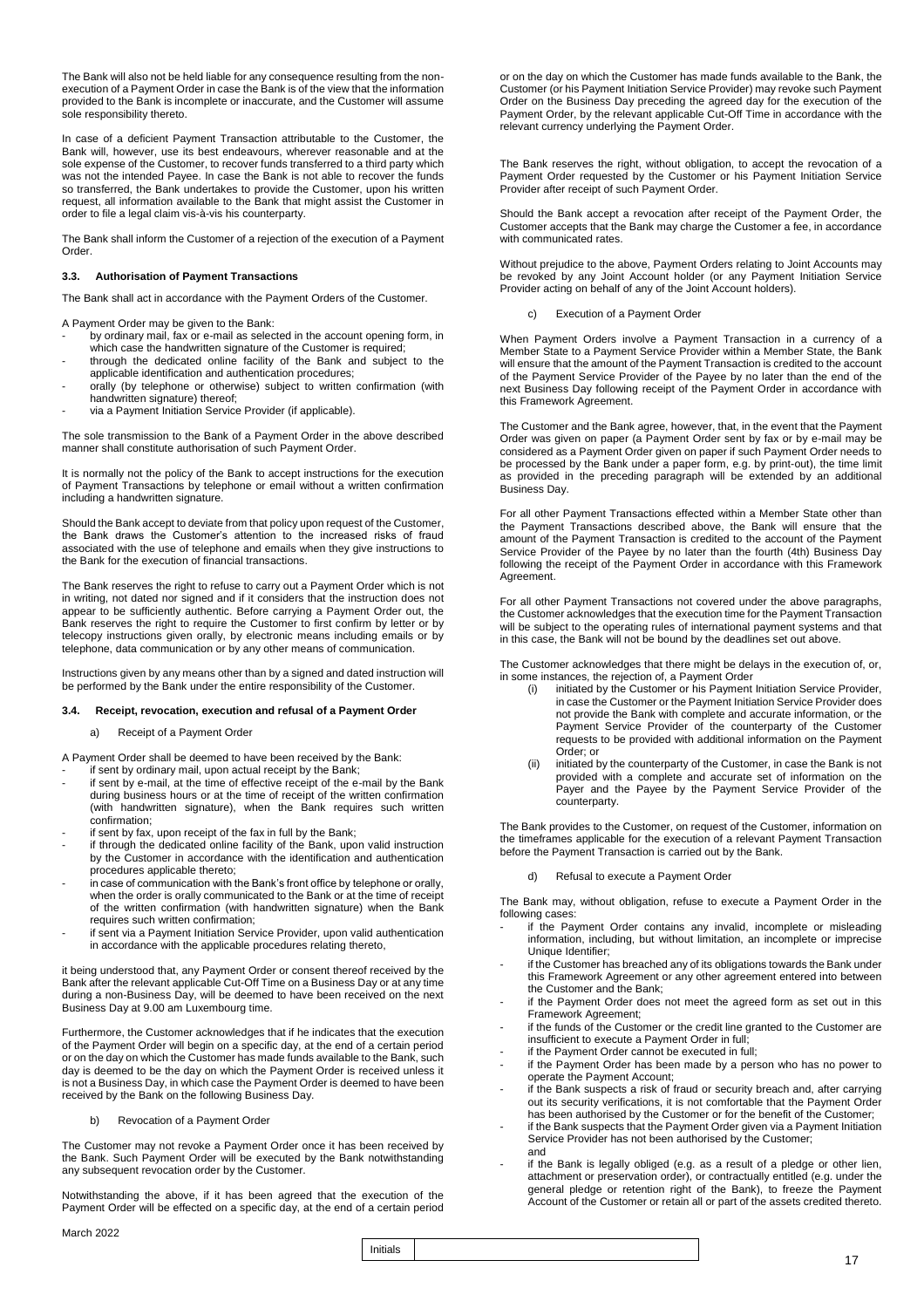In case of refusal in accordance with the preceding paragraph, notification of such refusal shall be sent to the Customer through the agreed means of communication in the account opening documentation and/or any other relevant document (e.g. hold mail agreement), within the execution time applicable under this Framework Agreement, unless legal provisions to the contrary.

The Bank will provide, where possible, the reasons for the refusal and the procedure to be followed in order to correct any factual error that may have led to said refusal. The Bank will be deemed to have satisfied this obligation if it has sent the notification of refusal within the period of execution time regardless of the date of actual receipt by the Customer of such notification.

Any notification by the Bank of a justified refusal of a Payment Order may result in the Customer being charged a fee in accordance with communicated rates.

Should the Customer elect to proceed with the execution of a Payment Order notwithstanding refusal thereof by the Bank, the Customer shall provide the Bank with a new Payment Order containing all the required elements. It will not be sufficient to correct the initial Payment Order.

### **3.5. Information on executed Payment Transactions**

The Bank will send for each Payment Transaction a confirmation to the Customer. In addition, account statements detailing the Payment Transactions executed on the Payment Account shall be issued on a monthly basis.

For the avoidance of any doubt, where a Payment Transaction is initiated by a Payment Initiation Service Provider, the above confirmation or the account statements will cover the services provided by the Bank in relation to the services requested by the Payment Initiation Service Provider. The Customer shall in this case enquire with its Payment Initiation Service Provider for any information in relation to the services provided by the Payment Initiation Service Provider to him.

The Customer may also request more frequent account statements or information regarding its payments, on demand, in which case the Bank may charge a fee for the provision of this supplemental information.

Should the Customer not receive such account statements by the fifteenth (15th) Business Day of the relevant month, he shall immediately notify the Bank thereof.

### **3.6. Correction of deficient Payment Transactions**

Should the Customer wish to obtain the correction of a deficient Payment Transaction, he shall notify the Bank in writing of such deficient Payment Transaction as soon as the Customer receives the account statements referring to the deficient Payment Transaction and upon awareness of the contents thereof.

Such notification shall occur before the expiration of a deadline of thirty (30) days after despatch of the account statements (or any other document being contested) or a deadline of thirteen (13) months from the date the account was debited by the Bank, in case the Customer is a consumer.

After the expiration of this delay, the Customer loses his right to obtain compensation from the Bank, unless it is established that the Bank did not provide or did not make available to the Customer the relevant information in relation to the disputed Payment Transaction.

The Bank bears the onus of the proof in relation to the due authorisation and execution of the Payment Transaction by the Customer (except in case a Payment Order is initiated by a Payment Initiation Service Provider, in which case the later bears the onus of the proof that the Customer duly authorised the Payment Order granted to the Payment Initiation Service Provider).

a) Unauthorised Payment Transactions (in case a claim is lodged in writing within the required timeframe)

If a Payment Transaction cannot be considered as authorised by the Customer, the Bank shall, after the customary verifications by the Bank, refund the Customer with the amount of the relevant Payment Transaction no later than the end of the Business Day immediately following the Business Day on which the Bank is informed of the unauthorised Payment Transaction and, where applicable, restore the debited Payment Account to the state in which it would have been, had the unauthorised Payment Transaction not occurred

- b) Non-execution, late execution or defective execution of authorised Payment Transactions (in case a claim is lodged in writing within the required timeframe):
	- (i) The Customer acts in the capacity of Payer Payment Order initiated by the Customer

In the event of a non-execution, late execution or a defective execution of a Payment Transaction, and regardless of the possibility for the Bank to be held responsible for such non-execution, late execution or defective execution, the Bank will, after customary verifications by the Bank and upon express request of the Customer, and without incurring any liability in relation thereto, endeavour, free of charge for the Customer, to trace the Payment Transaction and notify the Customer of the result of such tracing.

To the extent possible, the Bank may also take steps to correct the wrongful execution of any Payment Order, if the Payment Order contains all the indications allowing the Bank to remedy such wrongful execution, in particular in case the amount transferred was different from the amount indicated in the Payment Order or in case of an internal transfer from the Customer's Payment Account to another of his accounts opened in the books of the Bank.

The Bank shall not be held liable in case the non-execution, late execution or defective execution is a consequence of the Customer not providing valid and/or complete information to the Bank.

The Bank shall not be held liable for a late or defective execution of a Payment Order if it can establish that the amount indicated in the Payment Order has been received by the Payee's Payment Service Provider within the required execution time.

In the event that the Bank is liable for the non-execution or defective execution of a Payment Transaction, it shall, if applicable, refund the Customer with the total amount of the Payment Transaction and, where applicable, restore the debited Payment Account to the state in which it would have been, had the defective execution not taken place.

The Customer shall have no right to request for a refund of the amount of a Payment Transaction under the conditions set forth above in the case of a late execution of a Payment Order, but he may have the right to the refund of the fees and interest to which the Customer may have been subject as a result of such late execution. The Customer has also the right to request the Bank that the credit value date for the Payee's payment account is no later than the date it should have been had the transaction been timely executed by the Bank.

> (ii) The Customer acts in the capacity of Payer - Payment Order initiated by the Payee

In the event of non-execution or defective execution of a Payment Transaction, subject to proof by the Customer of the Payee's Payment Service Provider having correctly transmitted the Payment Order within the required timeframe, the Bank shall, after customary verifications, refund the Customer the total amount of the Payment Transaction and, if applicable, restore the debited Payment Account to the state in which it would have been, had the defective execution not taken place.

A right to refund after a defective execution might however not be available to the Customer where the Payer's Payment Service Provider is located in a Non-Member State.

To the extent possible, the Bank may also take steps to correct the defective execution of a Payment Order, if the Payment Order contains all the indications allowing the Bank to remedy such wrongful execution, in particular in case the amount transferred was different from the amount indicated in the Payment Order.

The Customer shall have no right to request for a refund of the amount of a Payment Transaction under the conditions set forth above in the case of a late execution of a Payment Order, but he may have the right to the refund of the fees and interest to which the Customer has been subject because of such late execution. The Customer has also the right to request the Bank that the credit value date for the Payee's payment account is no later than the date it should have been had the transaction been timely executed by the Bank.

> (iii) The Customer acts in the capacity of Payee - Payment Order executed in accordance with the Unique Identifier

A Payment Order is deemed duly executed by the Bank when it is executed in accordance with the Unique Identifier, notwithstanding the fact that the Customer may have supplied the Bank with any additional information.

If the Unique Identifier is wrong, the Bank will not be held liable for any damages which could result from the defective execution of a Payment Order when the Bank has executed such Payment Order in accordance with the indicated Unique Identifier.

The Customer shall have sole responsibility to challenge the Payer and/or the Payer's Payment Service Provider in this respect.

> (iv) The Customer acts in the capacity of Payee - Payment Order initiated by the Payer

The Bank may be held liable for the non-execution, late execution or defective execution of a Payment Order for which the Customer is the Payee only subject to proof by the Customer of receipt by the Bank within the required time frame of the amount mentioned in the Payment Order initiated by the Payer and that such amount has not been credited to the Customer's Payment Account.

In such a case, the Bank shall ensure that the amount of the Payment Transaction is made available to the Customer in his Payment Account as soon as possible after customary verifications.

The Bank and the Customer hereby agree that, should the Bank be required to effect a refund in respect of a Payment Transaction initiated by a Payer, the Bank shall be irrevocably authorised to debit the amount requested by the Payer's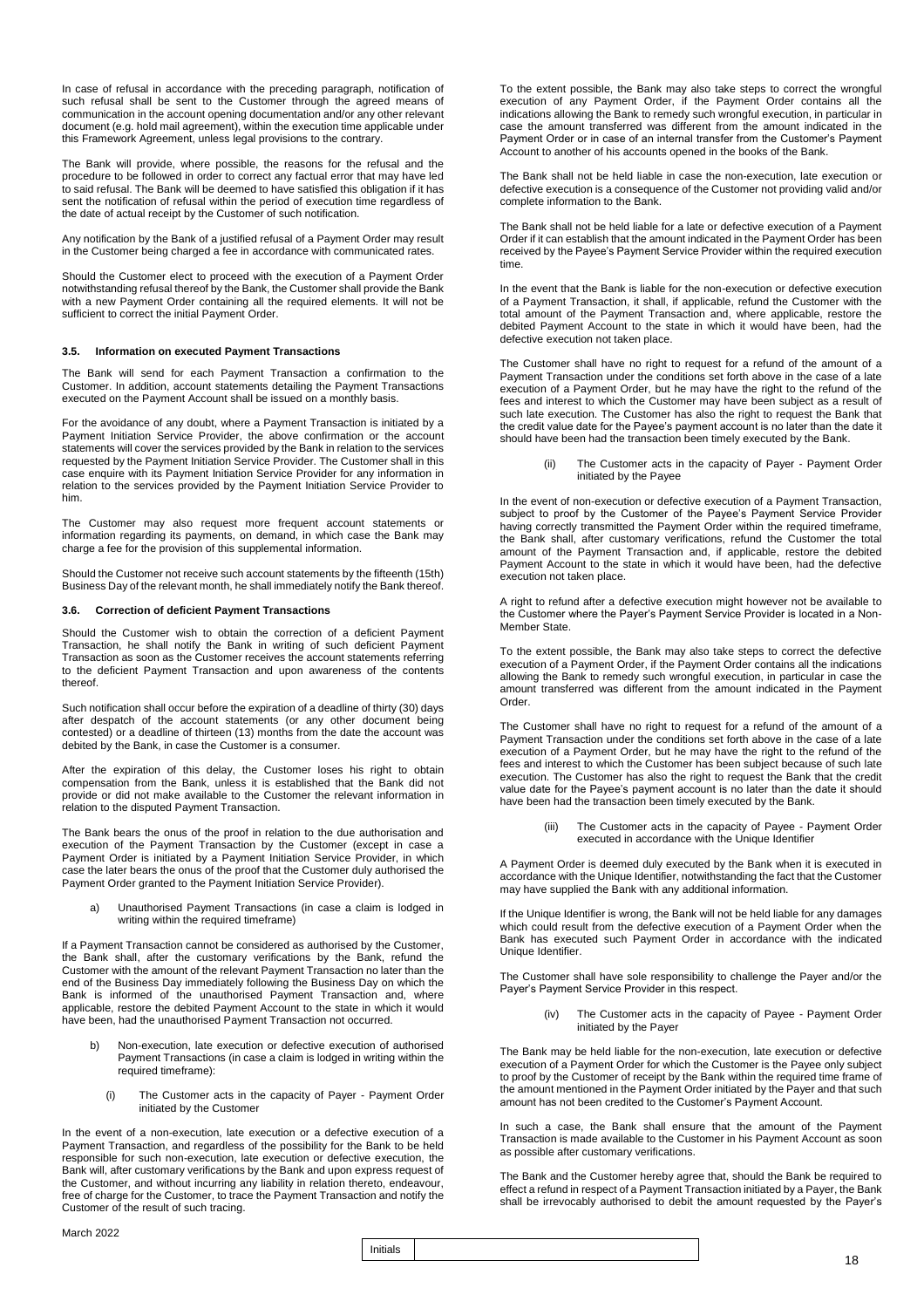Payment Service Provider in such context from the Customer's Payment Account, without having to make any prior inquiry with regard to the legitimacy of the refund request sent by the Payer to his Payment Service Provider. The Customer shall have sole responsibility to directly challenge the Payer and/or the Payer's Payment Service Provider with regard to the legitimacy of the Payer's refund request.

In case of a late execution, the Bank shall ensure if so requested by the Payer's Payment Service Provider that the amount be value dated on the Customer's payment account no later than the date it should have been had the transaction been correctly executed.

> (v) The Customer acts in the capacity of Payee - Payment Order initiated by the Customer

The Bank is only liable towards the Customer for the correct transmission of the Payment Order to the Payer's Payment Service Provider and the execution of the Payment Transaction in accordance with the terms of this Framework Agreement.

The Bank shall not incur any liability in the case of a defective execution of a Payment Order if it has fulfilled these obligations.

Notwithstanding the above, and regardless of the possibility for the Bank to be held responsible for the non-execution or defective execution of a Payment Order, the Bank will, after customary verifications and upon express request of the Customer, and without incurring any liability in relation thereto, endeavour, free of charge for the Customer, to trace the Payment Transaction and to notify the Customer of the result of such tracing.

In case of Payment Transactions initiated by the Payee and for which the initial authorisation did not specify an exact amount, the Bank and the Customer hereby agree that should the Bank be required to effect a refund in respect of a Payment Transaction initiated by the Customer acting as Payee, the Bank shall be irrevocably authorised to debit the Payment Account with the amount requested by the Payer's Payment Service Provider, without having to make any prior inquiry with respect to the legitimacy of the refund request sent by the Payer to his Payment Service Provider. The Customer shall have sole responsibility to challenge the legitimacy of the Payer's refund request by acting against the Payer and/or the Payer's Payment Service Provider directly.

In case of a late execution, the Bank shall ensure if so requested by the Payer's Payment Service Provider that the amount be value dated on the Customer's payment account no later than the date it should have been had the transaction been correctly executed.

### **d) Charges, interest and exchange rates**

### **4.1. Bank's fees**

The Bank charges the Customer for its payment services in accordance with the price list (breaking down all fees and costs charged by the Bank for its payment services) (the "Payment Service Fee Schedule"), communicated to him for the first time on the date of the execution of this Framework Agreement. An additional copy of the Payment Service Fee Schedule may also be obtained on request to the Bank or at the premises of the Bank.

The Payment Service Fee Schedule may be updated from time to time in accordance with clause 8. The Bank shall apply its fees and costs in force from time to time, in accordance with the most recent Payment Service Fee Schedule communicated to the Customer.

Before each individual Payment Transaction, the Customer undertakes to verify the Payment Service Fee Schedule last provided to him by the Bank for the amount of fees and costs that will be applied by the Bank and to be paid by the Customer in respect of such Payment Transaction. The Bank provides to the Customer, on request of the Customer, information on the fees and costs that the Bank applies to a relevant Payment Transaction before the Payment Transaction is carried out by the Bank.

The Customer hereby authorises the Bank to automatically debit from his Payment Account the amount of fees owed in respect of each Payment Transaction to the Bank.

Where the Customer is the Payee of a Payment Transaction, he authorises the Bank to debit from the amount to be credited to his Payment Account any fees that may be due to the Bank, before crediting his Payment Account.

The Customer hereby accepts that he may be charged additional fees, in particular in case of notification by the Bank of its refusal to execute a Payment Transaction, in case of revocation of a Payment Transaction accepted by the Bank or in case of recovery by the Bank of the amount of a Payment Transaction where the Customer has supplied an inaccurate Unique Identifier.

The Customer shall remain liable for the payment of fees which are due, even if payment thereof is requested following the closure of the Payment Account.

### **4.2. Interest rate and exchange rate**

The Bank informs the Customer of the applicable interest rate and exchange rate for the payment services it provides or, in case the Bank applies a reference interest rate or reference exchange interest rate, of the calculation method,

### March 2022

including the date and calculation base applicable to determine the reference rate. Information in this regard is provided in the Payment Service Fee Schedule, or otherwise communicated to the Customer by the Bank, on request.

The Customer acknowledges that the reference interest rate and/or reference exchange rate applied to a Payment Transaction will be the rate prevailing at the time of execution of the Payment Transaction. The reference rate prevailing at such relevant time may be accessed on the Reuters website at [www.reuters.com.](http://www.reuters.com/) The Bank does not warrant the accuracy of the information on the above-mentioned Reuters page, and cannot be held liable for information disclosed thereon.

The Customer acknowledges that reference interest rates and reference exchange rates may vary at any time.

The Customer hereby agrees that any change in reference interest rates and reference exchange rates will immediately be applied, without notice. Information on the reference interest rates and reference exchange rates applicable at a relevant time may be provided by the Bank to the Customer on request.

Changes in interest and exchange rates, even for fixed rates, which are more favourable to the Customer, will be applied without notice. In all other cases, a change to interest and exchange rates which are not based on a reference rate will be subject to a prior two-month (2) notice to the Customer, in accordance with the procedures for a change to the Payment Service Fee Schedule as set out in clause 8.

The Customer acknowledges having received and reviewed the Payment Service Fee Schedule in force at the date this Framework Agreement were entered into by him. The Bank will communicate any additions and revisions to the Payment Service Fee Schedule in accordance with clause 8.

### **4.3. Miscellaneous**

a) Interest on Payment Account overdraft

Unless otherwise agreed, should an overdraft on a Payment Account arise following the execution of a Payment Order or another payment service in accordance with this Framework Agreement, debit interest at the rate set out in the Payment Service Fee Schedule of the Bank shall be charged automatically, without prior notice, on the debit balance.

This provision shall not be interpreted as an authorisation for the Customer to create overdrafts on his Payment Account.

Interest charged on an overdraft of the Payment Account is immediately due and payable and will be automatically debited from the Payment Account (once no longer with in an overdraft state) or from any other Account of the Customer. The Bank shall be entitled to compound unpaid interest in accordance with the provisions of the General Terms and Conditions.

b) Credit interest on cash standing to the credit of the Payment Account

Deposits on the Payment Account shall not bear credit interest, unless otherwise agreed between the Bank and the Customer.

### **e) Communication**

Any communication, notification and information transfer shall be made in accordance with the General Terms and Conditions, this Framework Agreement and the manner agreed upon between the Bank and the Customer in the account opening documentation and/or any other relevant document (e.g. hold mail agreement).

Depending on the means of communication agreed upon, the Bank will provide the Customer with information with regard to the technical requirements to be met by the equipment and software of the Customer, as a condition to the use of that relevant means of communication between the Bank and the Customer.

When communicating with the Customer, the Bank will use the same mediums and the same language(s) as those generally used with the Customer, and chosen by the Customer.

The Customer may at any time request an additional paper copy of the latest Framework Agreement, the Payment Service Fee Schedule, the General Terms and Conditions, any additional separate special conditions entered into between the Bank and the Customer, the "Switching Bank Accounts in Luxembourg" brochure, and the Bank's out-of-court procedure (in the event of a complaint of the Customer in accordance with clause 9), in force.

### **f) Bank's liability**

Without prejudice to the provisions of clause 3.6, the Bank will not be held liable for damages arising from the defective execution, non-execution or late execution of its obligations ("Default") under this Framework Agreement, except in the case of gross negligence or wilful misconduct.

In any case, the Bank will not incur any liability should a Default result from abnormal and unforeseeable circumstances beyond the control of the Bank, such as e.g. interruptions or unavailability of telecommunication systems, of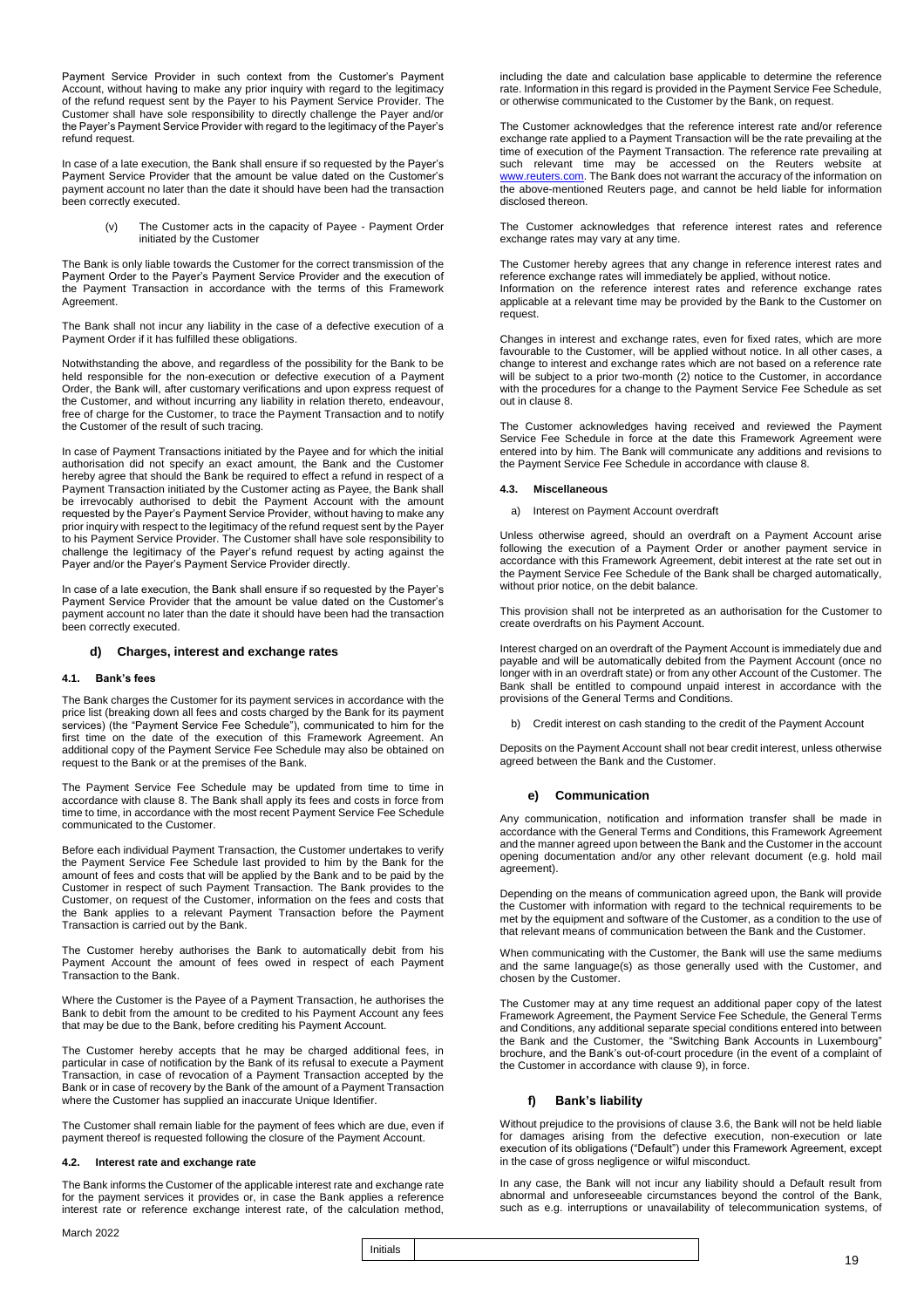services of correspondents, natural disasters or events of a political or economic nature.

### **g) Personal data**

Without prejudice to the provisions of the General Terms and Conditions in relation to the collection, storage and processing of personal data by the Bank, which apply to this Framework Agreement, the Customer acknowledges that for the provision of its payment services, the Bank will need to collect, store and process personal data on the Payer and the Payee of a Payment Order, insofar as such data is necessary or essential for the execution of the Payment Order and for the compliance by the Bank with its legal and prudential obligations, including, but without limitation, under anti-money laundering and terrorist financing considerations.

The Customer also acknowledges that for the execution of a Payment Order initiated by the Customer, the Bank might, in accordance with legal and regulatory requirements binding upon the Bank, have to disclose information on the Customer identified in clause 3.1 to the Payment Service Provider of the counterparty of the Customer.

### **h) Amendments to the Framework Agreement**

Each modification of this Framework Agreement and the Payment Service Fee Schedule as well as of any information or condition covered herein, may be made by the Bank unilaterally, subject to a prior notification to the Customer of such changes in writing, either by circular letter or via the account statements, by publication on the Bank's website, or by any other means of communication agreed with the Customer.

Changes to this Framework Agreement and the Payment Service Fee Schedule shall be considered to have been approved by the Customer if the Customer does not inform the Bank of his objection, in writing, within two (2) months as from the date on which the Customer was informed of the proposed changes. This clause is without prejudice to the right of the Bank to apply more favourable interest rates or exchange rates with immediate effect, and without prior notice, in accordance with clause 4.2.

In case the Customer does not accept the proposed modifications, the Customer has the right to terminate the Framework Agreement with immediate effect and without any fees for termination, before the date of the proposed application of the changes.

### **i) Complaints**

In the event of a disagreement between the Bank and the Customer in relation to the Bank's payment services, the Customer may file a complaint with the Bank in writing (by courier, email or fax) as follows:

By e-mail to our different business departments at the following addresses:

- Private Banking: lux.assistent@handelsbanken.lu
- Corporate Banking: corporate.luxembourg@handelsbanken.lu

By post to our different business departments:

- Svenska Handelsbanken AB (publ), Luxembourg Branch
- Private Banking
- 15, rue Bender
- L-1229 Luxembourg
- Svenska Handelsbanken AB (publ), Luxembourg Branch Corporate Banking 15, rue Bender
- L-1229 Luxembourg

Complaints must clearly indicate the contact details of the Customer and include a description of the reasons of the complaint.

As soon as a complaint is received, the Bank undertakes to acknowledge receipt of the complaint within ten (10) calendar days from receipt, and to provide a response to the claim within thirty (30) calendar days of receipt.

If the claim requires further processing, the Bank will inform the Customer. The Bank undertakes to respond to the Customer's complaint no later than thirty-five (35) calendar days from receipt of the complaint.

In the event that the response provided by the Bank is regarded by the Customer as unsatisfactory, the Customer may write to the Bank's senior management at the following address:

Svenska Handelsbanken AB (publ), Luxembourg Branch General Manager 15, rue Bender L-1229 Luxembourg

If, despite the Bank's best efforts to resolve the complaint, the Customer is of the view that he has not received a satisfactory response from the Bank, the Customer can file a request for an out-of-court complaint resolution with the CSSF at 283, route d'Arlon, L-2991 Luxembourg or reclamation@cssf.lu, in accordance with the provisions of the CSSF Regulation N°16-07.

For more information on these out-of-court procedures, please consult the CSSF website (www.cssf.lu).

This prerogative is without prejudice to the Customer's right to institute judicial proceedings before competent courts.

### **j) Duration and termination of the Framework Agreement**

### **10.1. Duration and conditions for termination of the Framework Agreement**

This Framework Agreement is concluded for an unlimited period of time.

Each party has the right to terminate the agreement, at any time and without having to state any reason, with one (1) month's prior notice if on the initiative of the Customer, and with two (2) months' prior notice if on the initiative of the Bank. Such notice shall be sent by registered mail.

Outstanding Payment Transactions shall not be affected by the termination of this Framework Agreement.

The Framework Agreement and the Payment Service Fee Schedule of the Bank remain applicable until such time as each outstanding Payment Transaction has been effected. Fees due by the Customer to the Bank under the Bank's payment services in accordance with the Payment Service Fee Schedule will be charged by the Bank on a pro rata basis with respect to the relevant period of service provided up to the day the termination shall produce its effects.

No fees will be charged by the Bank as a result of the termination of this Framework Agreement. The Bank reserves however the right to charge a termination fee in case termination occurs less than six (6) months after the entering by the Customer into this Framework Agreement. Such fees, if any, appear on the Payment Service Fee Schedule accepted by the Customer.

The termination of this Framework Agreement does not imply the termination of any other contractual relationship between the Customer and the Bank but, as a consequence, the Customer will no longer be authorised to effect Payment Transactions in accordance with this Framework Agreement.

Notwithstanding the preceding, should

- (a) the Customer fail to meet his contractual obligations; or
- (b) the Bank have any reason to believe that it may incur any liability through the continuation of its relationship with the Customer; or
- (c) the Payment Transactions of the Customer appear to be connected to illegal activities, to activities contrary to the public order or morality or which could potentially impact the good reputation of the Bank,

the Bank may terminate with immediate effect, and without prior notice, its relationship with the Customer under this Framework Agreement, in which case all obligations, even obligations with a term, of the Customer shall become immediately due and payable.

### **10.2. Termination of contractual relationship with the Bank**

Termination of the entire contractual relationship between the Customer and the Bank in accordance with the General Terms and Conditions of the Bank will automatically result in the termination of this Framework Agreement.

However, and except in cases where the contractual relationship may be terminated by the Bank with immediate effect in accordance with the General Terms and Conditions, during the period of notice as provided for in clause 10.1, the services provided by the Bank under this Framework Agreement and the relevant provisions of the General Terms and Conditions in relation to payment services by the Bank, will continue to apply and the Payment Accounts will remain open only to carry out Payment Transactions.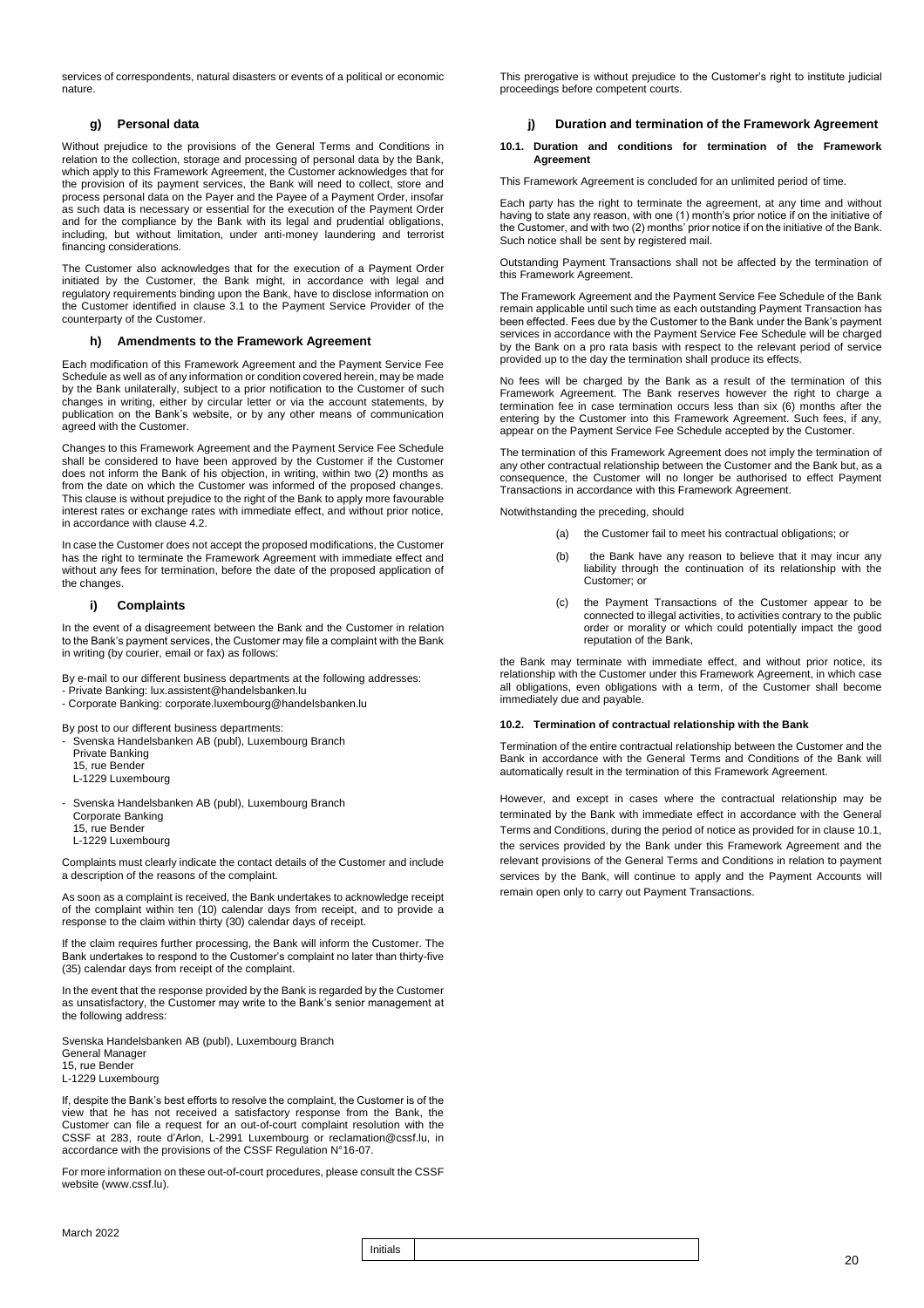# **Handelsbanken**

**Svenska Handelsbanken AB (publ), Luxembourg Branch** located at 15, rue Bender, L-1229 Luxembourg, R.C.S. Luxembourg B 39099, a branch of Svenska Handelsbanken AB (publ), a public limited liability company incorporated under the laws of Sweden with registered office at SE-106 70 Stockholm, registered with the Swedish Companies Registration Office under number 502007-7862

Telefax: Swift: E-mail: Internet: Mailing address:

Tel gen:

+352 27 486-1 +352 27 486-4001 HANDLULB luxembourg@handelsbanken.lu [www.handelsbanken.lu](http://www.handelsbanken.lu/) P.O. Box 678, L-2016 Luxembourg

(hereinafter referred to as the "**Bank**")

### **Appendix to the General Terms and Conditions of the Bank governing Payments by Direct Debit under the SEPA Direct Debit Core Scheme**

### **1 GENERAL**

### **1.1 General definition and scope**

A SEPA (Single Euro Payment Area) direct debit is a euro-denominated payment transaction initiated by a payee (i.e., a creditor of a customer of the Bank (the "**Customer**") and beneficiary of the payment) and directly debited from the Customer's account, as payer, on the basis of a special mandate agreed between the payee and the Customer. The Customer and the payee, as well as their respective payment service providers (which for the Customer, refers to the Bank), may be established in two different countries of the European Union, Iceland, Liechtenstein, Monaco, Norway, Switzerland or Saint Marin.

The provisions of this Appendix to the General Terms and Conditions of the Bank apply to all SEPA direct debit payments which the Customer makes to payees to the extent that the SEPA direct debit payment is made under the SEPA Direct Debit Core scheme ("**SDD Core**").

Any provisions not specifically dealt with in the present Appendix shall be governed by the Bank's General Terms and Conditions, including in particular the Appendix "Framework Agreement for Payment Services". In case of any discrepancy between the General Terms and Conditions of the Bank (including the Appendix "Framework Agreement for Payment Services") and the present terms and conditions, the latter shall prevail.

### **1.2 Charges**

The charges for SEPA direct debits shall be set out in the Bank's price list.

### **1.3. Authorisation of information transit and waiver of bank secrecy**

The Bank is a sub-participant of the SEPA Direct Debit Scheme of the EBA Clearing system under its head office based in Sweden, which is Svenska Handelsbanken AB (publ), with registered office at SE-106 70 Stockholm and registered with the Swedish Companies Registration Office under number 502007-7862 (the "**Head Office**"). The Head Office is a participant of the SEPA Direct Debit Scheme with EBA Clearing.

Due to the fact that the Bank is a sub-participant to the EBA Clearing, via its Head Office, certain personal data covered in the SEPA direct debit mandate agreed between the Customer and the payee or necessary for the performance of the SEPA direct debit mandate agreed between the Customer and the payee (altogether, the "**Covered Information**"), will transit through the Head Office.

When deciding to make payments through the SEPA direct debit mechanism, the Customer expressly agrees that these present terms and conditions apply, and also expressly agrees, consents and acknowledges that any Covered Information, whether of a confidential nature or not, and necessary or useful for the rendering of the SEPA direct debit payment services, transits through the Head Office.

In this context, the Customer hereby expressly releases the Bank from its professional secrecy obligations in respect of the foregoing and the Customer expressly waives all rights to bring any claim whatsoever against the Bank, and/or the directors or officers of the Bank, both present and future, in respect of any harm or consequences suffered or which may be suffered by the Customer as a result of the authorisation given in this Section 1.3.

### **2 SEPA DIRECT DEBIT CORE SCHEME**

### **2.1 General provisions applicable to SEPA direct debits processed by the Bank**

Direct debit payment services are rendered by the Bank to the extent that the Customer signs a SEPA mandate with the payee, at the initiative of the payee, which mandate is retained by the payee. By this mandate, the Customer empowers the Bank, until instructions to the contrary given in accordance with these terms and conditions, to debit its bank account with the Bank on the basis of a collection request submitted to the Bank by the payee, or by the payee's payment service provider, in line with the SEPA mandate agreed between the payee and the Customer.

A SEPA mandate can generate a single payment or recurrent payments, depending on the collection requests agreed between the payee and the Customer (in accordance with their underlying legal or contractual arrangements) and issued by the payee (or the payee's service provider) to the Bank.

SEPA mandates are made available by the payee or the payee's payment service provider, along a standardized format meeting mandatory requirements.

The payee will submit the data collected under the SEPA mandate to the Bank, through its own payment service provider. This data and instructions to the Bank will represent the Customer's instruction to the Bank to complete the collection request(s).

### **2.2 Rights and obligations of the Customer**

### **2.2.1. General rights of the Customer**

The Customer may instruct the Bank to limit a SEPA direct debit collection to a certain amount and/or periodicity. The Customer may also block any SEPA direct debit to its current account or to any SEPA direct debits initiated by one or more specified beneficiaries or authorize SEPA direct debits only initiated by one or more specified beneficiaries.

### **2.2.2 Right to reject collection requests and/or SEPA mandates generally**

At the Customer's request, a collection request or a SEPA mandate may be rejected by the Bank provided that said request from the Customer reaches the Bank on the Business Day preceding the execution date.

Notice of rejection should also be given by the Customer to the payee, to the extent applicable, so the payee does not proceed with any further direct debits. A "**Business Day**" shall mean a day on which banks in Luxembourg and in Sweden are open for business.

### **2.2.3 Right to a refund of amounts debited**

The Customer is entitled to a refund of the debited amount, on written demand to the Bank, provided that the Customer contacts the Bank within eight weeks from the moment its account was debited.

If an authorised direct debit payment is not executed properly, the Customer may request the Bank to refund the direct debit amount in full without delay insofar as the payment was not executed properly. If a direct debit payment operated by the Bank was not authorised by the Customer, the Bank shall be obliged to refund the amount debited from the Customer's account to the Customer without delay. The Bank shall have no claim against the Customer for reimbursement of its expenses.

Any claims or objections by the Customer against the Bank as a result of nonexecution or incorrect execution of direct debit payments or as a result of unauthorised payments shall be notified to the Bank as soon as noticed by the Customer and no more than thirty days after dispatch of the documents and statements of account. If the Customer is a consumer, he/she has thirteen months from the date his/her account is debited to contest the payment.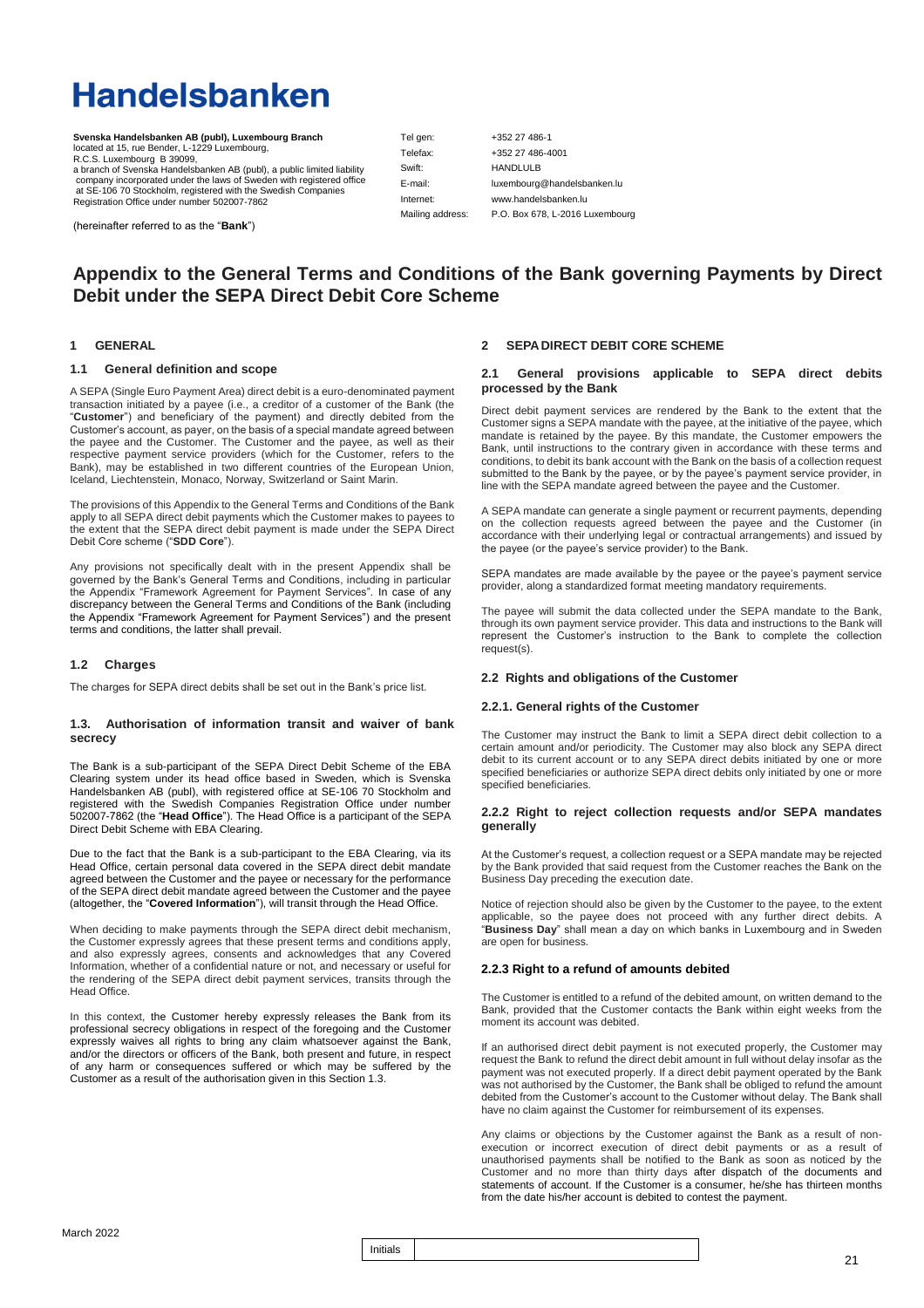### **2.2.4 Debiting current accounts**

Unless expressly otherwise indicated in writing, the Customer mandates the Bank to charge any SEPA direct debit payment instruction from a payee (or the payee's service provider) directly from its current account with the Bank.

### **2.3 Liabilities and rights of the Bank**

### **2.3.1 No liability for the Bank**

The Bank disclaims any liability for the accuracy of information supplied by the payee (or its payment service provider) and can not be held liable for either the frequency of the collection requests issued, or the amounts charged to the Customer's account in accordance with the data communicated to it.

The Bank is entitled to consider that collection requests issued under a SEPA mandate are instructions to debit the Customer's account with the amount indicated. Any such collection request received by the Bank shall be deemed to originate from the payee named on it. The Bank shall not be liable to check the authenticity of the collection request or its origin, and shall incur no liability in this regard. The Bank shall also not be held liable to check the terms and amounts agreed between the Customer and the payee.

The legal relationship between the Customer and the payee are separate and distinct from the relationship between the Bank and the Customer, and shall entail no rights vis-à-vis the Bank. As a result, the Customer must uphold his rights and claims arising from the legal relationship between the Customer and the payee and settle directly with that payee any disputes. In case of a dispute between the payee and the Customer, the Bank will only be a third party to the litigation.

### **2.3.2 Right to reject the execution of collection requests**

The Bank is not obliged to execute SEPA direct debit instructions where the account has insufficient credit on the execution date or where the information supplied to it is incomplete or appears to be incorrect. In such cases, the Bank may reject the collection request and will inform the Customer accordingly.

The Bank reserves the right to reject any collection request if it occurs more than thirty-six months after the previous collection under the same SEPA mandate.

### **2.4 Operation of existing domestic direct debit mandates**

As of 1 February 2014, all existing domestic direct debit mandates authorizing recurrent collections which have not been either terminated or converted into a SEPA mandate, shall continue to be valid and be deemed as representing the Customer's consent to the Bank to execute direct debits under the SDD Core, in accordance with the terms and conditions set out in this Appendix.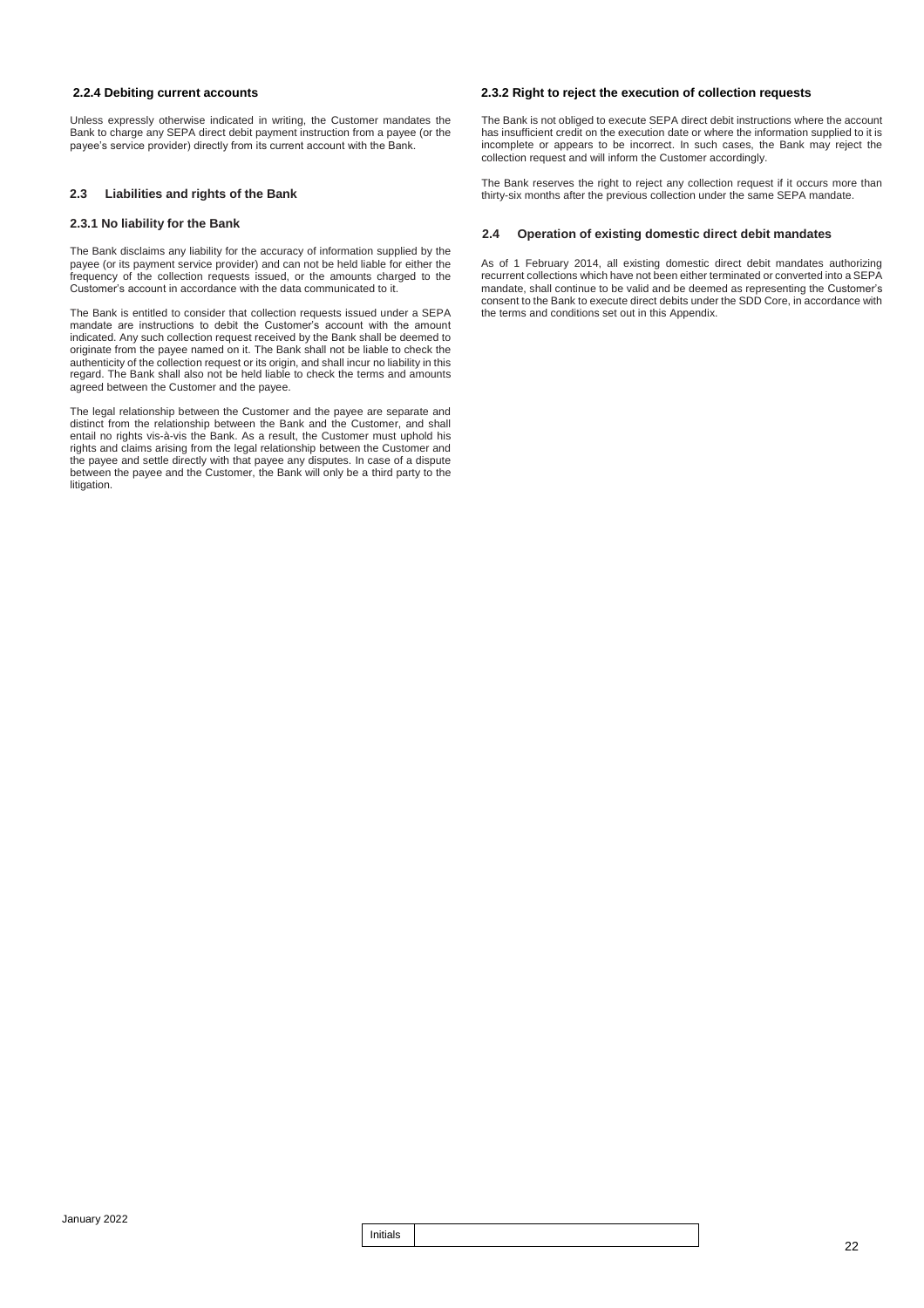# **Handelsbanken**

| Svenska Handelsbanken AB (publ), Luxembourg Branch                                                                                              |           |                                                  |
|-------------------------------------------------------------------------------------------------------------------------------------------------|-----------|--------------------------------------------------|
| located at 15, rue Bender, L-1229 Luxembourg,                                                                                                   | Tel gen:  | +352 27 486-1                                    |
| R.C.S. Luxembourg B 39099,                                                                                                                      | Telefax:  | +352 27 486-4001                                 |
| a branch of Svenska Handelsbanken AB (publ), a public limited liability<br>company incorporated under the laws of Sweden with registered office | Swift:    | <b>HANDLULB</b>                                  |
| at SE-106 70 Stockholm, registered with the Swedish Companies<br>Registration Office under number 502007-7862                                   | E-mail:   | luxembourg@handelsbanken.lu                      |
|                                                                                                                                                 | Internet: | www.handelsbanken.lu                             |
| (hereinafter referred to as the " <b>Bank</b> ")                                                                                                |           | Mailing address: P.O. Box 678, L-2016 Luxembourd |

### **GENERAL TERMS AND CONDITIONS FOR SVENSKA HANDELSBANKEN AB (PUBL), LUXEMBOURG BRANCH'S LUXEMBOURG ONLINE BANKING SERVICES**

### **1. General**

These terms and conditions apply to the Bank's Luxembourg Online Banking Services. For the avoidance of doubt, when the term "online banking services" is used in the present terms and conditions, this refers only to the Luxembourg Online Banking Services, excluding any other online banking service provided by the Bank in the present or in the future. Information regarding the types of business that can be carried out at any given time via the internet can be obtained from the Bank or from the Bank's website.

Unless otherwise stated below, the terms and conditions for accounts, custody accounts, equity transactions and other products and services to which the customer has access via the Bank's online banking services are regulated in the separate written agreements that the customer must enter into with the Bank for each account or service before the customer is able to carry out the business via the online services. It may also be possible to link up to certain services through an agreement entered into electronically via the Bank's online banking services. Such an agreement is binding on the customer in the same way as a written agreement.

### **2. Authorisation of transmission of information and waiver of bank secrecy**

The Bank is using a technical online banking solution which is provided by Svenska Handelsbanken AB (publ) in Sweden (the "Head Office"). Furthermore, the Head Office is handling the central archiving and printing of customer reports when those are transmitted via the Bank's e-mailbox service (currently included the Bank's online banking services, see Section 5 below).

The use of the Bank's online banking services entails that identification data (such as the customer's personal data, data relating to assets, account number, beneficiary account, message to the beneficiary and reason for the payment, or any other information necessary or required when executing a transaction online and/or using the e-mailbox service notably) (altogether the "**Covered Information**"), will be transmitted to the Head Office's system in Sweden.

When using the Bank's online services, the customer expressly agrees that these present terms and conditions apply, and also expressly agrees, consents and acknowledges that any Covered Information, whether of a confidential nature or not, and necessary or useful for the rendering of the online banking services, will be transmitted to the Head Office's system.

In this context, the customer hereby expressly releases the Bank from its professional secrecy obligations in respect of the foregoing and the customer expressly waives all rights to bring any claim whatsoever against the Bank, the Head Office and/or the directors or officers of the Bank or of the Head Office, both present and future, in respect of any harm or consequences suffered or which may be suffered by the customer as a result of the authorisation given in this Section 2.

### **3. Logging-on and authorisation of transactions**

The logging-on to the Bank's online banking services and authorisation of transactions is performed electronically using an electronic ID document or some other method specified by the Bank. The terms and conditions for electronic ID documents or some other method specified by the Bank are agreed separately.

Any restrictions that may apply to certain types of service regarding opening hours, maximum amount limits, and the current relevance of the information provided, are set out in instructions which the Bank provides in writing and/or via the Bank's online banking services when the agreement is entered into, or at a later date. Instructions issued by the Bank constitute a part of the agreement between the Bank and the customer.

Each method of logging-on gives access to the range of banking services which the Bank provides at any given time for the method in question. More detailed information on the types of transaction that may be carried out is available on the Bank's website.

### **4. Binding orders**

The Bank is entitled to execute a transaction requested via the Bank's online services after it has been properly authorised using the signing method specified by the Bank. No other form of user access control is carried out. Registered transactions are binding on the customer, and may only be corrected or revoked to the extent that this is expressly stated in the instructions for the service in question.

### **5. E-mailbox**

### *5.1. General information*

The e-mailbox and its additional services enable the customer to receive and archive electronic messages. This service is currently included in the Bank's online banking services.

### *5.2. Electronic notifications, etc.*

The customer consents to the e-mailbox being used to send messages from the Bank and other companies in the Handelsbanken Group, for example notifications, contract notes, invoices, account statements, annual statements and changes to terms and conditions and for marketing purposes. The customer can at any time opt to receive these messages on paper – if this option is available in the service in question – or instruct the Bank not to send direct marketing material to the e-mailbox.

When a specific service changes from paper to electronic notifications, the customer will be informed of this well in advance, either by normal post or by means of a message to the e-mailbox.

### *5.3 Archiving period*

Messages and attached files in the inbox of the e-mailbox are automatically transferred to the customer's e-archive after 18 months unless the customer personally removes or archives the message before this. Messages and attached files in the e-archive are saved during the period stated in the e-archive unless the customer removes the message before the end of the period. Messages and other information that may relate to the messages will be deleted after ten years with no separate notice being sent to the customer. The Bank is entitled at any time to completely remove the customer's messages and attached files from the e-mailbox if the amount of information exceeds the maximum limit set by the Bank. The Bank will normally notify the customer of such action in reasonable time before proceeding.

### *5.4 Detailed instructions for use*

More detailed instructions concerning use of the e-mailbox are available on the Bank's website. New instructions and information relating to the e-mailbox or its additional services may be sent directly to the e-mailbox. Even if the customer has selected a specific additional service for messages (notifications), the Bank reserves the right, if it deems this necessary, to send certain notifications via a channel selected by the Bank (e.g. the online banking services, e-mail, SMS text message or standard post). The Bank cannot guarantee that notices it sends by e-mail, SMS text message or standard post will reach the customer. Where a fee is charged for a specific additional service, the customer will not be entitled to a deduction of the fee for this additional service if messages on isolated occasions do not reach the customer and this is not attributable to the Bank.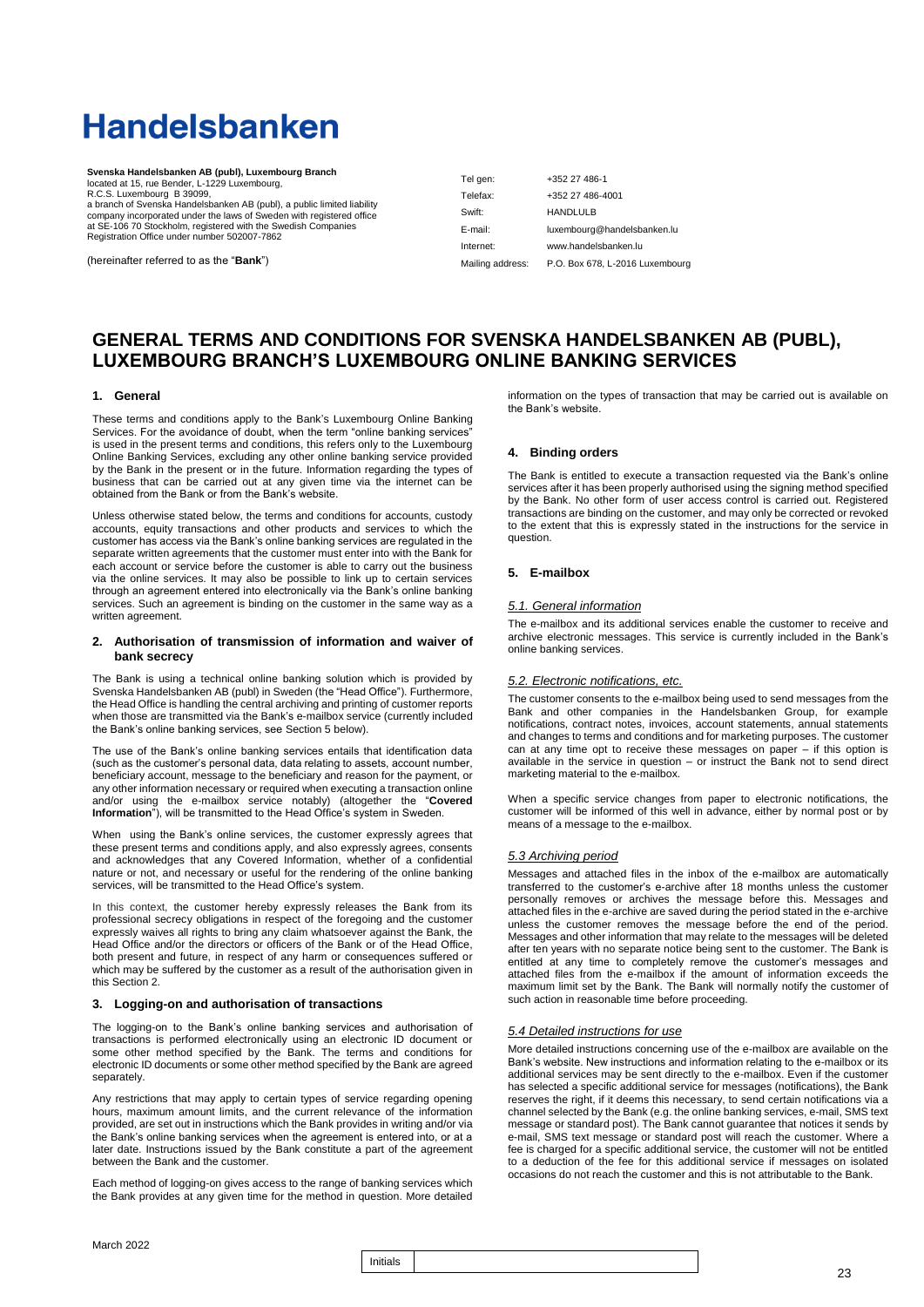In addition, the customer undertakes to comply with the instructions for use of the e-mailbox presented on the Bank's website at any given time or sent in a message to the e-mailbox.

### **6. Fees**

At present, no fees are charged for access to the Bank's online banking services. However, in certain cases fees are charged for accounts, custody accounts, equity transactions and other services to which the customer has access or can perform via the internet. These fees are specified in the separate agreements that the customer enters into with the Bank regarding these services, or in a separate price list.

The Bank reserves the right to charge a fee for access to its online banking services, for card readers and other payment instruments, or for the possibility to carry out individual transactions, according to the principles applied by the Bank at any given time. In such cases, the Bank deducts the fee from the account specified by the customer or, if the customer does not specify an account, from an account which the customer has with the Bank.

Information concerning fees is available from the Bank's website.

### **7. Complaints**

It is the customer's responsibility to register a complaint with the Bank about any errors within a reasonable period after the customer noticed or should have noticed the error.

### **8. Security**

For reasons of security, and to enable investigations to be carried out, the Bank logs all questions and other transactions that the customer submits to the Bank via the Bank's online banking services.

By using the internet, the customer inherently exposes him/herself to certain risks, including IP-address matching. Specific measures are available to the user to minimize this risk.

### **9. Availability**

### *8.1 Opening hours*

The Bank's online banking services are open during the hours stated on the Bank's website. The Bank reserves the right to restrict or change the contents or opening hours of the services, without terminating the agreement.

### *8.2 Shutdown of services for maintenance, etc.*

The Bank is entitled to shut down the services temporarily for planned maintenance, etc., and will in such cases – if this occurs during normal opening hours – provide notice thereof on its website in advance.

The Bank also has the right to shut down the online services with immediate effect if, in the Bank's opinion, this is necessary to prevent damage to the Bank or its customers.

### *8.3 Alternative services in the event of a shutdown, temporary suspension of service or other disruptions in the online services*

In the event of a shutdown, temporary suspension of service or other disruptions in the online services, the customer may contact the Bank or use other selfservice functions.

### **10. Use of information on share prices**

Information on share prices, exchange rates, and other similar information is solely for the customer's own personal use.

### **11. Right of withdrawal**

If the customer has entered into an agreement regarding a new service via the Bank's online services, the customer has in certain cases the right of withdrawal in accordance with the provisions of the Luxembourg law of 18 December 2006 on distance contracts pertaining to financial services.

### **12. Period of agreement, etc.**

The agreement regarding the customer's access to the Bank's online banking services applies until further notice. The customer is entitled to terminate the agreement with immediate effect. Termination on the part of the Bank shall take place after one month's notice. Notice of termination by the Bank or the Customer shall be given in writing.

However, the Bank is entitled to give notice of termination of the agreement at a time determined by the Bank if:

the customer is in breach of these general terms and conditions or the separate instructions that apply to this service, and the customer's negligence is of material importance, or

- b) unauthorised use is suspected, or there have been repeated unsuccessful attempts to log on, or
- c) there is reasonable cause to assume that the customer will not meet his payment obligations towards the Bank.

If there is reason to give notice to terminate the agreement in accordance with the previous paragraph, the Bank may cancel the customer's utilisation of the service with immediate effect, if there are grounds to do so.

The customer's right to utilise the Bank.'s online banking services ceases if the customer dies or is declared bankrupt.

The Bank is entitled to terminate this agreement without notice if:

- a) the customer's accounts and other commitments with the Bank have been terminated,
- b) the customer has not utilised any of the services included in the Bank.'s online banking services during the last 24 months.

### **13. Limitation of the Bank's liability**

The Bank shall not be held responsible for any damage or inconvenience due to operational breakdowns or other interruptions in computer systems or telecommunications used to perform a service covered by these terms and conditions. In the event of a shutdown, temporary suspension of service or other disruptions, the customer may contact the Bank or use other self-service functions.

Nor shall the Bank be held responsible for any loss or damage resulting from a Luxembourg or foreign legal enactment, the intervention of a Luxembourg or foreign public authority, an act of war, a strike, a blockade, a boycott, a lockout or any other similar circumstance. The reservation in respect of strikes, blockades, boycotts and lockouts applies even if the Bank itself is subjected to such measures or takes such measures.

Any information whatsoever requested by the customer and given to the customer by the Bank via the internet will be transmitted to the customer at his/her own risk, especially with regard to Luxembourg banking secrecy provisions.

Any damage that occurs in other circumstances shall not be compensated by the Bank, provided the Bank has exercised normal care. The Bank cannot be held liable for any indirect loss, unless such is caused by the Bank's gross negligence.

Where a circumstance as referred to in the first or second paragraph should prevent the Bank from making a payment or taking other measures, such payment or measures may be postponed until the obstacle no longer exists. In the event of a postponement of payment the Bank shall, if it is committed to pay interest, pay such interest at the interest rate prevailing on the due date for the postponed payment. Where the Bank is not committed to pay interest, the Bank shall not be obliged to pay interest at a higher rate than the legal rate applicable in Luxembourg at the time the sum is due.

Should any of the circumstances referred to in the first or second paragraph prevent the Bank from receiving payments, the Bank shall, as long as the obstacle exists, be entitled to interest only according to the terms prevailing on the due date for the payment.

### **14. Processing of personal data**

In addition to the details stated in these terms and conditions, information on the processing of personal data is given in the terms and conditions applying to the services that the customer has access to or can perform via the internet, as well as on the Bank's website.

### **15. Protection of intellectual property rights**

Software and other copyrighted information that is provided by the Bank or its suppliers in conjunction with the online banking services is the property of the Bank or its suppliers.

The customer will only acquire user rights over the software, programs and applications that the Bank supplies. He undertakes to comply fully with the advice and directions given by the Bank as to their use, and will not in any way, shape or form whatsoever, make them available to third parties, or copy, decompile, adapt or otherwise alter them in any way. The Bank's and the customer's rights are governed by the provisions of the Luxembourg law of 29 March 1972 on intellectual property, as amended.

The Bank may claim damages from the customer for each copy made or for each use in violation of the provisions of these Terms and Conditions without affecting the right of recourse open to the owner of the above mentioned intellectual property rights.

### **16. Amendments to these general terms and conditions**

The Bank is entitled to amend these general terms and conditions without terminating the agreement. The Bank will have the right to amend these terms and conditions by publishing the amendments on the Bank's website. The customer is deemed to have approved the new terms and conditions two months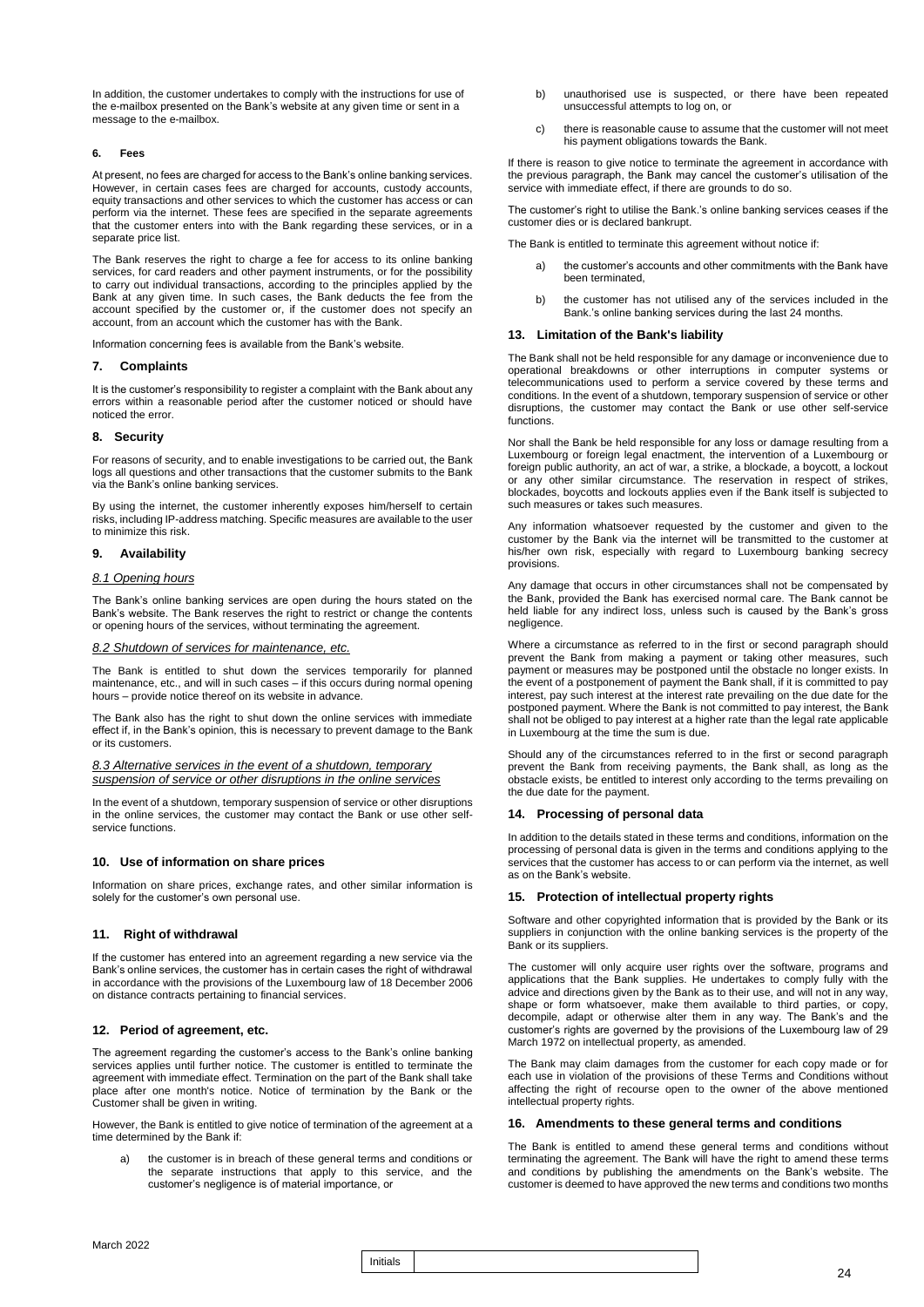after their publication on the Bank's website, unless he informs the Bank prior to that date that he does not approve them. If provisions contrary to these terms and conditions are stipulated by legislation or decisions made by public authorities, such provisions apply instead.

### **17. Notices**

### *a) General information*

The Bank's online banking services: The Bank provides information and notices in accordance with these terms and conditions via the online banking services, the e-mailbox or other service for electronic communication. In some cases, information on paper may be provided to the customer. The Bank can also provide information by SMS text message to a mobile phone number stated by the account holder.

Information and notices provided via the Bank's online banking services, the emailbox, or other electronic communication service shall be deemed to have reached the customer as soon as they have been made available.

Registered letters containing a notice to the customer shall be deemed to have reached the addressee not later than on the seventh day after despatch, if the letter has been sent to the address given by the customer when the agreement relating to this service was entered into, or an address which is otherwise known to the Bank.

The Bank must be immediately informed of any change of name, address, email address or phone number.

*b) Notices regarding amendments to these terms and conditions*

When these terms and conditions are changed, a notice to this effect, which is transmitted via an electronic communication service such as Online Banking, is deemed to have reached the customer as soon as the notice has been made available and the Bank has notified the customer of this in the form of an electronic message such as an SMS text message or other form of electronic notification.

### **18. Customer support**

The customer will have the possibility to obtain first line support with regard to the online banking services during the Bank's normal working hours. For more technical questions, the Bank will contact the Head Office.

### **19. Information in accordance with the Luxembourg law of 18 December 2006 on distance contracts pertaining to financial services**

The Luxembourg law of 18 December 2006 on distance contracts pertaining to financial services applies to consumers. A distance contract arises when the Bank and the customer do not meet in person, such as when a customer makes an agreement with the Bank regarding a financial service via the internet or over the telephone. According to this law, the customer is then entitled to certain information on the service, and on the right of withdrawal.

General information on the Bank's online banking services is set forth above in these terms and conditions, and is also available at www.handelsbanken.lu.

The customer receives information on accounts, custody accounts, equity transactions and other products and services which the customer can utilise or has access to via the Bank.'s online banking services when an agreement is entered into regarding these services. Terms and conditions for certain services that are available via the Bank's online banking services are set forth above in these terms and conditions.

The right of withdrawal applies in some cases for distance agreements on financial services. When applicable, the customer is entitled to terminate an agreement on a financial service by submitting or sending a notice to the Bank within 14 days of the date that the customer entered into the distance agreement with the Bank. If the customer received information on the exact content of the agreement at a later date, the 14-day period instead begins at this later date.

If the customer wishes to exercise his right of withdrawal, the customer is requested to contact the Bank.

### **20. Applicable law and jurisdiction**

These general terms and conditions shall be governed by and construed in accordance with Luxembourg law, and Luxembourg courts are exclusively competent for any disputes arising from its application, interpretation and execution.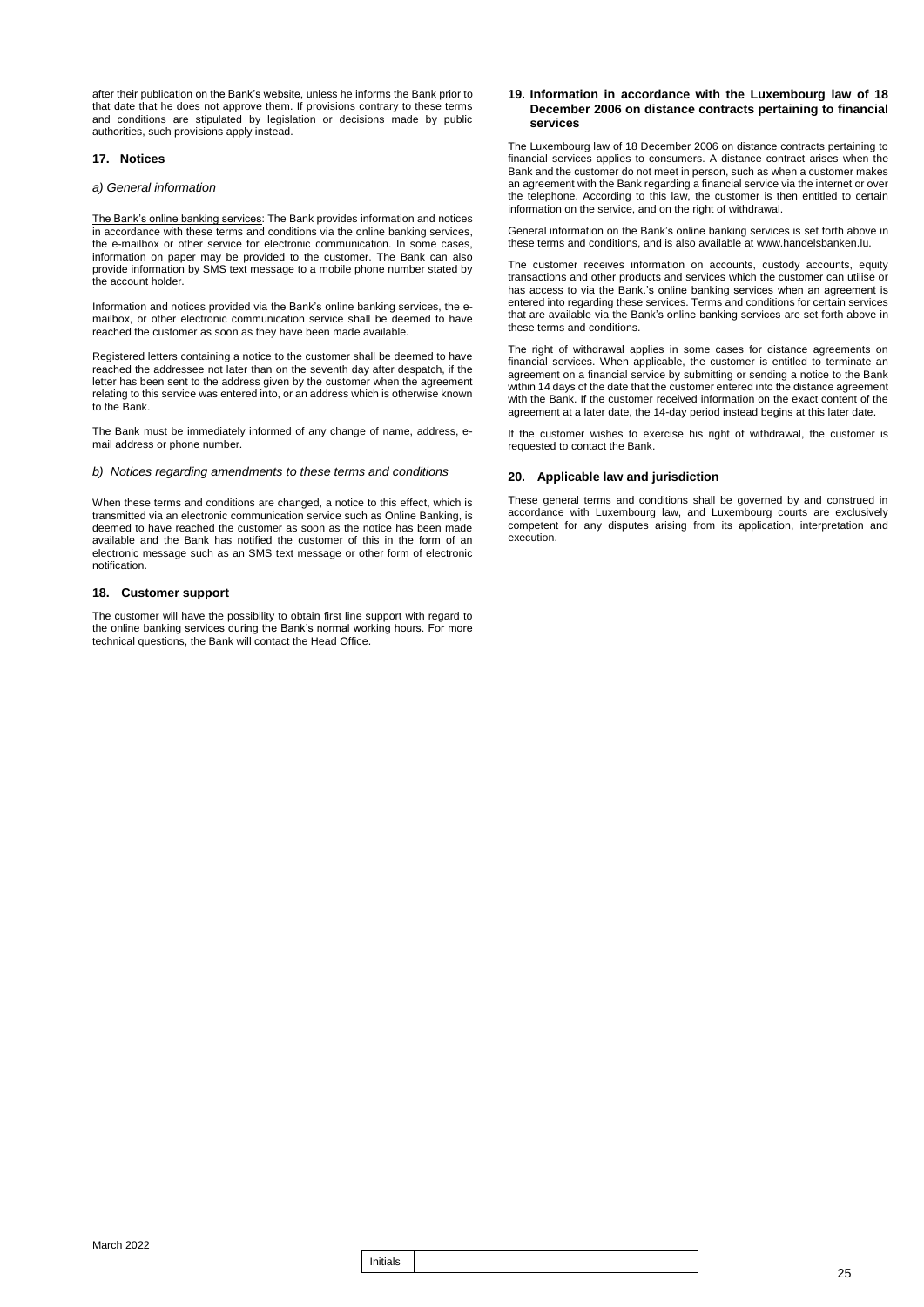# **Handelsbanken**

**Svenska Handelsbanken AB (publ), Luxembourg Branch** located at 15, rue Bender, L-1229 Luxembourg, R.C.S. Luxembourg B 39099,<br>a branch of Svenska Handelsbanken AB (publ), a public limited liability<br>company incorporated under the laws of Sweden with registered office<br>at SE-106 70 Stockholm, registered with the Swedish Co

(hereinafter referred to as the "**Bank**")

Tel gen: Telefax: Swift: E-mail: Internet: Mailing address: +352 27 486-1 +352 27 486-4001 HANDLULB luxembourg@handelsbanken.lu [www.handelsbanken.lu](http://www.handelsbanken.lu/) P.O. Box 678, L-2016 Luxembourg

### **TERMS AND CONDITIONS FOR LOG-ON CARDS ETC. AT HANDELSBANKEN APPLYING TO LUXEMBOURG ONLINE BANKING SERVICES**

### **1. Scope**

These terms and conditions apply only to the Luxembourg Online Banking Services provided by the Bank, excluding any other online banking service provided by the Bank in the present or in the future. For the avoidance of doubt, when the term "online banking services" is used in the present terms and conditions, this refers only to the Luxembourg Online Banking Services, excluding any other online banking service provided by the Bank in the present or in the future.

These terms and conditions apply to the log-on cards ofthe Bank, which the Bank's customers can use electronically to identify and authorise orders in the Bank These terms and conditions also apply to other electronic ID documents or procedures stipulated by the Bank for logging on to and authorising orders in the Bank's online banking services.

The log-on card and other electronic ID documents or procedures are herein referred to as "payment instruments", which term has the same meaning as specified in applicable legislation regarding Payment Services and on Unauthorised Transactions with Payment Instruments, i.e. they are personal device(s) and/or procedures that are or can be used by the customer to initiate a payment order electronically. The scope of application for payment instruments issued by the Bank is not limited to the initiation of payment orders; the payment instruments can also be used for logging on to the Bank's online service and for authorisation of other types of agreements and orders.

Payment orders are also regarded as "electronically initiated" when the customer has identified himself/herself using their payment instrument, but authorise the transaction in a different way.

Further information on and more detailed instructions for the various procedures for identification and authorisation of orders are available from the Bank and the Bank's website.

### **2. The customer's liability for the payment instrument and PINs**

The payment instrument is personal, and may only be used by the person to whom it is issued. The payment instrument must not be given to any other person, regardless of whether or not this will entail increased risk of unauthorised use of the payment instrument. The same applies to PINs. The payment instrument must be kept safe in the same way as money and other valuables, so that no other person is given the opportunity to use it. In environments with a high risk of theft, special vigilance must be observed, and a strict watch must be kept on the payment instrument. In the event of a burglary in the home, it is necessary to check that the payment instrument has not been stolen. All other instructions provided by the Bank together with the payment instrument must be followed.

In order to protect the customer's electronic identity, it is of the utmost importance that the customer keeps PINs secret. The customer therefore undertakes:

- a not to disclose PINs to another person,
- b if there is an option of choosing a PIN, not to choose a PIN which has any connection with the customer's civic registration number, account number or telephone number,
- c not to write PINs down in such a way that others may gain knowledge of the PIN,
- d if PINs are written down, not to state that they are PINs or their connection with the customer's payment instrument.
- e not to store the payment instrument or written notes about PINs in such a way that others can gain access to them,

f to immediately report to the Bank if payment instruments are lost, or if there is a suspicion that another person has gained knowledge of the PIN, and, if the Bank so requests, also to report the incident to the police. The payment instrument is cancelled by telephoning the Bank.

With the limitations that may occur according to law or agreements, the customer also undertakes to accept liability for any damage that may arise through the customer's handling of the payment instrument and PINs.

The Bank provides procedures for cancelling payment instruments; see above under f). When the customer has requested cancellation of his/her payment instrument, or the payment instrument has been cancelled for any other reason (see section 8 below), the customer is only liable for use of the payment instrument if the customer has acted fraudulently.

It is the responsibility of the customer to keep himself/herself informed about and make such updates of software and/or changes of other devices or procedures as directed by the Bank in order to uphold the function of the Bank's services.

### **3. Legal implication of an electronic signature with a payment instrument**

Before the customer submits an electronic signature with the payment instrument, the customer must carefully examine that which is to be signed, and decide whether the customer wishes to submit the signature. If the customer signs electronically, this means that the customer wishes the customer's electronic signature to have the same effect as if the customer had signed a paper document manually.

Unless expressly stated otherwise in the terms and conditions for the service in which a payment instrument is used, the customer gives the Bank the right to execute the orders that are requested through the use of the customer's payment instrument and PIN. Submitted orders and documents that have been signed electronically with the customer's payment instrument are – apart from any exceptions stipulated in laws or agreements – binding upon the customer and may only be revoked or amended if this is expressly stated by the Bank or by the party providing the service in which the payment instrument is used.

The parties agree that the files in which the Bank records the transactions made through the online banking services will constitute formal and sufficient proof of the user's transactions regardless of the manner in which such files may be stored. Notwithstanding the provisions of article 1341 of the Luxembourg Civil Code, the files will have the same value as an original document and will be considered as valid proof in the event of any dispute concerning transactions ordered. The Bank and the user agree to exclude, in case of dispute, the provisions of article 1341 of the Luxembourg Civil Code and to allow the bringing of evidence of all operations by all means of proof admitted by commercial law including witnesses, affidavits etc. Electronic records of operations held by the Bank shall constitute conclusive evidence of operations and have the same value in evidence as a written document.

### **4. Fees**

Fees for the payment instrument are payable in accordance with the terms applied by the Bank at any time for payment instruments. Upon request, the Bank will provide information concerning applicable fees and payment terms and conditions.

### **5. Complaints**

It is the customer's responsibility to register a complaint with the Bank about any faults in the payment instrument within a reasonable period after the customer noticed or should have noticed the fault.

### **6. Processing of personal data**

In its capacity as the issuer of the payment instrument, the Bank will process any of the customer's personal data that are necessary to administer these services and to check that the payment instrument is valid and not cancelled, as